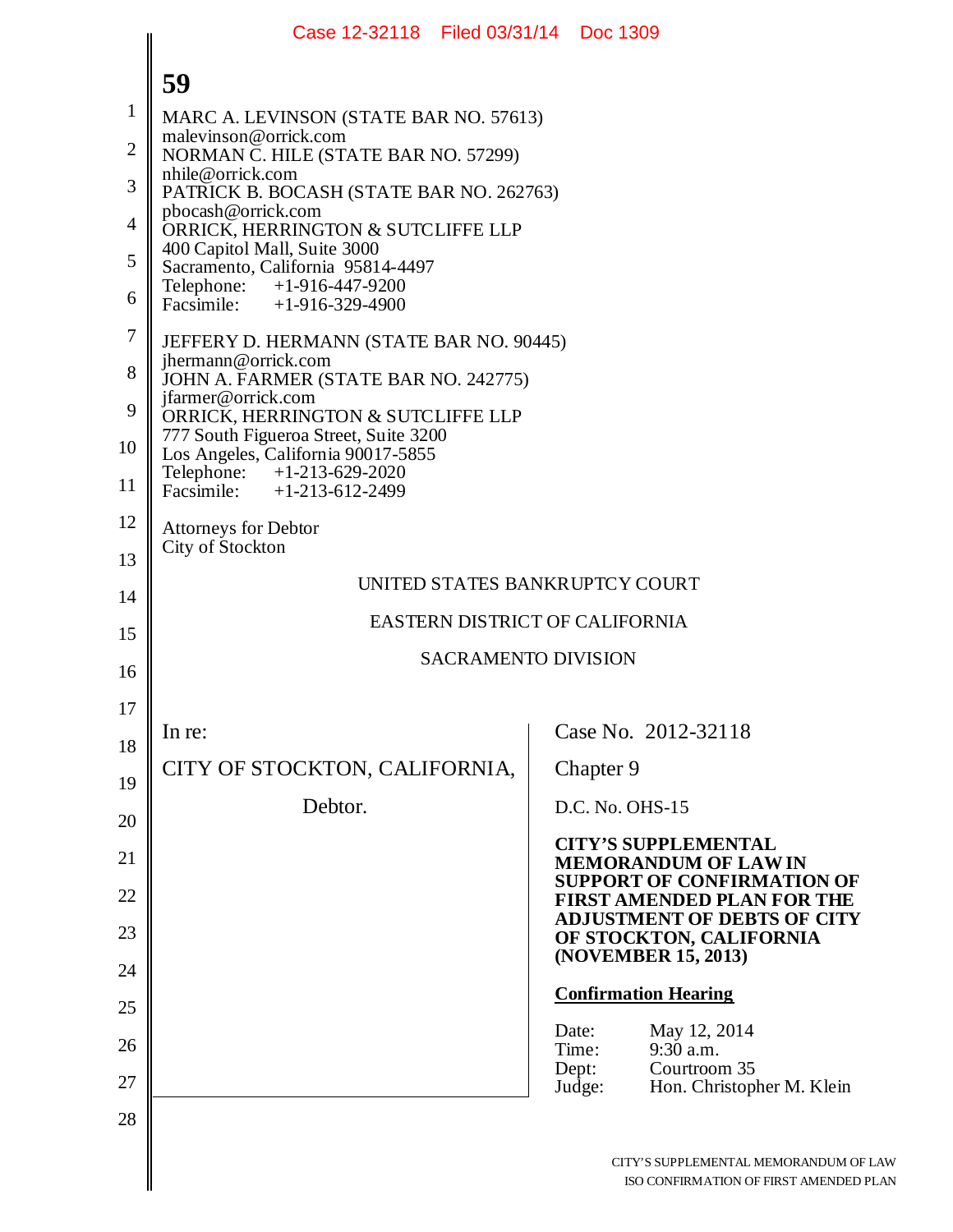|                |           |    |                | Case 12-32118 Filed 03/31/14 Doc 1309                                                                                                      |      |
|----------------|-----------|----|----------------|--------------------------------------------------------------------------------------------------------------------------------------------|------|
|                |           |    |                | <b>TABLE OF CONTENTS</b>                                                                                                                   |      |
| $\mathbf{1}$   | I.        |    |                |                                                                                                                                            | Page |
| $\overline{2}$ | П.        |    |                |                                                                                                                                            |      |
| 3              | Ш.        |    |                | FRANKLIN'S OBJECTIONS TO THE PLAN SHOULD BE OVERRULED3                                                                                     |      |
|                | A.        |    |                |                                                                                                                                            |      |
| $\overline{4}$ |           | 1. |                | The City Has Considerable Discretion in Classifying Claims4                                                                                |      |
| 5              |           | 2. |                | The Lease Rejection Claim Is Substantially Similar to the Retiree                                                                          |      |
| 6<br>7         |           |    | a.             | The General Fund Was the Primary Source of Repayment of                                                                                    |      |
| 8              |           |    | $\mathbf b$ .  | No PFFs Were Pledged for Repayment of the 2009 Golf                                                                                        |      |
| 9              |           |    | $\mathbf{c}$ . | The City Expects That No Net PFFs Will Be Available for                                                                                    |      |
| 10             |           |    | d.             | Just as the Golf Course/Park Lease Back Rentals Can Be                                                                                     |      |
| 11             |           |    |                | Paid with Restricted PFF Revenues, the Retiree Health<br>Benefit Claims Can Be Paid with Restricted Revenues 8                             |      |
| 12             |           | 3. |                | The Plan Treats the Lease Rejection Claim and the Retiree Health                                                                           |      |
| 13<br>14       |           | 4. |                | The City Has the Discretion to Classify the Claims of Ambac,<br>Assured Guaranty, and NPFG Separately from the Lease Rejection             |      |
| 15<br>16       |           |    | a.             | The Claims of Ambac, Assured Guaranty, and NPFG May<br>Be Classified Separately Because There Are Business or                              |      |
| 17             |           |    | $\mathbf b$ .  | The Legal Character of Certain of These Claims Is Different                                                                                |      |
| 18             |           | 5. |                | Franklin Confuses Classification Analysis with Cramdown                                                                                    |      |
| 19             | <b>B.</b> |    |                |                                                                                                                                            |      |
| 20             |           | 1. |                | Section $943(b)(7)$ Requires the Plan to Be in the "Best Interests of<br>Creditors"—Not in the Best Interests of Franklin As an Individual |      |
| 21             |           |    |                |                                                                                                                                            |      |
| 22             |           | 2. |                | The City Is Not Required to Meet Too Strict a Standard to Establish                                                                        |      |
| 23             |           | 3. |                | Dismissal of the Case Is Not a Better Alternative to the Plan for the                                                                      |      |
| 24             |           | 4. |                |                                                                                                                                            |      |
| 25             |           |    | a.             | The City Is Striving to Attain a Minimum Reserve Amount<br>of 15%, and the Purpose of Doing So Is Not to Avoid                             |      |
| 26             |           |    |                |                                                                                                                                            |      |
| 27             |           |    |                | $-1-$<br>CITY'S SUPPLEMENTAL MEMORANDUM OF LAW ISO                                                                                         |      |
| 28             |           |    |                | CONFIRMATION OF FIRST AMENDED PLAN                                                                                                         |      |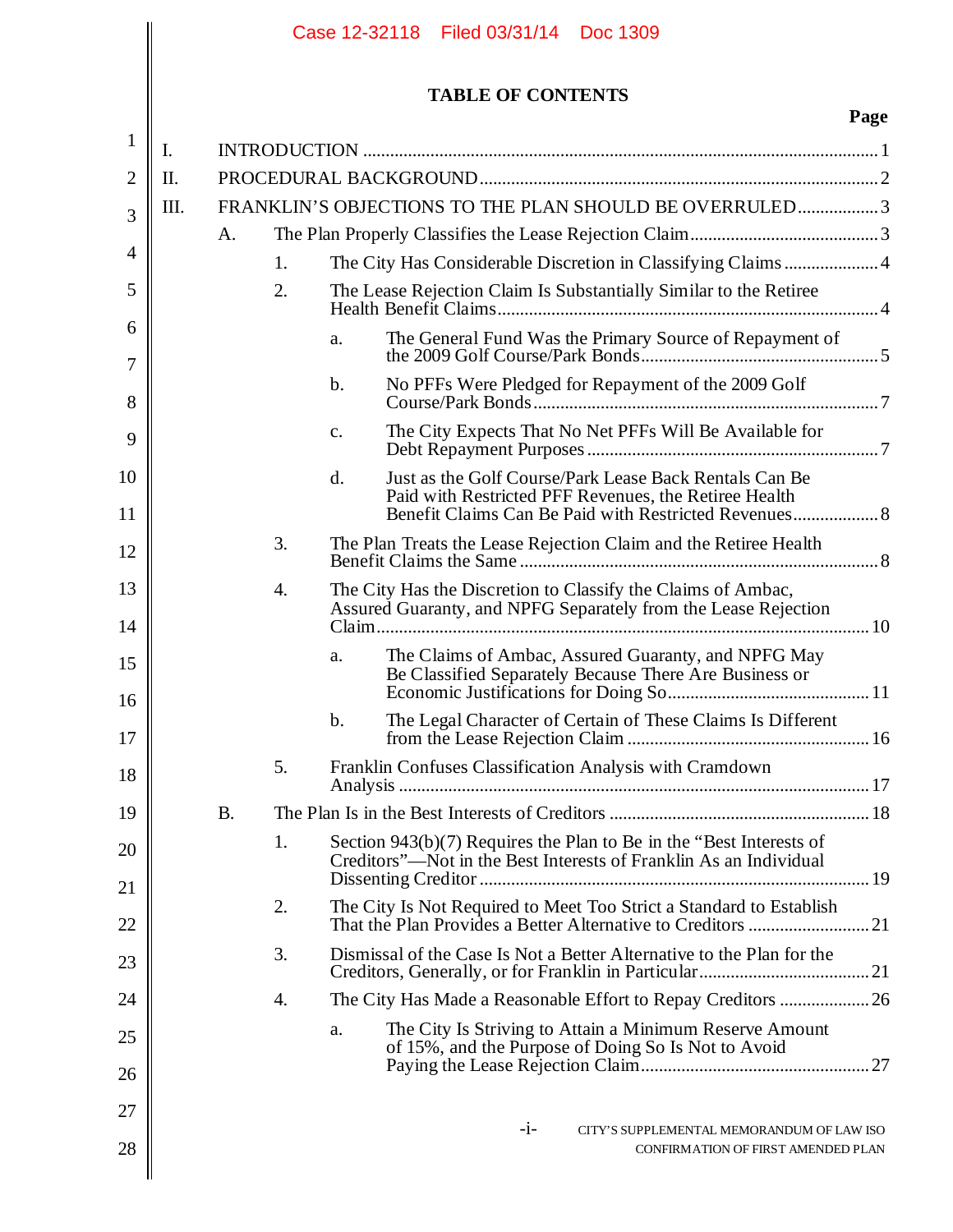|        |     |                 |    |                |  |                          | Case 12-32118 Filed 03/31/14 Doc 1309                                                                                               |                                    |      |
|--------|-----|-----------------|----|----------------|--|--------------------------|-------------------------------------------------------------------------------------------------------------------------------------|------------------------------------|------|
|        |     |                 |    |                |  | <b>TABLE OF CONTENTS</b> |                                                                                                                                     |                                    |      |
| 1<br>2 |     |                 |    | $b$ .          |  |                          | The Contingency Reserve Included in the LRFP is to                                                                                  |                                    | Page |
| 3      |     |                 |    | $\mathbf{C}$ . |  |                          | The City's Projected Tax Revenues Are Realistic  30                                                                                 |                                    |      |
| 4      |     |                 |    | d.             |  |                          | There Are Practically No PFFs Available to Pay the Lease                                                                            |                                    |      |
| 5      |     |                 |    | e.             |  |                          | Franklin's Argument about the City's Alleged Refusal to<br>Confront Its Pension Problem Is Inaccurate and Irrelevant35              |                                    |      |
| 6      |     | $\mathcal{C}$ . |    |                |  |                          |                                                                                                                                     |                                    |      |
| 7      |     | D.              |    |                |  |                          |                                                                                                                                     |                                    |      |
| 8      |     | Ε.              |    |                |  |                          | The Plan Complies with Other Applicable Sections of the Bankruptcy                                                                  |                                    |      |
| 9      |     |                 | 1. |                |  |                          | The Plan Does Not Inflate the Retiree Health Benefit Claims 44                                                                      |                                    |      |
| 10     |     |                 | 2. |                |  |                          | The Plan Properly Caps the Lease Rejection Claim and Properly<br>Accounts for the Lease Rejection Claim for Administrative Rent  47 |                                    |      |
| 11     |     |                 | 3. |                |  |                          | The City Has Provided Adequate Information about Its Creditor                                                                       |                                    |      |
| 12     | IV. |                 |    |                |  |                          | THE PLAN SHOULD BE CONFIRMED EVEN THOUGH IT WAS NOT                                                                                 |                                    |      |
| 13     |     |                 |    |                |  |                          | ACCEPTED BY CLASS 14 BECAUSE IT SATISFIES SECTION 1129(B) 48                                                                        |                                    |      |
| 14     | V.  |                 |    |                |  |                          |                                                                                                                                     |                                    |      |
| 15     |     |                 |    |                |  |                          |                                                                                                                                     |                                    |      |
| 16     |     |                 |    |                |  |                          |                                                                                                                                     |                                    |      |
| 17     |     |                 |    |                |  |                          |                                                                                                                                     |                                    |      |
| 18     |     |                 |    |                |  |                          |                                                                                                                                     |                                    |      |
| 19     |     |                 |    |                |  |                          |                                                                                                                                     |                                    |      |
| 20     |     |                 |    |                |  |                          |                                                                                                                                     |                                    |      |
| 21     |     |                 |    |                |  |                          |                                                                                                                                     |                                    |      |
| 22     |     |                 |    |                |  |                          |                                                                                                                                     |                                    |      |
| 23     |     |                 |    |                |  |                          |                                                                                                                                     |                                    |      |
| 24     |     |                 |    |                |  |                          |                                                                                                                                     |                                    |      |
| 25     |     |                 |    |                |  |                          |                                                                                                                                     |                                    |      |
| 26     |     |                 |    |                |  |                          |                                                                                                                                     |                                    |      |
| 27     |     |                 |    |                |  | $-i$ i-                  | CITY'S SUPPLEMENTAL MEMORANDUM OF LAW ISO                                                                                           |                                    |      |
| 28     |     |                 |    |                |  |                          |                                                                                                                                     | CONFIRMATION OF FIRST AMENDED PLAN |      |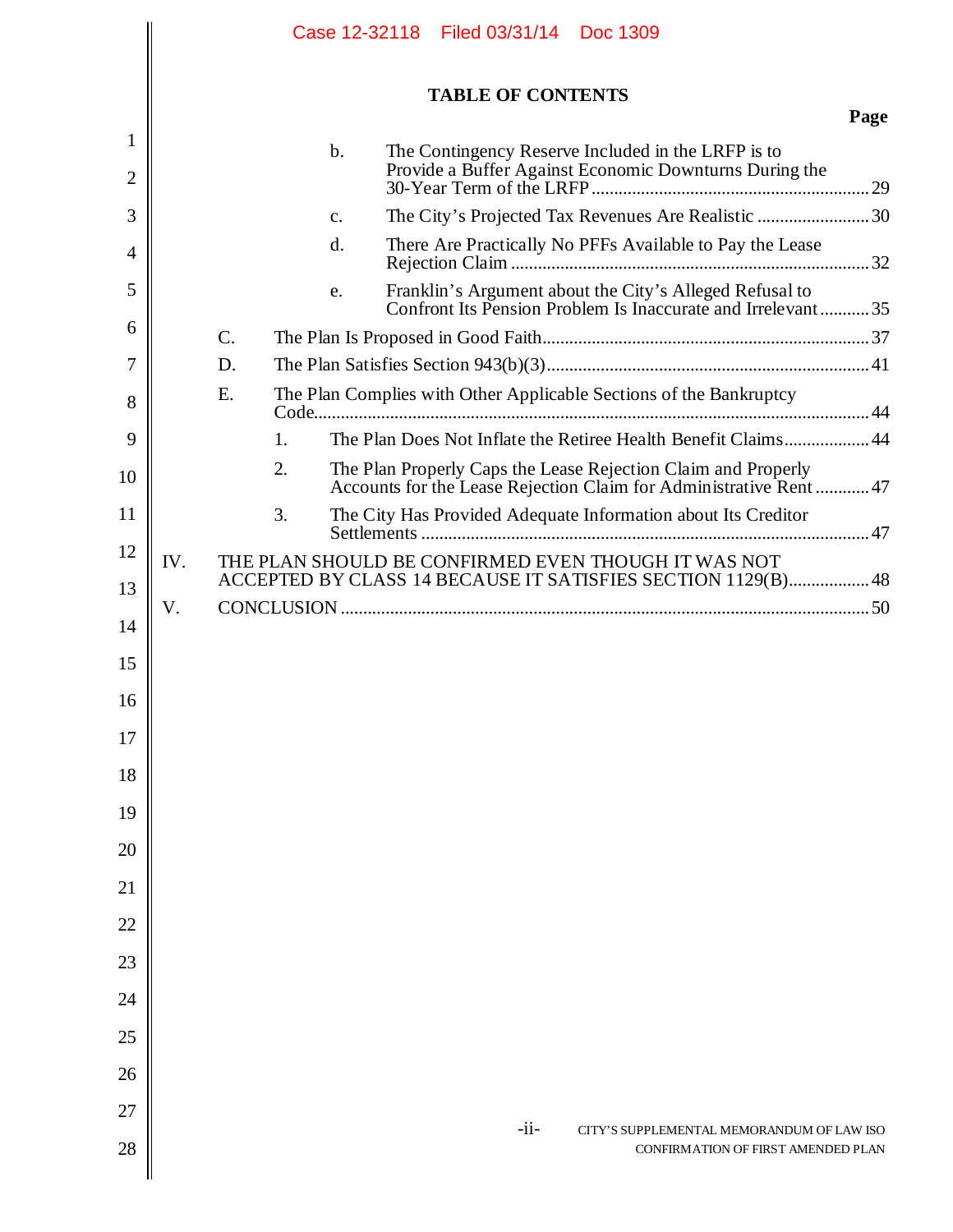|                | Case 12-32118 Filed 03/31/14 Doc 1309                                                      |
|----------------|--------------------------------------------------------------------------------------------|
|                |                                                                                            |
| 1              | <b>TABLE OF AUTHORITIES</b>                                                                |
| 2              | Page(s)                                                                                    |
| 3              | <b>Cases</b>                                                                               |
| $\overline{4}$ | ACC Bondholder Grp. v. Adelphia Commc'ns Corp. (In re Adelphia Commc'ns Corp.)             |
| 5              |                                                                                            |
| 6              | Am. United Mut. Life Ins. Co. v. City of Avon Park                                         |
| 7              |                                                                                            |
| 8              | Ault v. Emblem Corp. (In re Wolf Creek Valley Metro. Dist. No. IV)                         |
| 9              | City of Los Angeles v. Teed                                                                |
| 10             |                                                                                            |
| 11             | Dugan v. Pension Ben Guar. Corp. (In re Rhodes, Inc.)                                      |
| 12             |                                                                                            |
| 13             | Faitoute Iron & Steel Co. v. City of Asbury Park                                           |
| 14             | Fano v. Newport Heights Irrigation Dist.                                                   |
| 15             |                                                                                            |
| 16             | Flora Crane Serv., Inc. v. Ross                                                            |
| 17             |                                                                                            |
| 18             | Fridley v. Forsythe (In re Fridley)                                                        |
| 19             | Goeb v. Heid (in re Goeb)                                                                  |
| 20             |                                                                                            |
| 21             | In re Ambac la Mesa L.P.                                                                   |
| 22             |                                                                                            |
| 23             | In re Barnwell County Mem'l Hosp.                                                          |
| 24             | In re City of Colorado Springs, Spring Creek Gen. Improvement Dist.                        |
| 25             |                                                                                            |
| 26             | In re City of Stockton, Cal.                                                               |
| 27             |                                                                                            |
| 28             | In re Coastal Equities Inc.                                                                |
|                | CITY'S SUPPLEMENTAL MEMORANDUM OF LAW<br>$-iii-$<br>ISO CONFIRMATION OF FIRST AMENDED PLAN |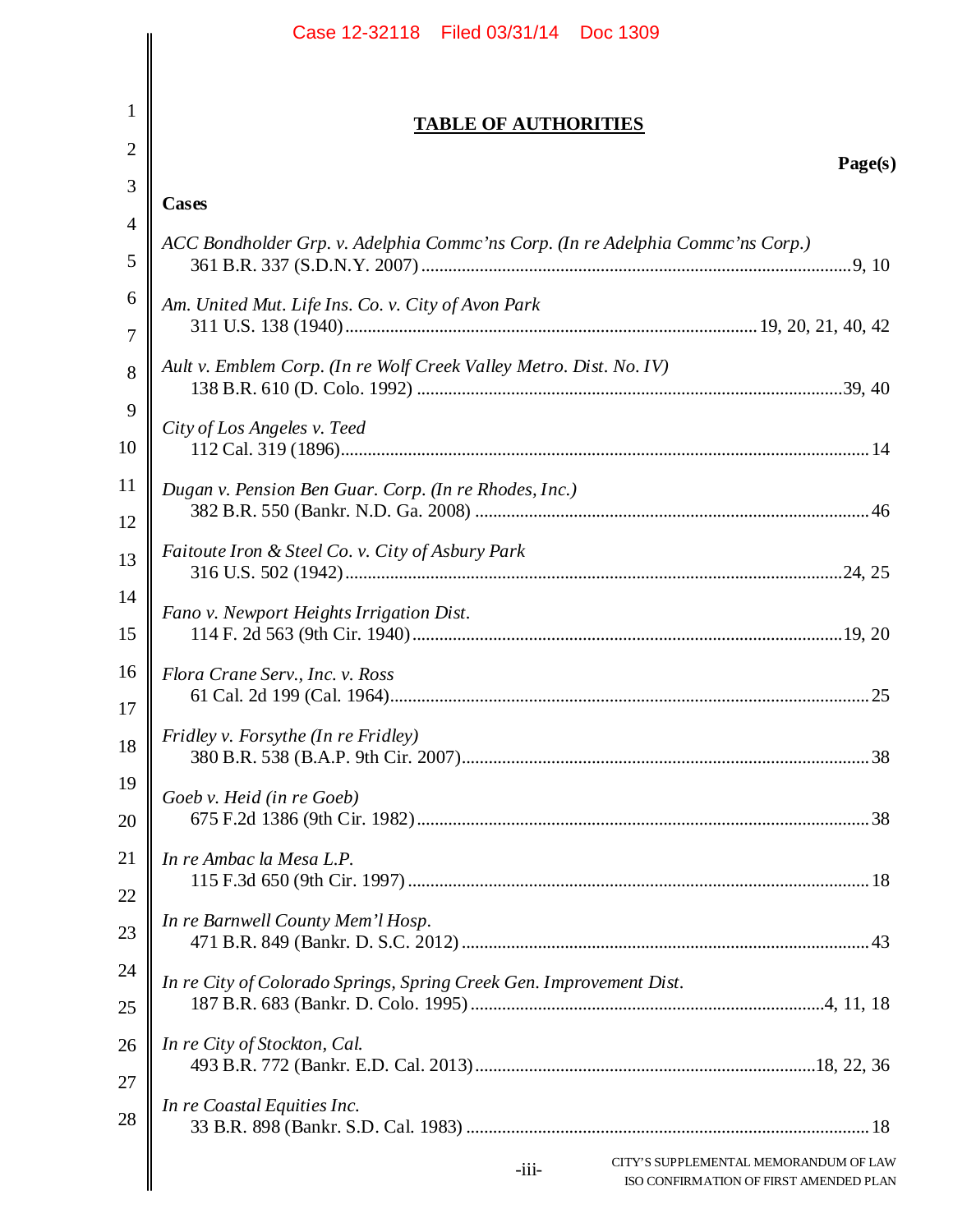|                | Case 12-32118 Filed 03/31/14 Doc 1309                                                       |
|----------------|---------------------------------------------------------------------------------------------|
|                |                                                                                             |
| $\mathbf{1}$   |                                                                                             |
| $\mathbf{2}$   | In re Connector 2000 Assocs., Inc.                                                          |
| 3              |                                                                                             |
| $\overline{4}$ | In re Corcoran Hosp. Dist.                                                                  |
| 5              | In re County of Orange                                                                      |
| 6              |                                                                                             |
| 7              | In re Creekstone Apts. Assocs.                                                              |
| 8              |                                                                                             |
| 9              | In re CSC Indus.                                                                            |
| 10             | In re Dow Corning Corp.                                                                     |
| 11             |                                                                                             |
| 12             | In re Gretag Imaging                                                                        |
| 13             |                                                                                             |
| 14             | In re Loewen Group Int'l, Inc.                                                              |
| 15             | In re Mount Carbon Metro. Dist.                                                             |
| 16             |                                                                                             |
| 17             | In re Oakwood Homes Corp.                                                                   |
| 18             | In re O.P.M. Leasing Servs., Inc.                                                           |
| 19             |                                                                                             |
| 20             | In re Pierce County Hous. Auth.                                                             |
| 21             |                                                                                             |
| 22             | In re PPI Enter., Inc.                                                                      |
| 23             | In re Red Mountain Machinery Co.                                                            |
| 24             |                                                                                             |
| 25             | In re Sanitary & Improvement Dist.                                                          |
| 26             |                                                                                             |
| 27             | In re Wabash Valley Power Ass'n                                                             |
| 28             |                                                                                             |
|                | CITY'S SUPPLEMENTAL MEMORANDUM OF LAW<br>$-iv -$<br>ISO CONFIRM ATION OF FIRST AMENDED PLAN |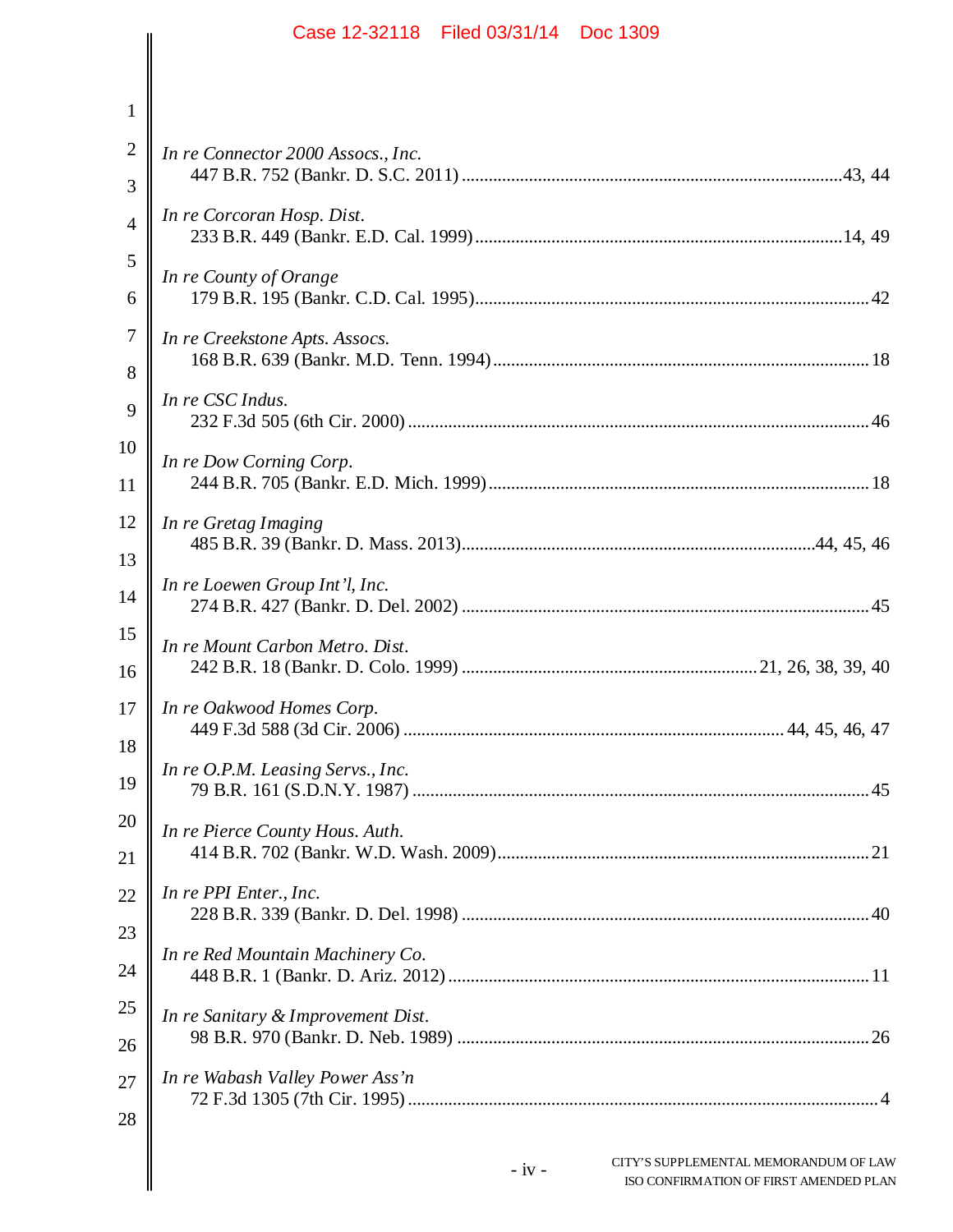| Case 12-32118   Filed 03/31/14   Doc 1309                                                   |
|---------------------------------------------------------------------------------------------|
|                                                                                             |
| Int'l Ass'n of Machinists & Aerospace Workers v. BF Goodrich Aero-space Aerostructures Grp. |
| Kelley v. Everglades Drainage Dist.                                                         |
| Kocsis v. Chicago Park Dist.                                                                |
| Leuzinger v. County of Lake                                                                 |
| Lorber v. Vista Irrigation Dist.                                                            |
| Lorber v. Vista Irrigation Dist.                                                            |
| Mattson v. Howe (In re Mattson)                                                             |
| Meruelo Maddux Props., Inc. v. Bank of America, N.A.                                        |
| Nelson v. Meyer (In re Nelson)                                                              |
| Pension Benefit Guar. Corp. v. CF&I Fabricators (In re CF&I Fabricators)                    |
| Pereira v. Nelson (In re Trace Int'l Holdings, Inc.)                                        |
| Platinum Capital v. Sylmar Plaza, L.P. (In re Sylmar Plaza, L.P.)                           |
| Reichenberger v. Salt River Project Agric. Improvement & Power Dist.                        |
| Schroeder v. New Century Liquidating Trust (In re New Century TRS Holdings, Inc.)           |
| Selby v. Oakdale Irrigation Dist.                                                           |
| State v. City of New Smyrna Beach                                                           |
| Steelcase Inc. v. Johnston (In re Johnston)                                                 |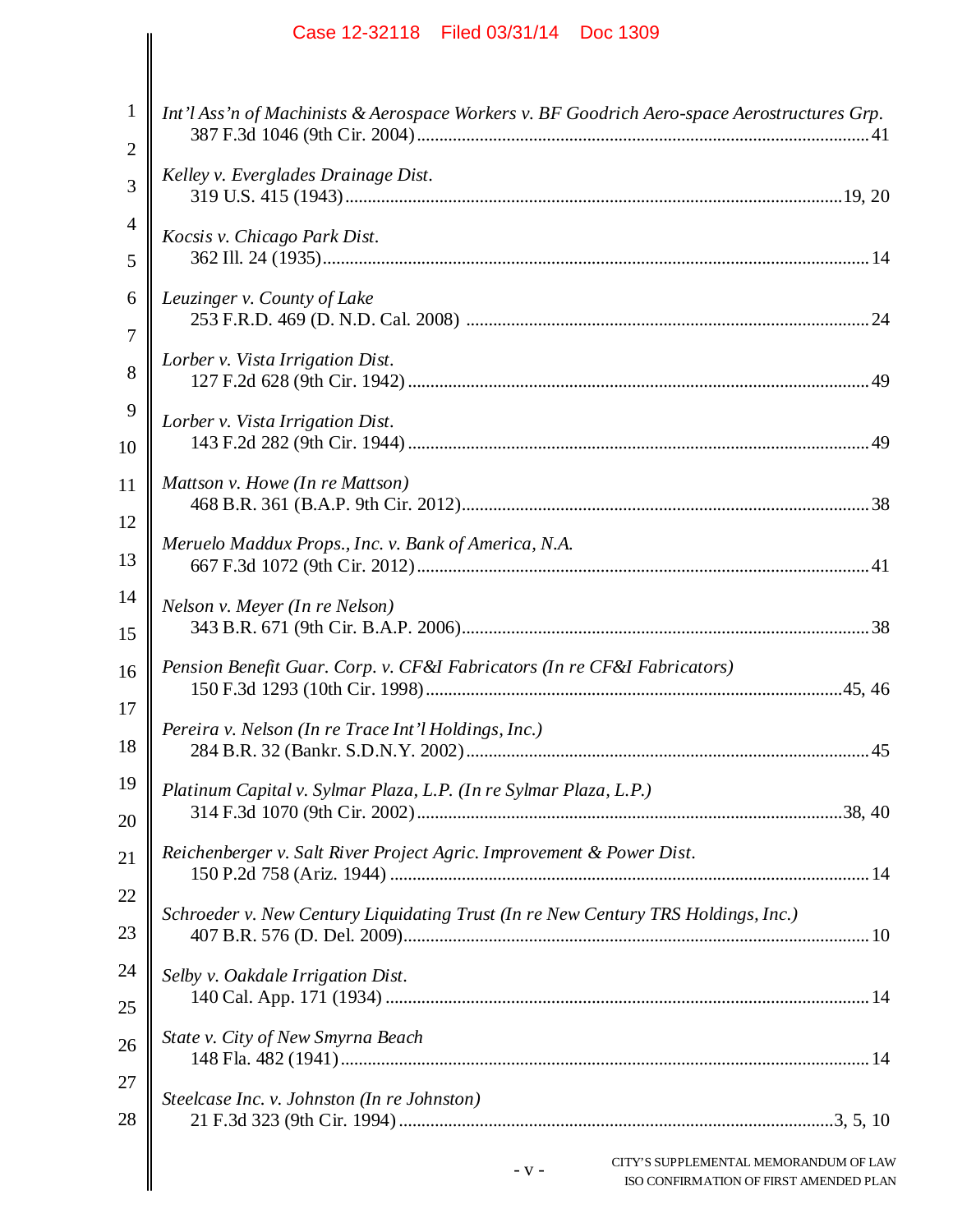| 1<br>$\mathbf{2}$   | Stolrow v. Stolrow's, Inc. (In re Stolrow's Inc.) |                                                                                 |
|---------------------|---------------------------------------------------|---------------------------------------------------------------------------------|
| 3                   | Tevis v. San Francisco                            |                                                                                 |
| $\overline{4}$<br>5 | Thompson v. Credit Union Fin. Group               |                                                                                 |
| 6                   | U.S. v. Ron Pair Enters., Inc.                    |                                                                                 |
| $\tau$<br>8         | Wright v. City of Coral Gables, Fla.              |                                                                                 |
| 9                   | <b>Statutes</b>                                   |                                                                                 |
| 10                  | 11 U.S.C.                                         |                                                                                 |
| 11                  |                                                   |                                                                                 |
| 12                  |                                                   |                                                                                 |
| 13                  |                                                   |                                                                                 |
| 14                  |                                                   |                                                                                 |
| 15                  |                                                   |                                                                                 |
| 16                  |                                                   |                                                                                 |
| 17                  |                                                   |                                                                                 |
| 18<br>19            |                                                   |                                                                                 |
| 20                  |                                                   |                                                                                 |
| 21                  |                                                   |                                                                                 |
| 22                  |                                                   |                                                                                 |
| 23                  |                                                   |                                                                                 |
| 24                  |                                                   |                                                                                 |
| 25                  |                                                   |                                                                                 |
| 26                  |                                                   |                                                                                 |
| 27                  |                                                   |                                                                                 |
| 28                  |                                                   |                                                                                 |
|                     | $- vi -$                                          | CITY'S SUPPLEMENTAL MEMORANDUM OF LAW<br>ISO CONFIRMATION OF FIRST AMENDED PLAN |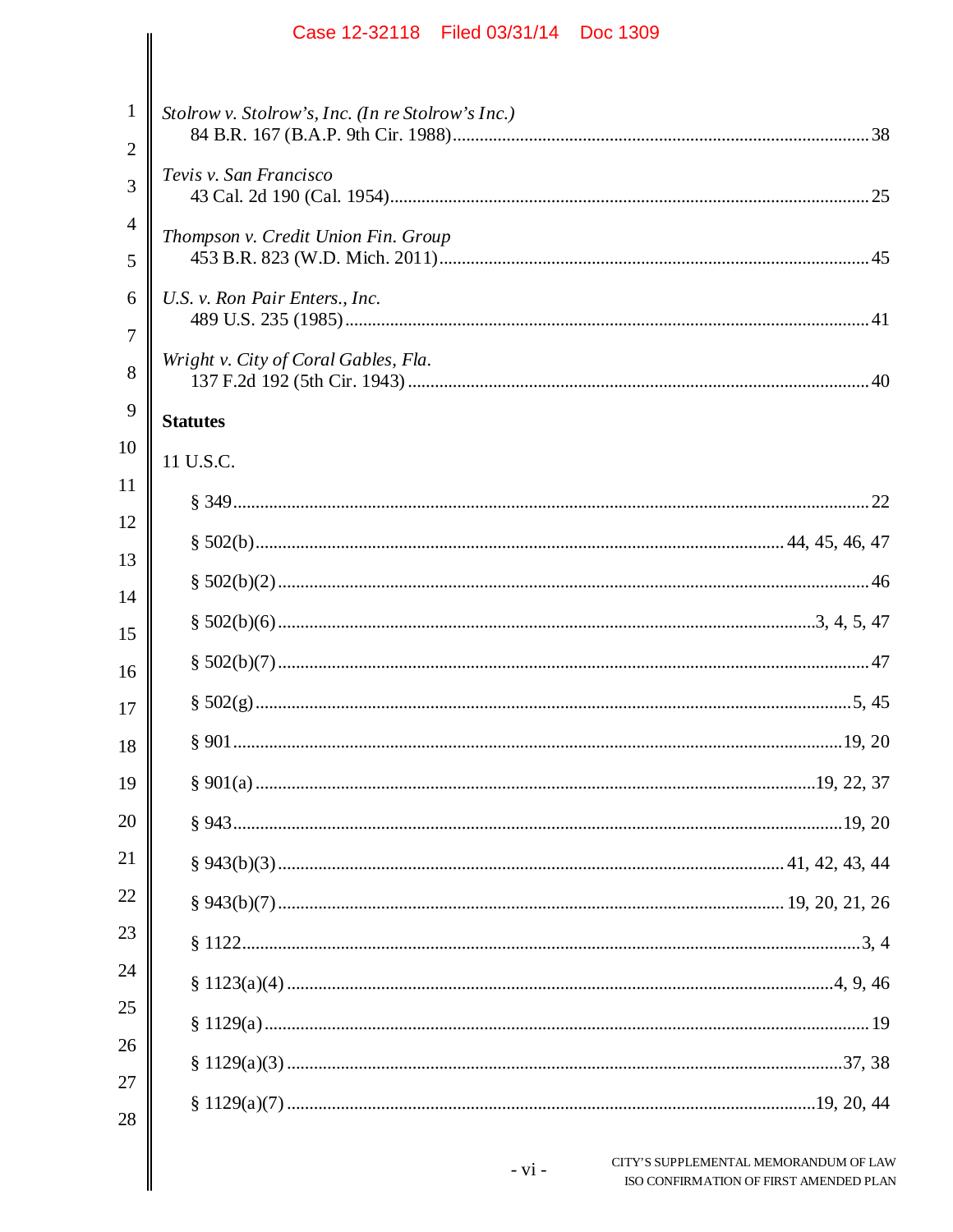|                | Case IZ-32110 - Liled 03/31/14 - DOC 1309                                                    |
|----------------|----------------------------------------------------------------------------------------------|
|                |                                                                                              |
| 1              |                                                                                              |
| $\overline{2}$ |                                                                                              |
| 3              |                                                                                              |
| 4              |                                                                                              |
| 5              |                                                                                              |
| 6              |                                                                                              |
| 7              |                                                                                              |
| 8              |                                                                                              |
| 9              |                                                                                              |
| 10<br>11       |                                                                                              |
| 12             |                                                                                              |
| 13             |                                                                                              |
| 14             |                                                                                              |
| 15             |                                                                                              |
| 16             | <b>Bankruptcy Act</b>                                                                        |
| 17             |                                                                                              |
| 18             |                                                                                              |
| 19             | Cal. Gov't Code                                                                              |
| 20             |                                                                                              |
| 21             |                                                                                              |
| 22             |                                                                                              |
| 23             |                                                                                              |
| 24             |                                                                                              |
| 25             |                                                                                              |
| 26             |                                                                                              |
| 27             |                                                                                              |
| 28             |                                                                                              |
|                | CITY'S SUPPLEMENTAL MEMORANDUM OF LAW<br>$- vii -$<br>ISO CONFIRMATION OF FIRST AMENDED PLAN |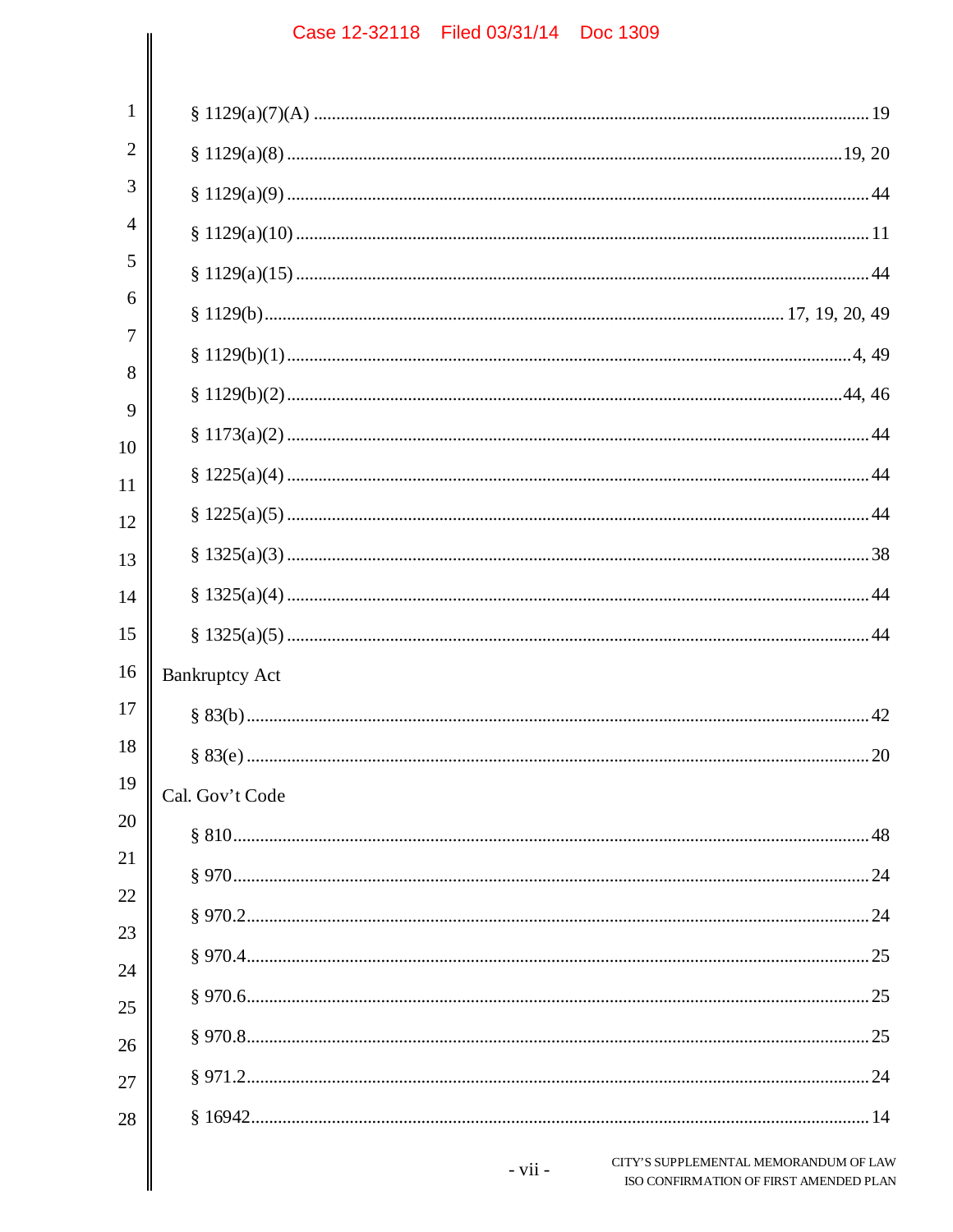| $\mathbf{1}$   |                                                                          |
|----------------|--------------------------------------------------------------------------|
| $\overline{2}$ |                                                                          |
| 3              |                                                                          |
| $\overline{4}$ |                                                                          |
| 5              | Cal. Health & Safety Code                                                |
| 6              |                                                                          |
| $\overline{7}$ |                                                                          |
| 8              | <b>Other Authorities</b>                                                 |
| 9              |                                                                          |
| 10             | Cal. Assembly Bills                                                      |
| 11             |                                                                          |
| 12             |                                                                          |
| 13             |                                                                          |
| 14             |                                                                          |
| 15             | Cal. Const.                                                              |
| 16             |                                                                          |
| 17             |                                                                          |
| 18             |                                                                          |
| 19             | Collier on Bankruptcy (Alan N. Resnick & Henry J. Sommer eds., 16th ed.) |
| 20             |                                                                          |
| 21             |                                                                          |
| 22             |                                                                          |
| 23             |                                                                          |
| 24             |                                                                          |
| 25<br>26       |                                                                          |
| 27             |                                                                          |
| 28             |                                                                          |
|                |                                                                          |

 $-$  viii  $-$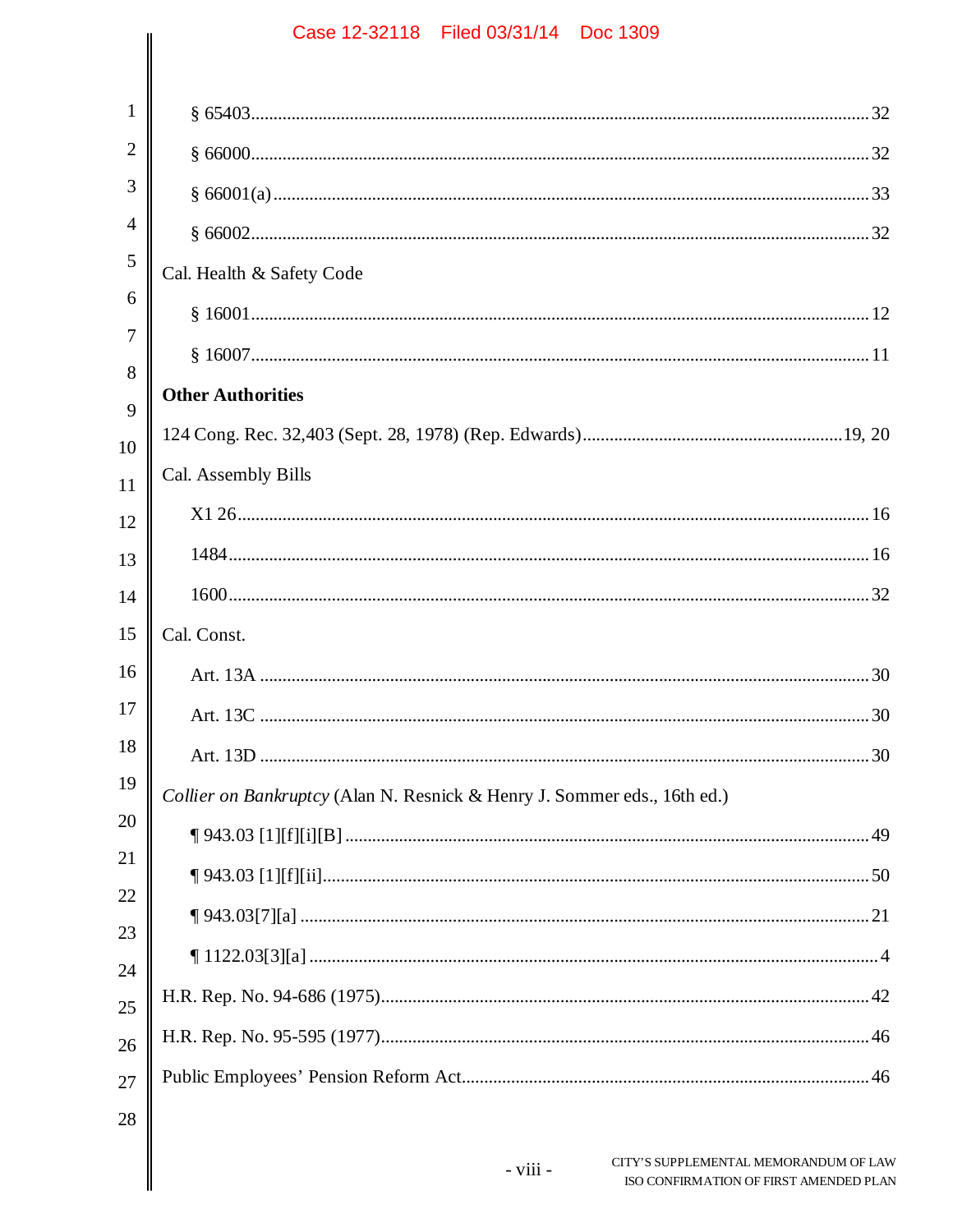## **I. INTRODUCTION**

1

2 3 4 5 6 7 8 9 10 11 12 13 14 An investment of \$35 million is a significant one, even for two "high yield" investment funds with a combined \$1 billion in assets. But when the  $Plan<sup>1</sup>$  is confirmed and Franklin is paid its 1% return on its capped lease rejection claim—even if Franklin exercises its right to take possession of two money-losing City golf courses and a park for the next 35 or more years—the two Franklin funds will suffer a loss of less than half of one percent of their assets. The City, on the other hand, is fighting for its very existence. As the Court is well aware, despite its dramatic cost-cutting measures, despite the reduction of City staffing, and despite the significant concessions made by its unions, the City was insolvent entering the 2012-13 fiscal year, and had no choice but to file this chapter 9 case. Shortly thereafter, it made the gut-wrenching decision to reduce its health benefit payments to over 1,100 retirees and dependents, and to eliminate all such payments the following fiscal year. Its labor unions bargained away the health benefits to which their members would have been entitled, saving the City hundreds of millions of dollars, if not more.

15 16 17 18 19 20 21 22 23 The City then faced a costly and time-consuming eligibility battle waged by three capital markets creditors, one of which was Franklin. After the eligibility ruling of a year ago tomorrow, the mediation process previously ordered by this Court and orchestrated by Judge Perris began in earnest. It was painful and arduous, but as reflected in the Plan, resulted in agreements with two of the capital markets creditors, Assured Guaranty and NPFG, as well as with virtually all other creditors. Meanwhile, Stockton residents, who have felt the pain of understaffing, crime and violence, and reduction or elimination of the funding of community-based organizations, inflicted more pain on themselves last November by approving a 3/4 cent sales tax, making the City's sales tax rate one of the highest in Northern California.

24 25 26 The City is filing this memorandum because no agreement could be reached with Franklin. The Plan discussed and defended herein represents the best efforts of the City, all but one of its key creditors, its nine labor unions, and the committee representing the City's 2,400

<sup>28</sup>  $<sup>1</sup>$  Any capitalized term used but not defined herein shall have the meaning ascribed to it in the First Amended Plan for</sup> the Adjustment of Debts of City of Stockton, California (November 15, 2013) [Dkt. No. 1204] (the "**Plan**").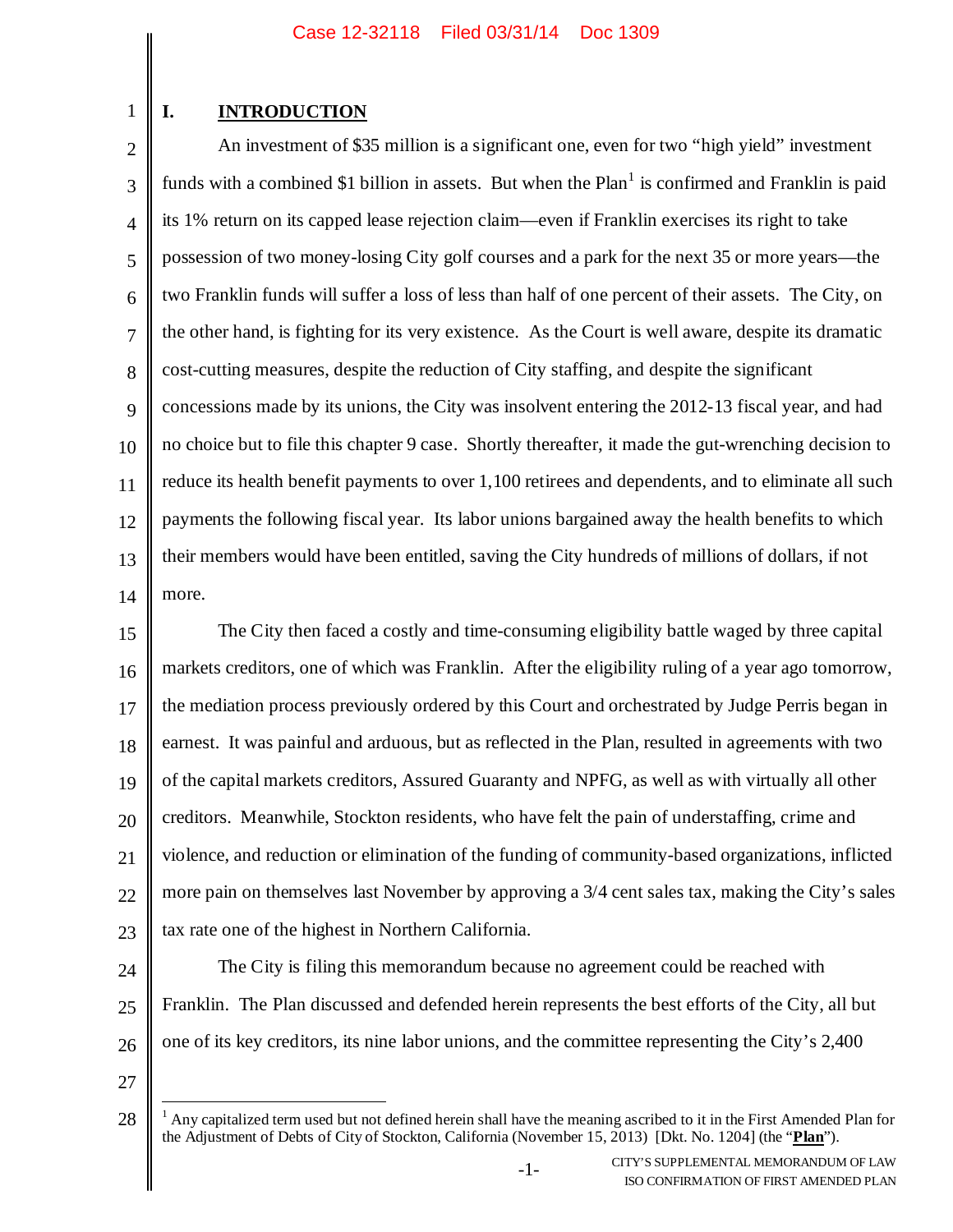1 2 3 4 5 6 7 8 9 10 11 12 13 14 15 16 retirees and dependents to adjust the City's debts fairly and within the construct of the Bankruptcy Code. Franklin's 66-page summary objection attacks virtually every aspect of the Plan, raising virtually every perceived technical, legal, and moral flaw in it. But the gist of the onslaught is that Franklin does not believe that it is treated fairly in the Plan. This memorandum responds to Franklin's various arguments, demonstrating in each case how the Plan satisfies the chapter 9 confirmation requirements. But at 50,000 feet, the response is simple: Just as the settlements with Ambac, Assured Guaranty, and NPFG recognize that collateral counts, the treatment of Franklin in the Plan does so as well. Were the leases securing the City's obligation to pay rent (the stream of which was then to be used to pay the bonds purchased by Franklin) leases of police or fire stations or of other structures necessary to the operation of the City, Franklin would have fared better in the negotiation process and/or in the Plan. Because the Franklin claims could not be resolved through negotiation and mediation, the City has provided the treatment to Franklin mandated by the Bankruptcy Code given that Franklin is the assignee of an unsecured lease rejection claim. Thus, the Plan affords Franklin all to which it is entitled, and despite its fervent opposition, and notwithstanding the costs that the discovery and briefing have imposed on the City, Franklin's objections should be overruled and the Plan confirmed.

17

27

### **II. PROCEDURAL BACKGROUND**

18 19 20 21 22 23 24 25 26 The procedural background to the Confirmation Hearing is set forth in the City's Memorandum of Law in Support of Confirmation of First Amended Plan for the Adjustment of Debts of City of Stockton, California (November 15, 2013) [Dkt. No. 1243] (the "Confirmation Memorandum"). Confirmation Memorandum at 3. After the City filed the Confirmation Memorandum, the following creditors filed objections: Franklin [Dkt. No. 1273], Michael A. Cobb [Dkt. No. 1261], and T. To Can Nguyen [Dkt. Nos. 1276, 1277]. Limited objections were filed by CalPERS [Dkt. No. 1255] and by Wells Fargo in its capacity as indenture trustee to various securities [Dkt. No. 1257].<sup>2</sup> On February 21, 2014, an employee of Rust Consulting/Omni Bankruptcy filed a declaration regarding the tabulation and certification of the

<sup>28</sup> <sup>2</sup> On March 28, 2014, the City responded separately to the objections filed by Mr. Cobb and Ms. Nguyen [Dkt. Nos. 1298 and 1300, respectively]. At this stage, it is not responding to the placeholder limited objections filed by Wells Fargo and CalPERS.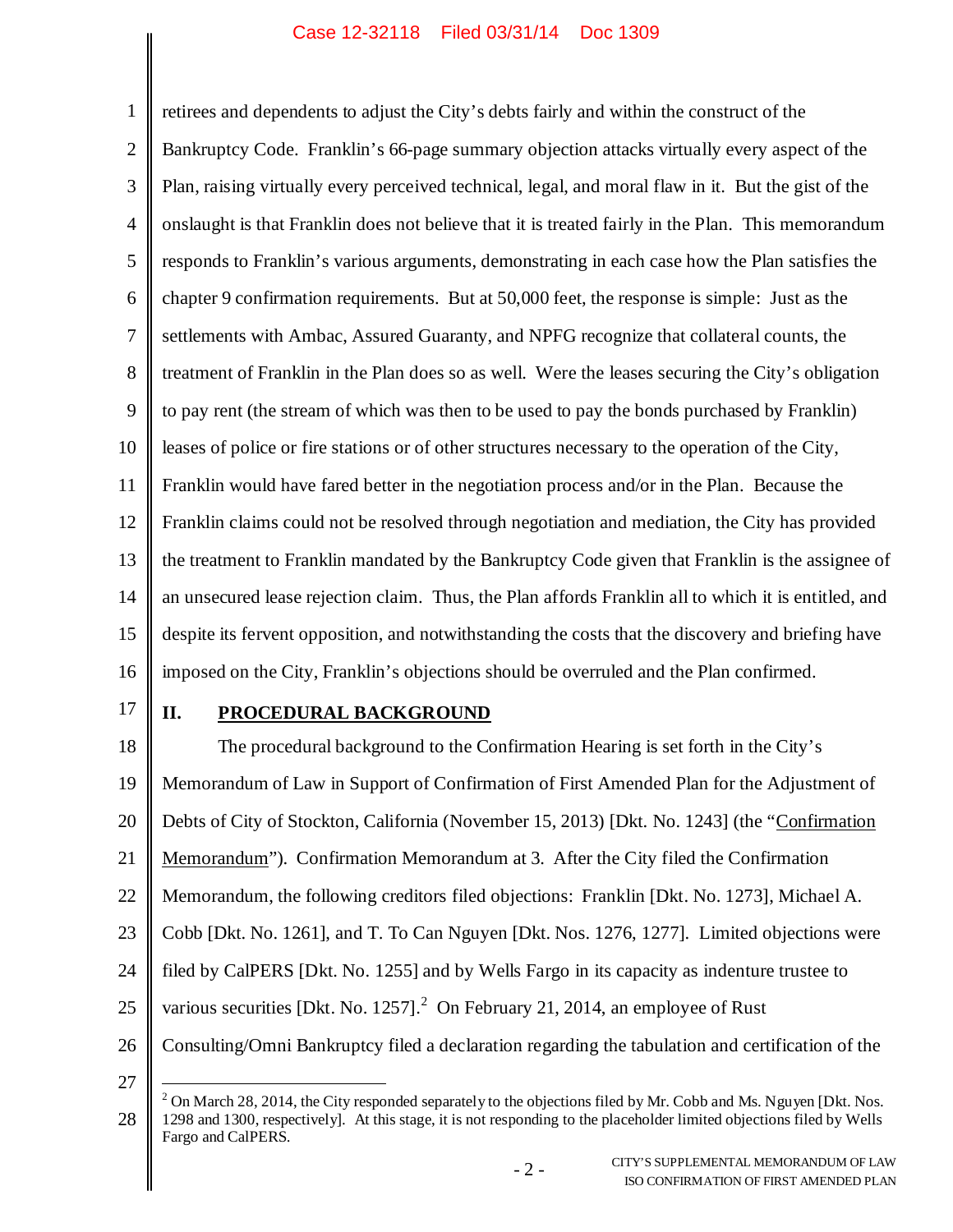1 2 3 4 5 6 ballots voting to accept or reject the Plan [Dkt. No. 1268]. Classes 1A, 1B, 3, 4, 5, 6, 7, 12, and 18 voted to accept the Plan. Class 14 rejected the Plan. No valid votes were received for Classes 9 or 19. Dkt. No. 1268 at  $\P$  11.<sup>3</sup> This Court conducted a status conference on March 19, 2014, which was continued to April 7, 2014 at 1:30 p.m. [Dkt. No. 1282]. The Confirmation Hearing as well as the trial in the adversary proceeding that Franklin and Wells Fargo filed against the City [Adv. No. 13-02315-C]

7 (the "Adversary") are scheduled to commence on May 12, 2014 at 9:30 a.m. Dkt. No. 1242  $\P$  19.

## **III. FRANKLIN'S OBJECTIONS TO THE PLAN SHOULD BE OVERRULED**

9

8

## **A. The Plan Properly Classifies the Lease Rejection Claim**

10 11 12 13 14 15 16 17 18 19 20 21 22 23 Based on the facts and circumstances of the case, the City classified the Claims into 19 separate Classes. Franklin disparages this classification scheme as "bizarre and convoluted" and asserts that the number of Classes renders this scheme "facially suspect."<sup>4</sup> Summary Objection of Franklin High Yield Tax-Free Income Fund and Franklin California High Yield Municipal Fund to Confirmation of First Amended Plan of Adjustment of Debts of City of Stockton, California (November 15, 2013) [Dkt. 1273] (the "Summary Objection") at 32, line 17; 34, line 24. The City developed the classification scheme set forth in the Plan by diligently analyzing the Claims scheduled and/or filed in the case. In compliance with section 1122, it then exercised its considerable discretion under the Bankruptcy Code to develop a scheme that classifies substantially similar Claims in the same Class.<sup>5</sup> In particular, the Plan properly classifies the Golf Course/Park Claims of the 2009 Golf Course/Park Bond Trustee/Franklin (referred to hereafter as the "Lease Rejection Claim").<sup>6</sup> The Lease Rejection Claim is a General Unsecured Claim in the  $3$  Classes 2, 8, 10, 11, 13, 15, 16, 17 are not Impaired and thus did not vote. 4 In *Steelcase Inc. v. Johnston (In re Johnston)*, 21 F.3d 323 (9th Cir. 1994), the most recent major Ninth Circuit classification case, the order confirming the debtor's plan was affirmed. That plan listed 26 classes. *Id.*, 21 F.3d at 325.

24 <sup>5</sup> Unless otherwise noted, all references to a "section" are to a section of title 11 of the United States Code (the "**Bankruptcy Code**").

<sup>25</sup> <sup>6</sup> The Golf Course/Park Claims of the 2009 Golf Course/Park Bond Trustee/Franklin are defined in the Plan as follows:

<sup>26</sup> 27 28 the Claims arising from the rejection by the City of the Golf Course/Park Lease Back (as limited under section 502(b)(6)) and the Claims, if any, arising from the rejection by the City of the Golf Course/Park Lease Out, which claims are asserted by the 2009 Golf Course/Park Bond Trustee at the direction of Franklin, or its authorized successor in interest, as the sole holder of the 2009 Golf Course/Park Bonds as a result of the assignment by the Financing Authority of all of its rights under the Golf Course/Park Lease Out and the Golf Course/Park Lease Back to the 2009 Golf Course/Park Bond Trustee. The Golf Course/Park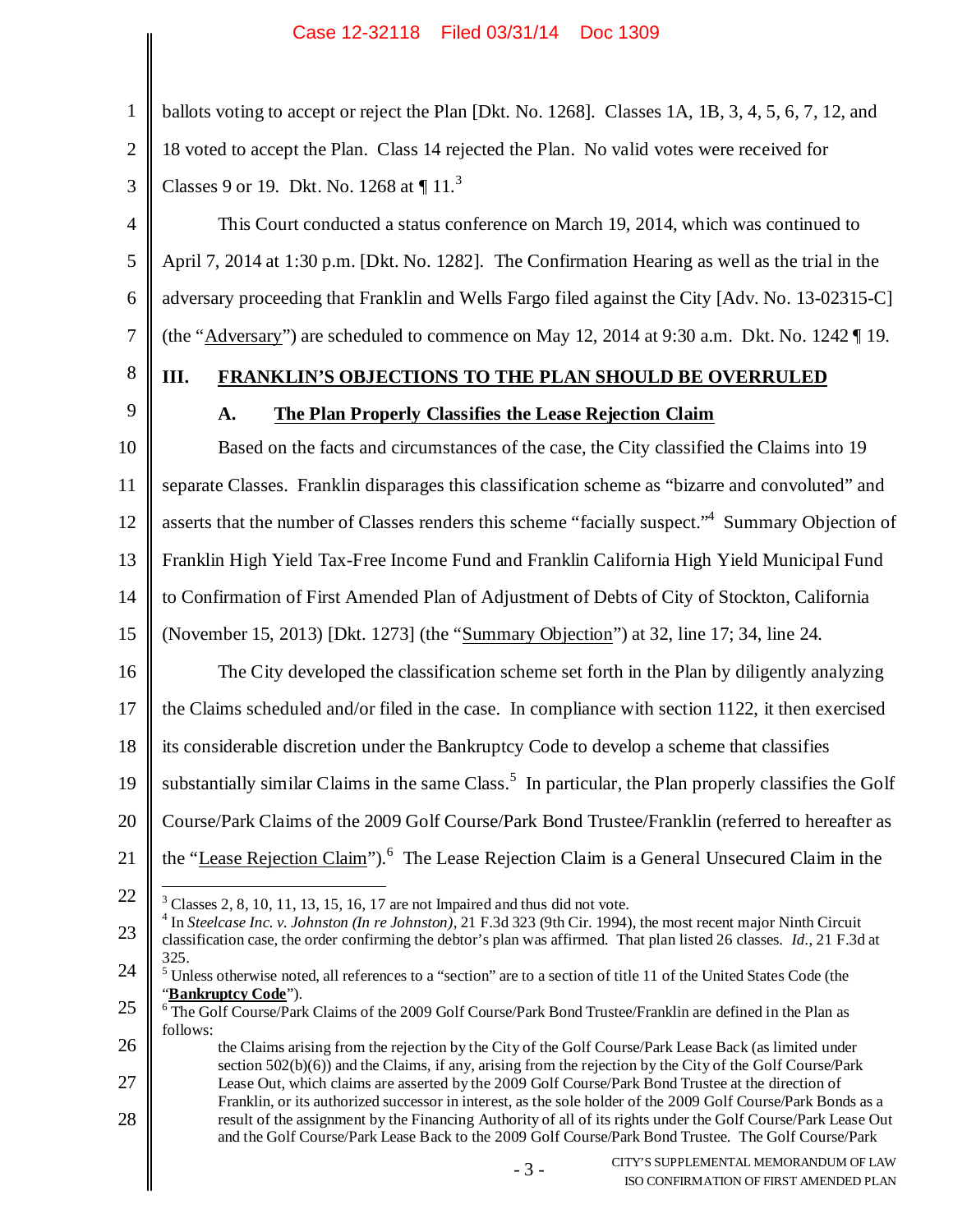| $\mathbf{1}$   | amount of \$10,358,773. <sup>7</sup> As such, it is substantially similar to the other General Unsecured                                                                                                                                           |
|----------------|----------------------------------------------------------------------------------------------------------------------------------------------------------------------------------------------------------------------------------------------------|
| $\overline{2}$ | Claims in Class 12. Further, the Plan properly classifies the Claims of other creditors,                                                                                                                                                           |
| 3              | specifically those of Ambac, Assured Guaranty, and NPFG, separately from the Class 12 Claims                                                                                                                                                       |
| $\overline{4}$ | because these Claims either have a different legal character and/or because there are valid                                                                                                                                                        |
| 5              | business or economic reasons for doing so. Franklin's complaints that the Plan "runs afoul" of                                                                                                                                                     |
| 6              | section 1122, section 1123(a)(4), and section 1129(b)(1) are baseless. Summary Objection at 32,                                                                                                                                                    |
| $\overline{7}$ | line 14.                                                                                                                                                                                                                                           |
| $8\,$          | The City Has Considerable Discretion in Classifying Claims<br>1.                                                                                                                                                                                   |
| 9              | Franklin glosses over the fact of the City's discretion in classifying Claims in the Plan.                                                                                                                                                         |
| 10             | As stated in the Confirmation Memorandum, debtors have "considerable discretion" to classify                                                                                                                                                       |
| 11             | claims in a reorganization plan. In re Wabash Valley Power Ass'n, 72 F.3d 1305, 1321 (7th Cir.                                                                                                                                                     |
| 12             | 1995); In re City of Colorado Springs, Spring Creek Gen. Improvement Dist., 187 B.R. 683, 687                                                                                                                                                      |
| 13             | (Bankr. D. Colo. 1995) ("Generally, § 1122 allows plan proponents broad discretion to classify                                                                                                                                                     |
| 14             | claims and interests according to the particular facts and circumstances of each case."); Collier                                                                                                                                                  |
| 15             | 1122.03[3][a] ("Courts recognize that both the proponent of the plan and the court itself have                                                                                                                                                     |
| 16             | wide latitude in determining whether similar claims may be classified separately."). Using its                                                                                                                                                     |
| 17             | business judgment, the City has exercised this discretion to classify the Claims in compliance                                                                                                                                                     |
| 18             | with the requirements of section 1122.                                                                                                                                                                                                             |
| 19             | 2.<br>The Lease Rejection Claim Is Substantially Similar to the Retiree<br><b>Health Benefit Claims</b>                                                                                                                                            |
| 20             |                                                                                                                                                                                                                                                    |
| 21             | Whether claims are substantially similar is a question of fact, and the bankruptcy judge                                                                                                                                                           |
| 22             | Claims of the 2009 Golf Course/Park Bond Trustee/Franklin do not include any claims arising out of non-<br>payment of the 2009 Golf Course/Park Bonds as all such claims are non-recourse claims against the                                       |
| 23             | Financing Authority secured only by the assignment by the Financing Authority of the Golf Lease Back<br>Rental Payments and all of its rights under the Golf Course/Park Lease Out and the Golf Course/Park Lease                                  |
| 24             | Back, and are not obligations of the City.<br>Plan at § I.A.94.                                                                                                                                                                                    |
| 25             | <sup>7</sup> Franklin states repeatedly that it has a \$35 million Claim against the City. See, e.g., Summary Objection at 1,<br>line 9. On March 27, 2014, the City filed Defendant City of Stockton's Motion for Judgment to Be Entered in Favor |
| 26             | of Plaintiffs [Adv. Dkt. No. 28]. In this motion, the City seeks an order dispensing with the major issues in the<br>Adversary and directing entry of a judgment in favor of the plaintiffs and against the City in the form, content and          |
| 27             | manner described therein. If and when the Court grants the City's motion, Franklin will indeed have a claim for<br>\$35 million (albeit a disputed claim). However, if the Court does not grant the City's motion, the City intends to             |
| 28             | object to the proof of claim filed by the 2009 Golf Course/Park Bond Trustee [Claim 187-1] on the ground that this<br>Claim is a General Unsecured Claim limited to the amount of $$10,358,773$ by section $502(b)(6)$ .                           |
|                | CITY'S SUPPLEMENTAL MEMORANDUM OF LAW<br>- 4 -<br>ISO CONFIRMATION OF FIRST AMENDED PLAN                                                                                                                                                           |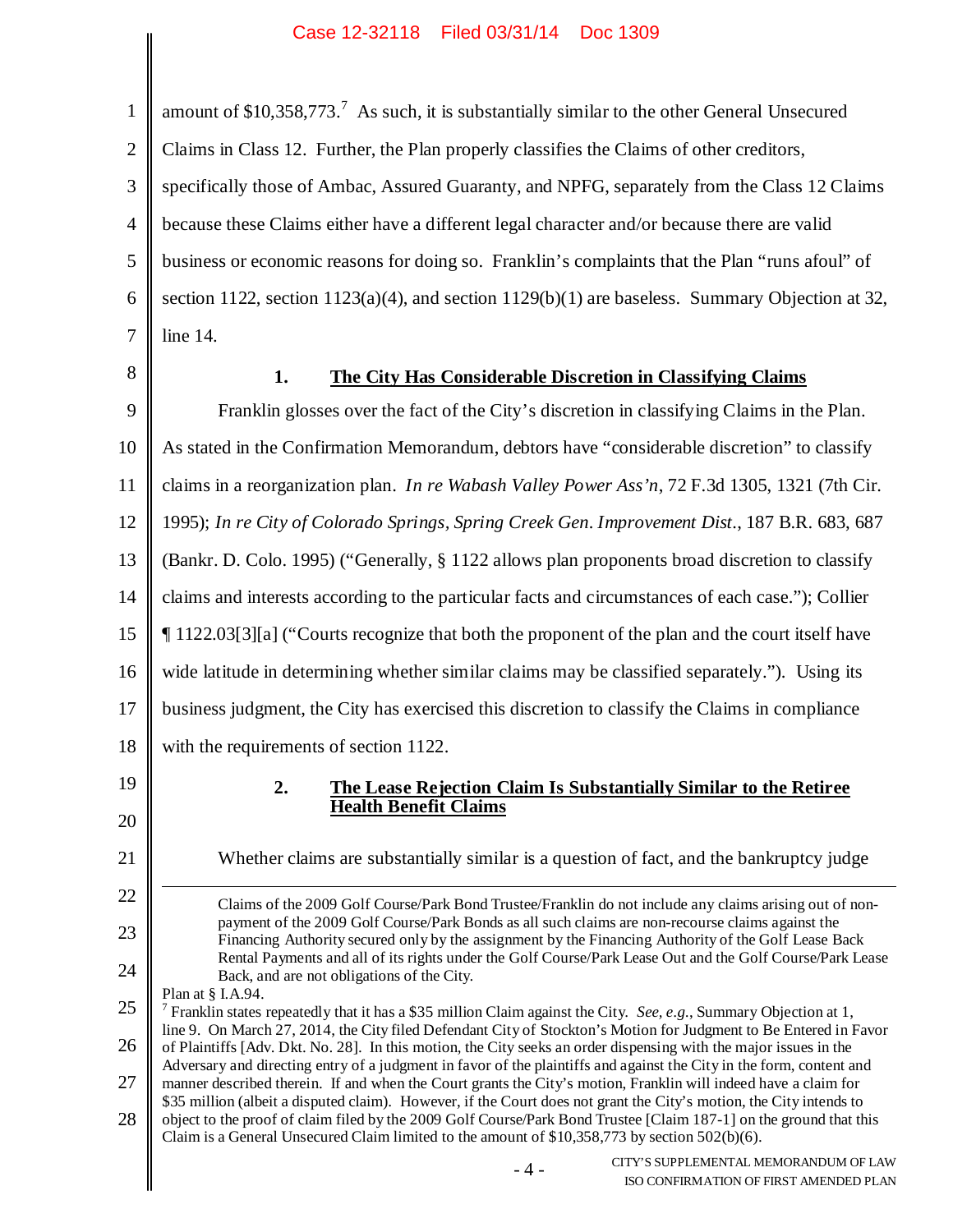1 2 3 4 5 6 "must evaluate the nature of each claim, i.e., the kind, species, or character of each category of claims." *Steelcase Inc. v. Johnston (In re Johnston)*, 21 F.3d 323, 327 (9th Cir. 1994). Here, the Lease Rejection Claim is "substantially similar" to the other Claims in this Class—namely, the Retiree Health Benefit Claims—because the Lease Rejection Claim is a General Unsecured Claim arising under sections  $502(g)$  and  $502(b)(6)$  as a result of the City's rejection of the Golf Course/Park Lease Out and the Golf Course/Park Lease Back.

7 8 9 10 11 12 13 14 15 16 17 18 19 Franklin argues that the Lease Rejection Claim is not substantially similar to the Retiree Health Benefit Claims because "the Bonds are payable at least in part from restricted funds" specifically, from "restricted PFFs [public facilities fees]." Summary Objection at 40, lines 15- 16. But the bond documents make it abundantly clear that, as discussed below: (i) the General Fund was the only legally obligated source of repayment of the Lease Payments; $^8$  (ii) no PFFs were pledged to Franklin, or for that matter even mentioned in the Golf Course/Park Lease Out, the Golf Course/Park Lease Back, and the 2009 Golf Course/Park Bonds Indenture; and (iii) the City merely had the option to reimburse its General Fund from certain PFFs for a portion of the Lease Payments. Moreover, the City does not even expect that any PFF revenues will be available for any debt service for the foreseeable future. Finally, Franklin's attempted distinction is no distinction at all, for the City has the option of using restricted revenues to fund a portion of the Retiree Health Benefit Claims also. For these reasons, discussed in more detail below, Franklin's claimed distinction is without substance.

20

### **a. The General Fund Was the Primary Source of Repayment of the 2009 Golf Course/Park Bonds**

21 22 23 Franklin appears to base its argument largely on the following statement from Appendix A to the Official Statement for the 2009 Golf Course/Park Bonds issued on August 20, 2009:<sup>9</sup> "The City *expects* that the Public Facilities Impact Fees generated from the General City Office Space,

<sup>24</sup>

<sup>25</sup> 26 27 <sup>8</sup> "'*Lease Payments*' means the aggregate amount of all the payments required to be paid by the City pursuant to Section 4.3 of the Lease Agreement." 2009 Golf Course/Park Bonds Indenture at § 1.01[Dieker Decl. Ex. A]. <sup>9</sup> In bond parlance, an official statement is a document prepared by a bond issuer that is distributed to potential investors. It "describes the essential terms of the bonds, including whether and on what terms the bonds can be redeemed prior to maturity, the sources pledged to repay the bonds, the issuer's covenants for the benefit of investors,

<sup>28</sup> and much more. There are no strict requirements regarding the contents of an official statement." "What Is an Official Statement?" EMMA (Electronic Municipal Market Access), http://emma.msrb.org/Education

Center/WhyReadOS.aspx.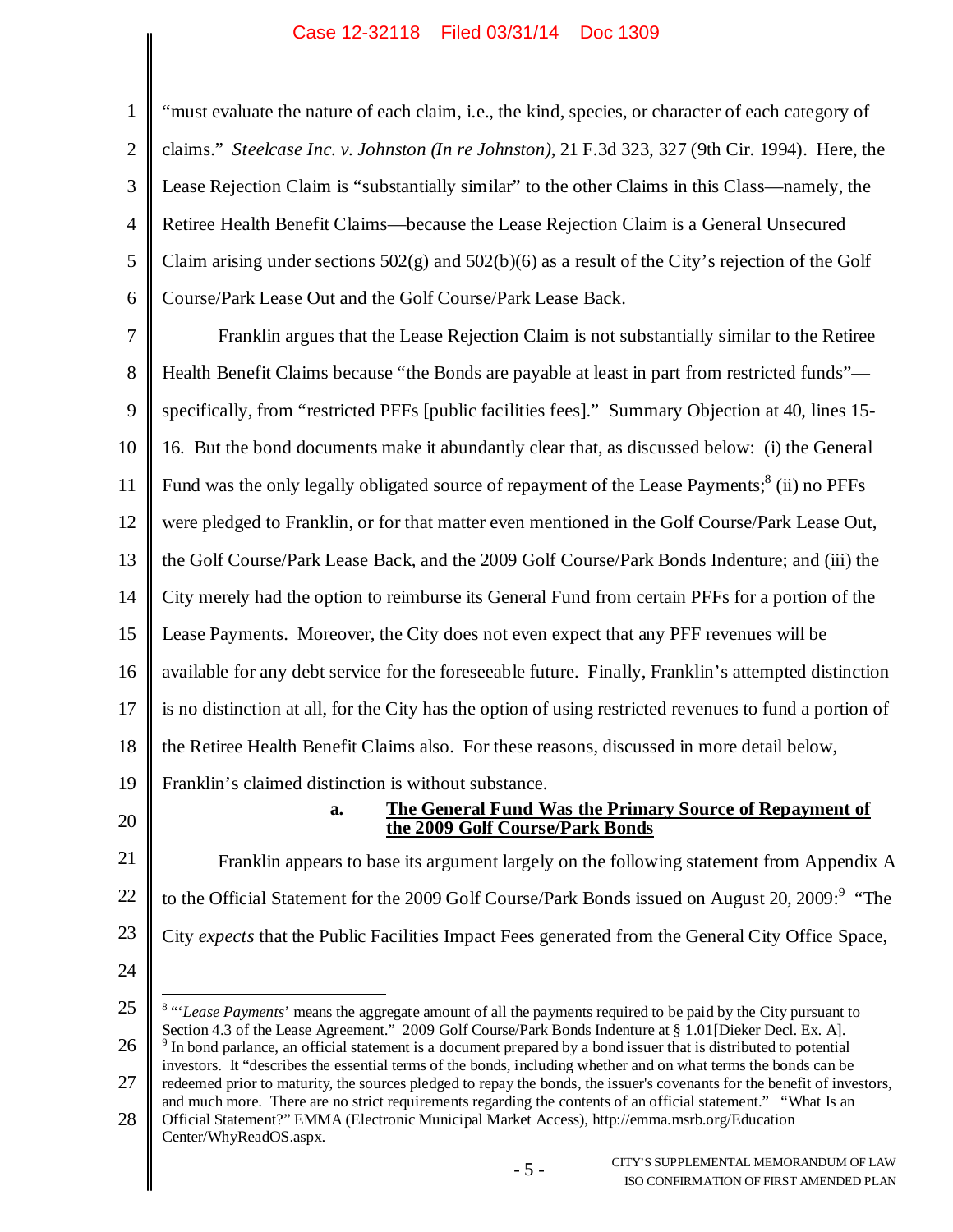| $\mathbf{1}$             | Fire Stations, Street Tree and Street Signs and Police Stations will be sufficient to pay the debt                                                                                                                                                                                                                                                                                                                                                                                                                                                                                                  |
|--------------------------|-----------------------------------------------------------------------------------------------------------------------------------------------------------------------------------------------------------------------------------------------------------------------------------------------------------------------------------------------------------------------------------------------------------------------------------------------------------------------------------------------------------------------------------------------------------------------------------------------------|
| $\overline{2}$           | service, when due on the 2009 Bonds." Official Statement at A-8 (emphasis added) [Declaration                                                                                                                                                                                                                                                                                                                                                                                                                                                                                                       |
| 3                        | of Kenneth Dieker in Support of City's Supplemental Memorandum of Law in Support of                                                                                                                                                                                                                                                                                                                                                                                                                                                                                                                 |
| $\overline{4}$           | Confirmation of First Amended Plan for the Adjustment of Debts of City of Stockton, California                                                                                                                                                                                                                                                                                                                                                                                                                                                                                                      |
| 5                        | (November 15, 2013) (the "Dieker Decl.") Ex. B]. In addition to the fact that this statement is                                                                                                                                                                                                                                                                                                                                                                                                                                                                                                     |
| 6                        | buried in an appendix, it is the type of statement that the Official Statement defines as "forward-                                                                                                                                                                                                                                                                                                                                                                                                                                                                                                 |
| $\tau$                   | looking":                                                                                                                                                                                                                                                                                                                                                                                                                                                                                                                                                                                           |
| 8<br>9<br>10<br>11<br>12 | Such statements are generally identifiable by the words "expects," and analogous<br>expressions. The achievement of certain results or other expectations contained in such<br>forward-looking statements are subject to a variety of risks and uncertainties that could<br>cause actual results to differ materially from those that have been projected. No assurance<br>is given that actual results will meet the forecasts of the City in any way, regardless of the<br>optimism communicated in the information, and such statements speak only as of the date<br>of this Official Statement. |
| 13                       | <i>Id.</i> at ii (emphasis added). Thus, Franklin's reliance on the statement in Appendix A to support                                                                                                                                                                                                                                                                                                                                                                                                                                                                                              |
| 14                       | its argument that the 2009 Golf Course/Park Bonds must be paid at least in part from restricted                                                                                                                                                                                                                                                                                                                                                                                                                                                                                                     |
| 15                       | funds—specifically, from restricted PFFs—is misplaced.                                                                                                                                                                                                                                                                                                                                                                                                                                                                                                                                              |
| 16                       | Further, Franklin's citations to this statement stand in contradiction to statements in the                                                                                                                                                                                                                                                                                                                                                                                                                                                                                                         |
| 17                       | body of the Official Statement, which track the terms of the 2009 Golf Course/Park Bonds                                                                                                                                                                                                                                                                                                                                                                                                                                                                                                            |
| 18                       | Indenture and the other bond documents and confirm that (i) the Lease Payments are not secured                                                                                                                                                                                                                                                                                                                                                                                                                                                                                                      |
| 19                       | by a pledge on any revenues of the City; and (ii) the source of payment for the 2009 Golf                                                                                                                                                                                                                                                                                                                                                                                                                                                                                                           |
| 20                       | Course/Park Bonds is the General Fund, not restricted funds. Although the 2009 Golf                                                                                                                                                                                                                                                                                                                                                                                                                                                                                                                 |
| 21                       | Course/Park Bonds are secured by the Lease Payments, "[t]he Lease Payments due under the                                                                                                                                                                                                                                                                                                                                                                                                                                                                                                            |
| 22                       | Lease Agreement are not secured by any pledge of taxes or any other revenues of the City but                                                                                                                                                                                                                                                                                                                                                                                                                                                                                                        |
| 23                       | are payable from any funds lawfully available to the City." <i>Id.</i> at 16 (emphasis added). This                                                                                                                                                                                                                                                                                                                                                                                                                                                                                                 |
| 24                       | language tracks language in the Golf Course/Park Lease Back: "Lease Payments shall be payable                                                                                                                                                                                                                                                                                                                                                                                                                                                                                                       |
| 25                       | from any source of available funds of the City, subject to the provisions of Articles VI and X                                                                                                                                                                                                                                                                                                                                                                                                                                                                                                      |
| 26                       | hereof [these provisions are not applicable to the present analysis]." Golf Course/Park Lease                                                                                                                                                                                                                                                                                                                                                                                                                                                                                                       |
| 27                       | Back at § 4.3(d) [Dieker Decl. Ex. D]. Further, the 2009 Golf Course/Park Bonds Indenture                                                                                                                                                                                                                                                                                                                                                                                                                                                                                                           |
| 28                       | specifies that those funds "lawfully available to the City" are funds available in the General Fund,                                                                                                                                                                                                                                                                                                                                                                                                                                                                                                |
|                          | CITY'S SUPPLEMENTAL MEMORANDUM OF LAW<br>$-6-$<br>ISO CONFIRM ATION OF FIRST AMENDED PLAN                                                                                                                                                                                                                                                                                                                                                                                                                                                                                                           |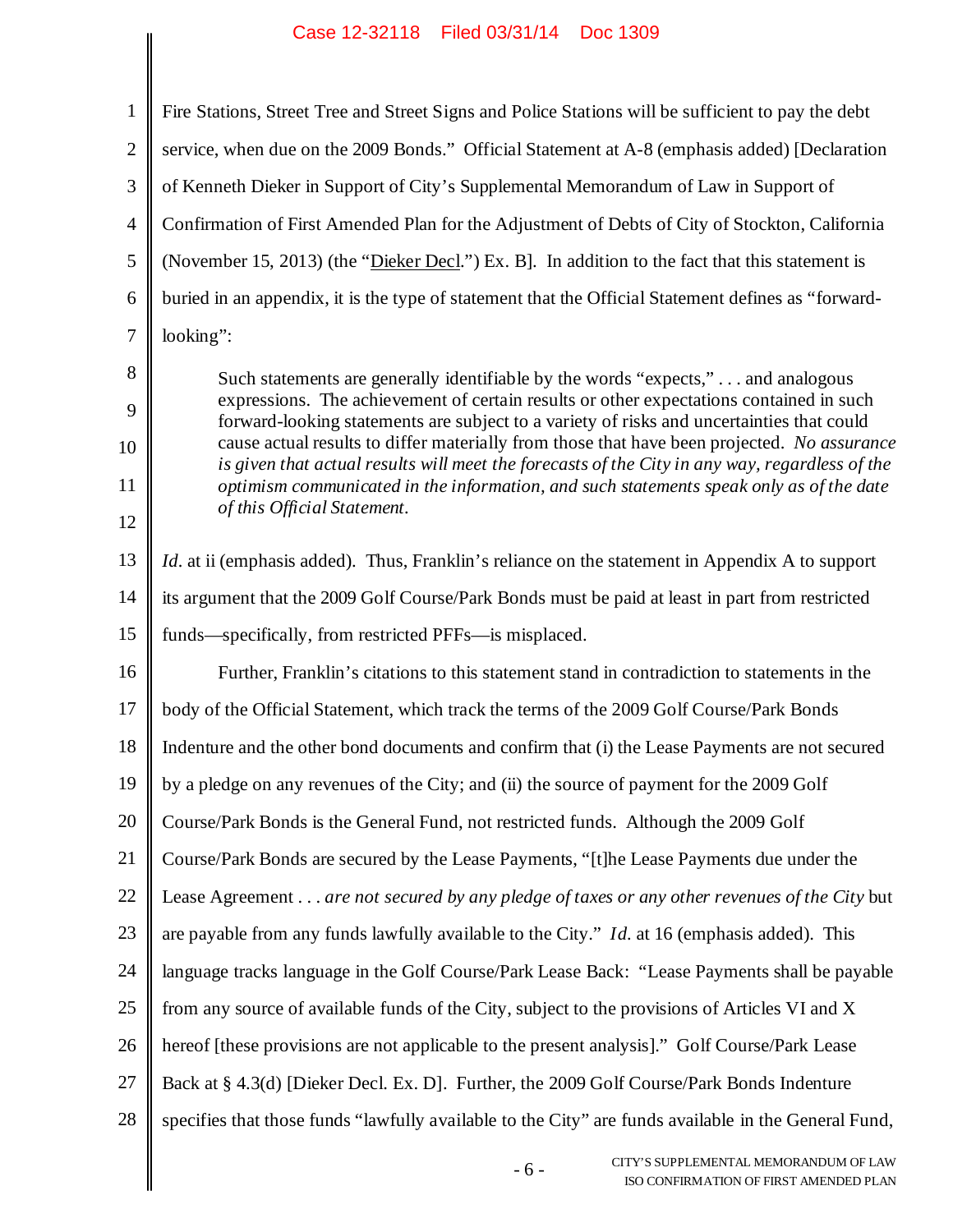1 2 3 4 5 as stated in the fifth recital: "under . . . [the Golf Course/Park Lease Back] the City will agree to make lease payments to the Authority *from moneys in the General Fund* and the City will budget and appropriate sufficient amounts in each year to pay the full amount of principal of and interest on the Bonds." 2009 Golf Course/Park Bonds Indenture at 1 (emphasis added) [Dieker Decl. Ex. A].

6 7

## **b. No PFFs Were Pledged for Repayment of the 2009 Golf Course/Park Bonds**

8 9 10 11 12 13 The only collateral the 2009 Golf Course/Park Bond Trustee obtained under the 2009 Golf Course/Park Bonds Indenture was an assignment of the Financing Authority's interests in the Golf Course/Park Lease Out and Golf Course/Park Lease Back. *Id.* § 5.01(b). No PFFs were pledged. The City could not have pledged PFFs because the City was not an obligor under the 2009 Golf Course/Park Bonds Indenture. The City had the option, but not the obligation, to reimburse the General Fund for a portion of Lease Payments from PFF revenues.

14 15

## **c. The City Expects That No Net PFFs Will Be Available for Debt Repayment Purposes**

16 17 18 19 20 21 22 23 24 25 26 27 28 As discussed in more detail herein, Stephen Chase, the City's Director of Community Development, has testified in deposition and will testify at trial that the City expects that no PFF revenues will be available for any purpose other than providing the infrastructure improvements for which PFFs are collected from developers. Declaration of Stephen Chase in Support of City's Supplemental Memorandum of Law in Support of Confirmation of First Amended Plan for the Adjustment of Debts of City of Stockton, California (November 15, 2013) (the "Chase Decl.") ¶ 9. In general, PFFs are charges levied on new development to pay for development's fair share of infrastructure needs to mitigate the incremental impacts of the development. *Id.* ¶ 2. The ability of the City to divert PFF revenues to other purposes is tightly limited by California law. *Id.*  $\mathbb{I}$  2-6. The Police and Fire PFF funds are currently in deficit and will need to be replenished from future PFFs. *Id.* ¶ 13. In addition, the rate of developers taking out new building permits has fallen sharply after the 2008 recession and still has not recovered, despite recent projections of such a recovery, *id*., and the City's real property market remains weak. Declaration of Laurie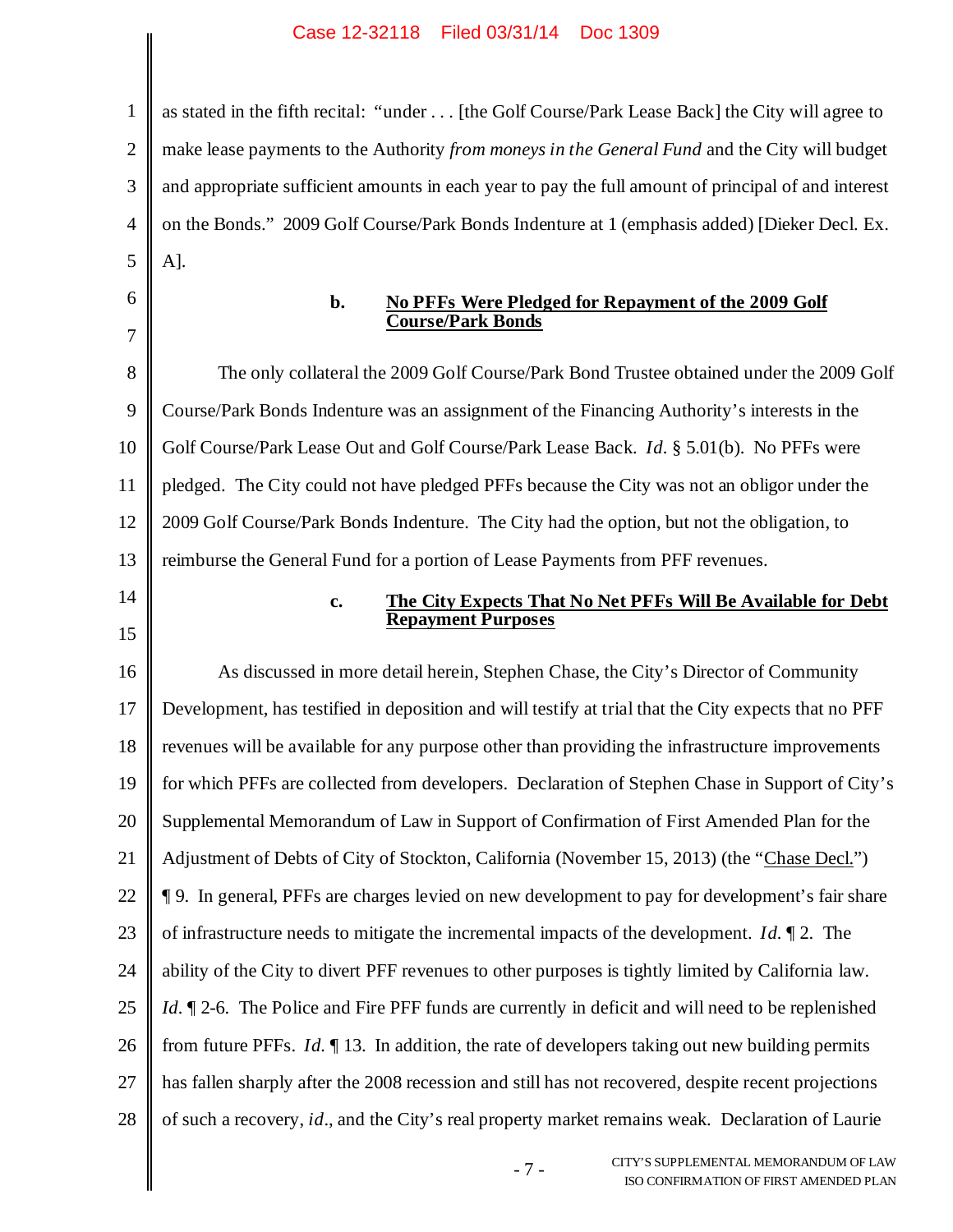| $\mathbf{1}$   | Montes in Support of City's Supplemental Memorandum of Law in Support of Confirmation of                                                                                                   |
|----------------|--------------------------------------------------------------------------------------------------------------------------------------------------------------------------------------------|
| $\overline{2}$ | First Amended Plan for the Adjustment of Debts of City of Stockton, California (November 15,                                                                                               |
| 3              | 2013) (the " <u>Montes Decl.</u> ") ¶ 6.                                                                                                                                                   |
| 4              | The sum total is that the low level of PFF revenue now expected by the City has far more                                                                                                   |
| 5              | urgent and compelling uses than making the Lease Payments or paying the City's unsecured                                                                                                   |
| 6              | creditors, and no net PFF revenues will be available for debt service for the foreseeable future.                                                                                          |
| 7<br>8         | d.<br><b>Just as the Golf Course/Park Lease Back Rentals Can Be Paid</b><br>with Restricted PFF Revenues, the Retiree Health Benefit<br><b>Claims Can Be Paid with Restricted Revenues</b> |
| 9              | Because some portion of the 1,100 retirees holding Retiree Health Benefit Claims worked                                                                                                    |
| 10             | for operations of the City that generate restricted revenues, their Retiree Health Benefit Claims                                                                                          |
| 11             | (just like their pension obligations) can be paid from restricted revenues, rather than the General                                                                                        |
| 12             | Fund. Thus, the fact that the rental payments on the Golf Course/Park Lease Back owing by the                                                                                              |
| 13             | City could, at the option of the City, and assuming such revenues exist, be funded with restricted                                                                                         |
| 14             | PFF revenues does not distinguish the Franklin claims from the Retiree Health Benefit Claims in                                                                                            |
| 15             | the first instance.                                                                                                                                                                        |
| 16             | 3.<br>The Plan Treats the Lease Rejection Claim and the Retiree Health                                                                                                                     |
| 17             | <b>Benefit Claims the Same</b>                                                                                                                                                             |
| 18             | Franklin's argument that the "retirees holding Retiree Health Benefit Claims in fact are                                                                                                   |
| 19             | receiving substantially superior treatment on their claims " displays a fundamental                                                                                                        |
| 20             | misunderstanding of basic bankruptcy principles. Summary Objection at 41, lines 14-15.                                                                                                     |
| 21             | Franklin argues that this Court must conflate the Retiree Health Benefit Claims with the Claims                                                                                            |
| 22             | such retirees hold for pension obligations. As conflated, Franklin argues that retirees are                                                                                                |
| 23             | receiving more than 70% on their Claims, since the pension Claims will be paid in full. <i>Id.</i> at 41,                                                                                  |
| 24             | lines 18-19.                                                                                                                                                                               |
| 25             | Franklin knows that plans classify and treat "claims" and not "creditors." <i>Id.</i> at 38, lines                                                                                         |
| 26             | 6-7 ("only the nature of the claim or interest is supposed to be relevant to classification, not the                                                                                       |
| 27             | identity of the holder of the claim or interest," quoting Collier). But that knowledge does not stop                                                                                       |
| 28             | Franklin from making elaborate arguments about how the Retiree Health Benefit Claims are                                                                                                   |
|                | CITY'S SUPPLEMENTAL MEMORANDUM OF LAW<br>$-8-$<br>ISO CONFIRMATION OF FIRST AMENDED PLAN                                                                                                   |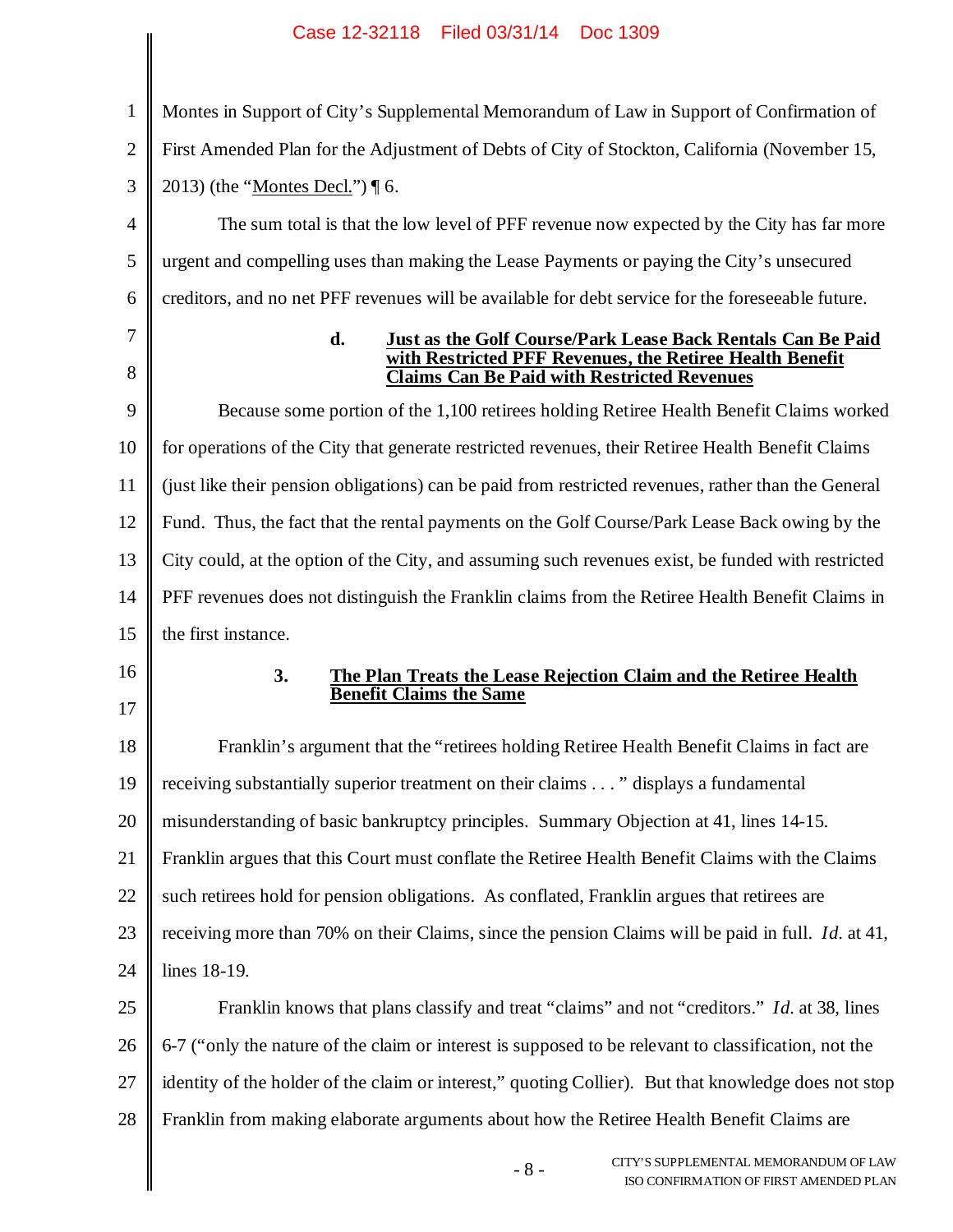1 2 3 4 5 6 7 8 9 10 11 "inexorably joined" to the treatment of the retirees' pension Claims and why two sets of claims must be considered as one merely because they are held by the same person. In fact, a Retiree Health Benefit Claimant has two separate and distinct interests. One of these, pension benefits paid to him or her by the City through CalPERS, is shared with all 2,100 CalPERS retirees; the other, lifetime health benefits paid to him or her by the City pursuant to labor agreements executed by the City, is not. Declaration of Teresia Zadroga-Haase in Support of City's Supplemental Memorandum of Law in Support of Confirmation of First Amended Plan for the Adjustment of Debts of City of Stockton, California (November 15, 2013) (the "Zadroga-Haase Decl.") ¶ 2. Further, each argument that Franklin makes could be made equally with respect to a consenting secured creditor whose collateral has a value of less than the full amount of the secured creditor's claim.

12 13 14 15 16 17 18 In an example where the collateral value is, say, 80% of the debt owing to the creditor, and unsecured creditors were receiving 5 cents on the dollar, Franklin's conflation argument would be that the claim of the undersecured creditor would be receiving 80 cents on the dollar on account of the secured claim (which secured claim is "inexorably joined" to the unsecured deficiency claim) plus another 1 cent for the unsecured deficiency claim, for a total of 81 cents on the dollar, far better than other unsecured creditors in the unsecured class who only receive 5 cents on the dollar.

19 20 21 22 23 24 25 26 27 28 Further, the cases Franklin cites in support of its conflation argument are inapposite. For example, it relies on *ACC Bondholder Grp. v. Adelphia Commc'ns Corp. (In re Adelphia Commc'ns Corp.)*, 361 B.R. 337 (S.D.N.Y. 2007), for the proposition that the Plan's treatment of Retiree Health Benefit Claims and retiree pension Claims—as conflated—violates the equal treatment requirement of section 1123(a)(4). But the *Adelphia* court did not rule on section 1123(a)(4), and it is clear from the court's discussion that what motivated its dicta was the fact that certain creditors within a class were given additional consideration if they voted to accept the plan, compared to other class claimants who did not vote in favor of the plan. Here, the retirees in Class 12 will receive no additional consideration if they vote to accept the Plan. Nor does the Plan attempt to impair a retiree's pension if he or she votes against the Plan. Thus, the underlying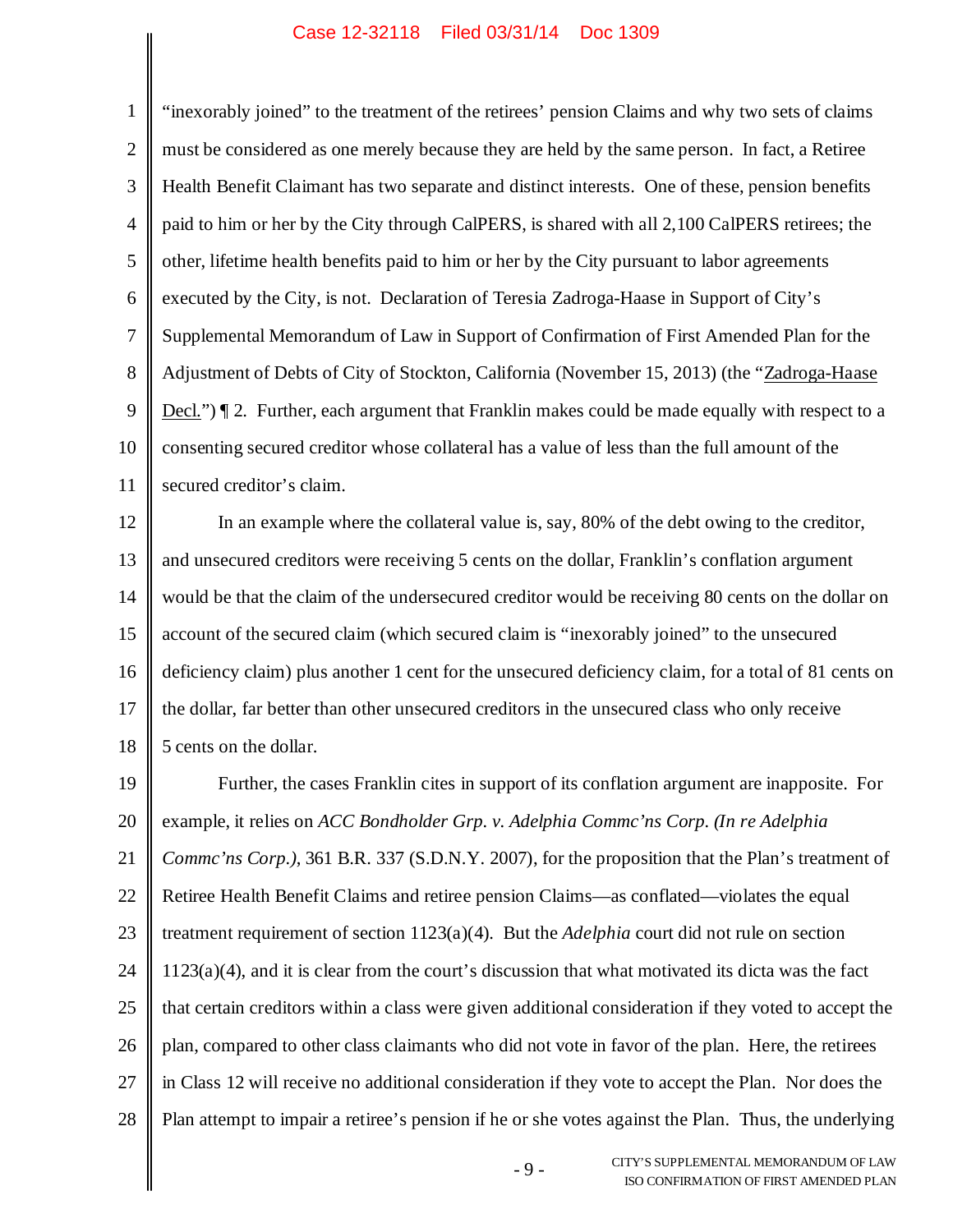║

| 1              | quid pro quo at issue in Adelphia is absent here.                                                       |
|----------------|---------------------------------------------------------------------------------------------------------|
| $\overline{2}$ | Franklin's reliance on New Century is similarly misguided. Schroeder v. New Century                     |
| 3              | Liquidating Trust (In re New Century TRS Holdings, Inc.), 407 B.R. 576, 592 (D. Del. 2009).             |
| $\overline{4}$ | The Plan is wholly unlike the one in <i>New Century</i> because the latter provided a higher percentage |
| 5              | recovery to certain claims in a given class than it did to other claims in the same class. Here, in     |
| 6              | contrast, the distribution percentage is the same for the Retiree Health Benefit Claims and             |
| 7              | Franklin's Class 12 Claim.                                                                              |
| 8              | For the foregoing reasons, Franklin is receiving exactly the same treatment as the Retiree              |
| 9              | Health Benefit Claims, and the fact that retirees hold other Claims that receive different treatment    |
| 10             | is logically and legally irrelevant.                                                                    |
| 11             | 4.<br>The City Has the Discretion to Classify the Claims of Ambac, Assured                              |
| 12             | <b>Guaranty, and NPFG Separately from the Lease Rejection Claim</b>                                     |
| 13             | Substantially similar unsecured claims may be placed in separate classes when their legal               |
| 14             | character is different or when there are business or economic justifications. Steelcase, 21 F.3d at     |
| 15             | 328; In re Loop 76, LLC, 465 B.R. 525, 536 (B.A.P. 9th Cir. 2012). The City has exercised such          |
| 16             | discretion, classifying the Claims of Ambac, Assured Guaranty, and NPFG separately from the             |
| 17             | Lease Rejection Claim because these Claims are of a different legal character and/or because            |
| 18             | there are business or economic reasons for doing so. Specifically, even though the lease                |
| 19             | transactions insured by Ambac, Assured Guaranty, and NPFG generally have a structure similar            |
| 20             | to the Golf Course/Park Lease Back Transaction—the lease out / lease back structure described in        |
| 21             | the Disclosure Statement—these transactions have distinctive characteristics and impacts on the         |
| 22             | General Fund that render them different from the one involving Franklin. Disclosure Statement at        |
| 23             | 33-34. Importantly, each involves leased properties that the City has determined to be essential or     |
| 24             | at least important to its provision of services to its residents. The Golf Course/Park Properties are   |
| 25             | not essential. Further, the Claims of Ambac, Assured Guaranty, and NPFG were not classified             |
| 26             | separately to gerrymander these Claims—that is, to create a Class of Impaired Claims that would         |
| 27             | vote to accept the Plan. Having reached agreement through the mediation process with these              |
| 28             | creditors and the Retirees' Committee, the City knew long ago that the Plan would satisfy               |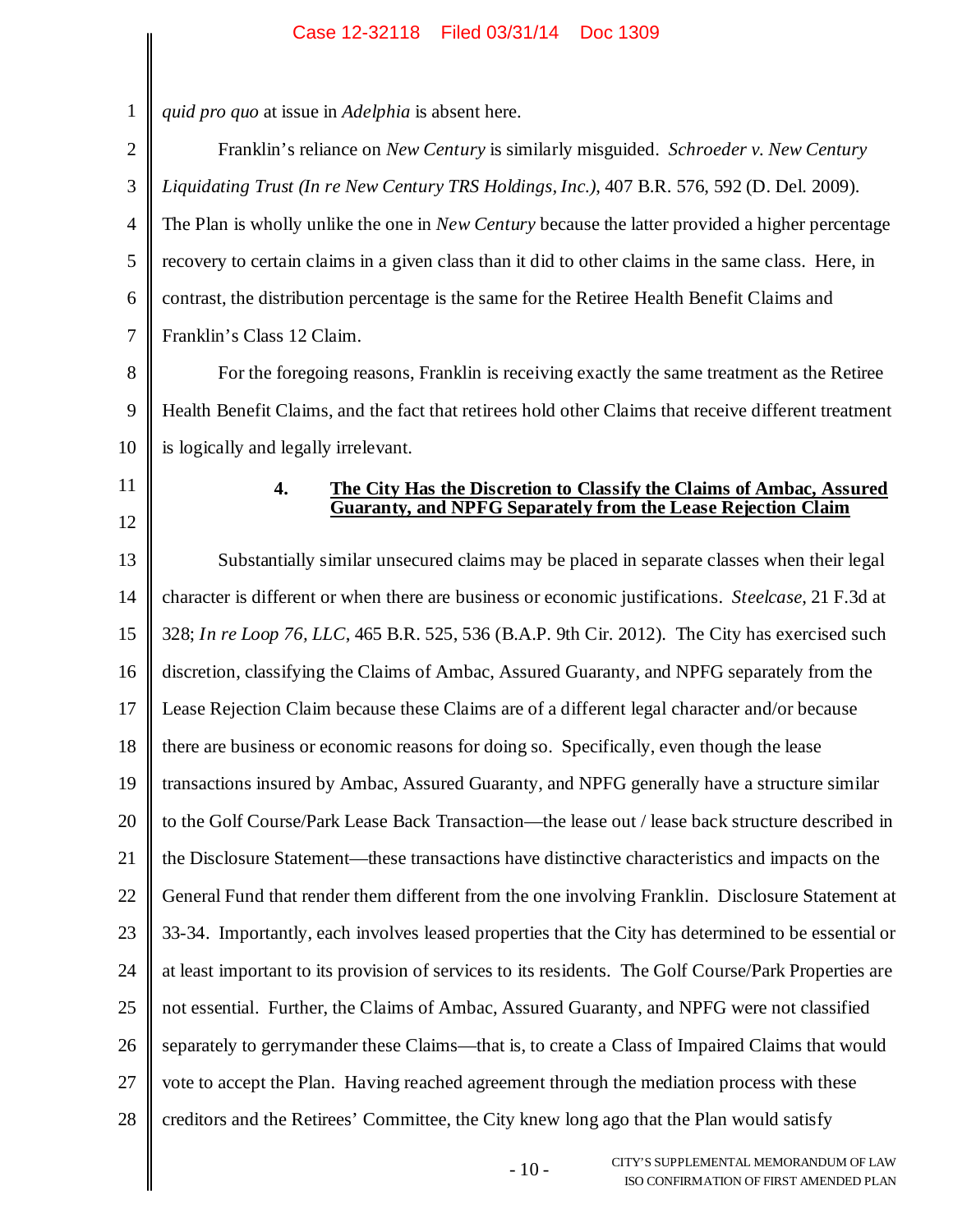section  $1129(a)(10).^{10}$ 

2 3

1

### **a. The Claims of Ambac, Assured Guaranty, and NPFG May Be Classified Separately Because There Are Business or Economic Justifications for Doing So**

4 5 6 7 8 9 10 11 12 13 14 15 16 17 18 19 20 21 22 23 24 The leased properties relating to the Claims of Ambac are three fire stations (Fire Stations No. 1, 5, and 14), the City's Main Police Station, and the Maya Angelou Southeast Branch Library. The Main Police Station, which is the command center for the City's Police Department, and Fire Stations 5 and 14 (Fire Station 1 has been closed) provide a critical health and safety function for the City. Dieker Decl. ¶ 22 ("Ambac Settlement"). The Library features an extensive collection of materials for Spanish and Hmong speakers, two important communities in the City; in addition, it offers numerous programs for residents in this district, including programs for children, job seekers, and community members seeking information about health insurance and other matters, as well as computer work stations and Internet access. In the exercise of its business judgment, the City has determined that it cannot relinquish control of these properties because of their importance. Declaration of Kurt Wilson in Support of City's Supplemental Memorandum of Law in Support of Confirmation of First Amended Plan for the Adjustment of Debts of City of Stockton, California (November 15, 2013) (the "Wilson Decl.") ¶ 4. The leased properties relating to the SEB Claims of the SEB Bond Trustee/NPFG are the Stewart/Eberhardt Building and an eight-story parking structure for the building. The Stewart/Eberhardt Building was designed to meet the standard for, and is certified as, an "essential services building." An essential services building is "any building, including buildings designed and constructed, for public agencies used, or designed to be used, or any building a portion of which is used or designed to be used, as a fire station, police station, emergency operations center, California Highway Patrol office, sheriff's office, or emergency communication dispatch center." Cal. Health & Safety Code § 16007. The California

<sup>26</sup> 27 <sup>10</sup> Indeed, Franklin cannot colorably argue gerrymandering because other Impaired Classes, including Class 12, voted to accept the Plan. *See, e.g.*, *In re Red Mountain Machinery Co.*, 448 B.R. 1, 7 (Bankr. D. Ariz. 2012) ("Because it is clearly not the case that the sole purpose of Debtor's separate classification [of the deficiency claim] was to obtain acceptance of the Plan in order to satisfy  $\S 1129(a)(10)$ , the gerrymandering limitation on classification does not

apply."); *In re City of Colorado Springs, Spring Creek Gen. Improvement Dist.*, 187 B.R. 683, 689-90 (D. Colo.

<sup>28</sup> 1995) (chapter 9 debtor could separately classify similarly situated bond claims because classification was not the result of improper gerrymandering).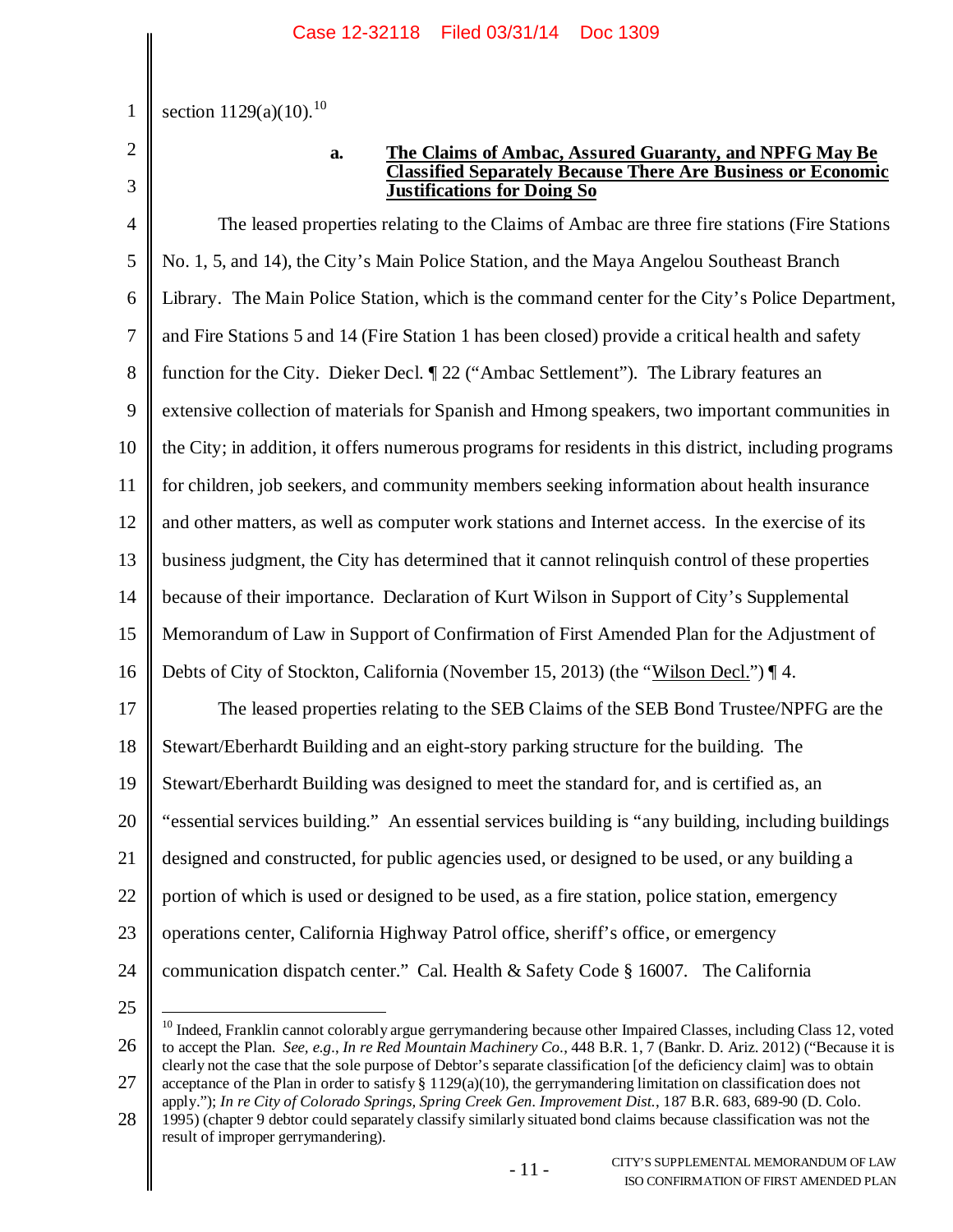1

2 3 4 5 6 Legislature intended for essential services buildings to "be capable of providing essential services to the public after a disaster." *Id.* at § 16001. The Stewart/Eberhardt Building currently houses several City departments, including Human Resources, Police Emergency Communications (911 Dispatch), Police Investigations, Public Works, and the Police Crime Lab. Wilson Decl. ¶ 5. It is an essential civic property because the City must be able to provide essential services to its residents in the event of a disaster. *Id.*

7 8 9 10 11 12 13 14 15 16 17 18 19 The leased property relating to the Arena Claims of the 2004 Arena Bond Trustee/NPFG is the Stockton Arena, which is part of the Stockton Events Center. The Arena, the anchor of the City's downtown waterfront redevelopment program, is located next to the Stockton Ballpark and is within walking distance of the Weber Point Event Center and the Bob Hope Theatre. *Id.* It is the home of the City's Thunder ice hockey team, and it is the site of a wide variety of events, including athletic, performing arts, and community-based events. *Id.* This property is important to the City because it creates jobs—not only for the Arena itself, but also for nearby hotels, restaurants, and shops. It attracts and retains residents and visitors alike to Downtown in order to build the City's tax base through the sales of tickets, concessions, and merchandise and to avoid a return to insolvency in the future. More intangibly, but nevertheless important to the leadership of the City, it instills a sense of civic identity and pride among the City's residents. In short, the Arena's loss and possible closure would have a negative impact on the City's downtown waterfront redevelopment program and would have catastrophic symbolic significance.

20 21 22 23 24 25 26 27 28 The leased properties relating to the Parking Structure Claims of the 2004 Parking Bond Trustee/NPFG are three parking structures in downtown Stockton: (i) the Edmond S. Coy Parking Structure, a six-story structure with about 575 parking spaces as well as ground commercial space for workers in and visitors to the Central Business District; (ii) the Stockton Events Center Parking Structure, a seven-story structure with about 600 parking spaces for sports fans, concert goers, and event attendees; and (iii) the Market Street Garage, a four-story structure with about 780 parking spaces, which provides monthly parking for employees of downtown businesses and hourly parking for patrons of downtown businesses. *Id.* These properties are important to the City because the City must ensure that parking in the downtown area is ample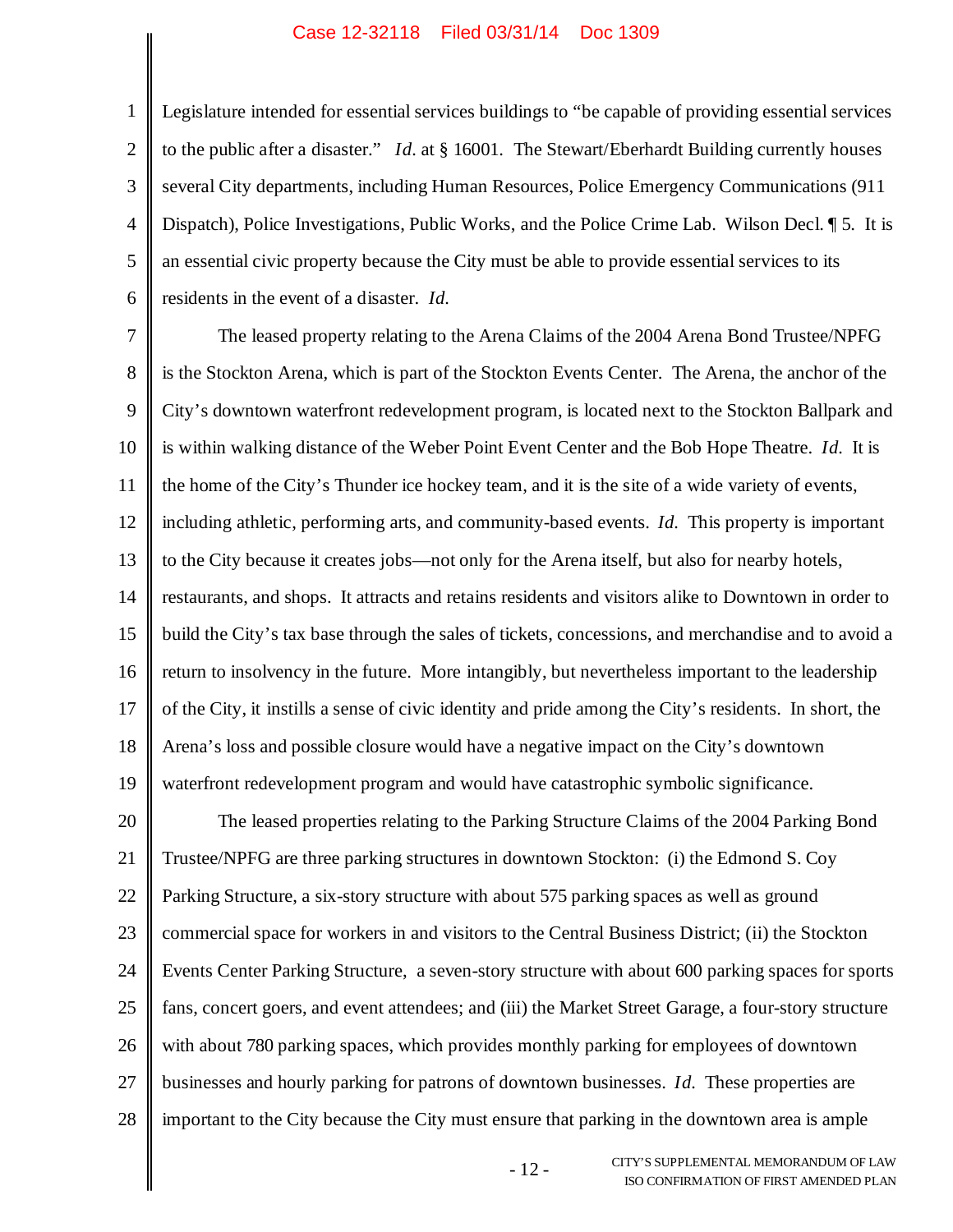1

2

and reasonably priced in order to encourage employees, residents, and visitors to continue to patronize the heart of the City. *Id.*

3 4 5 6 7 8 9 10 11 12 13 14 15 16 17 18 19 The leased property relating to the Office Building Claims of the 2007 Office Building Bond Trustee/NPFG is the 400 E. Main Office Building Property, a Class A, eight-story, steelframed building of approximately 246,541 square feet, located in the heart of the City's business district. The City intended to make this building its new City Hall, replacing the outdated and crumbling City Hall built over 100 years ago. *Id.* ¶ 4. Although the 400 East Main Building Property did not become the new City Hall, the City did move certain of its operations there, including its information technology department, and it invested several millions of dollars in upgrades to provide the necessary cabling and chillers for its main computer servers and related equipment. *Id.* This property is important to the City because it cannot operate effectively without a state-of-the-art facility for its information technology department, and this space therefore fills an essential need for the City. *Id.* Without the property and the new lease, the City would face the difficult task of finding office space suitable for its operations, and would likely be unable to secure a lease in an equivalently modern building under such favorable terms. *Id.* Furthermore, the City would face an estimated \$1.8 million expense of relocating its information technology operations to a different building. Disclosure Statement § IV.A.8.f(ii). These underlying business considerations further justify the City's separate classification of Assured Guaranty's claims.

20 21 22 23 24 25 26 27 28 The City's separate classification of Assured Guaranty's Pension Obligation Bonds Claim is also predicated on sound business and economic justifications. The City's settlement agreement with Assured Guaranty extends the City's payment schedule on the Pension Obligations Bonds from the original 2038 maturity date until 2052. Supplemental Plan Supplement in Connection with the First Amended Plan for the Adjustment of Debts of City of Stockton, California (November 15, 2013) [Dkt. No. 1259], Collective Ex. 1.a. (Reimbursement Agreement, between Assured Guaranty and the City, at Scheds. 1-4). This restructured payment schedule, combined with the structure of the settlement itself, which only requires the City to make payments above a certain threshold if and when the City's revenues exceed projections,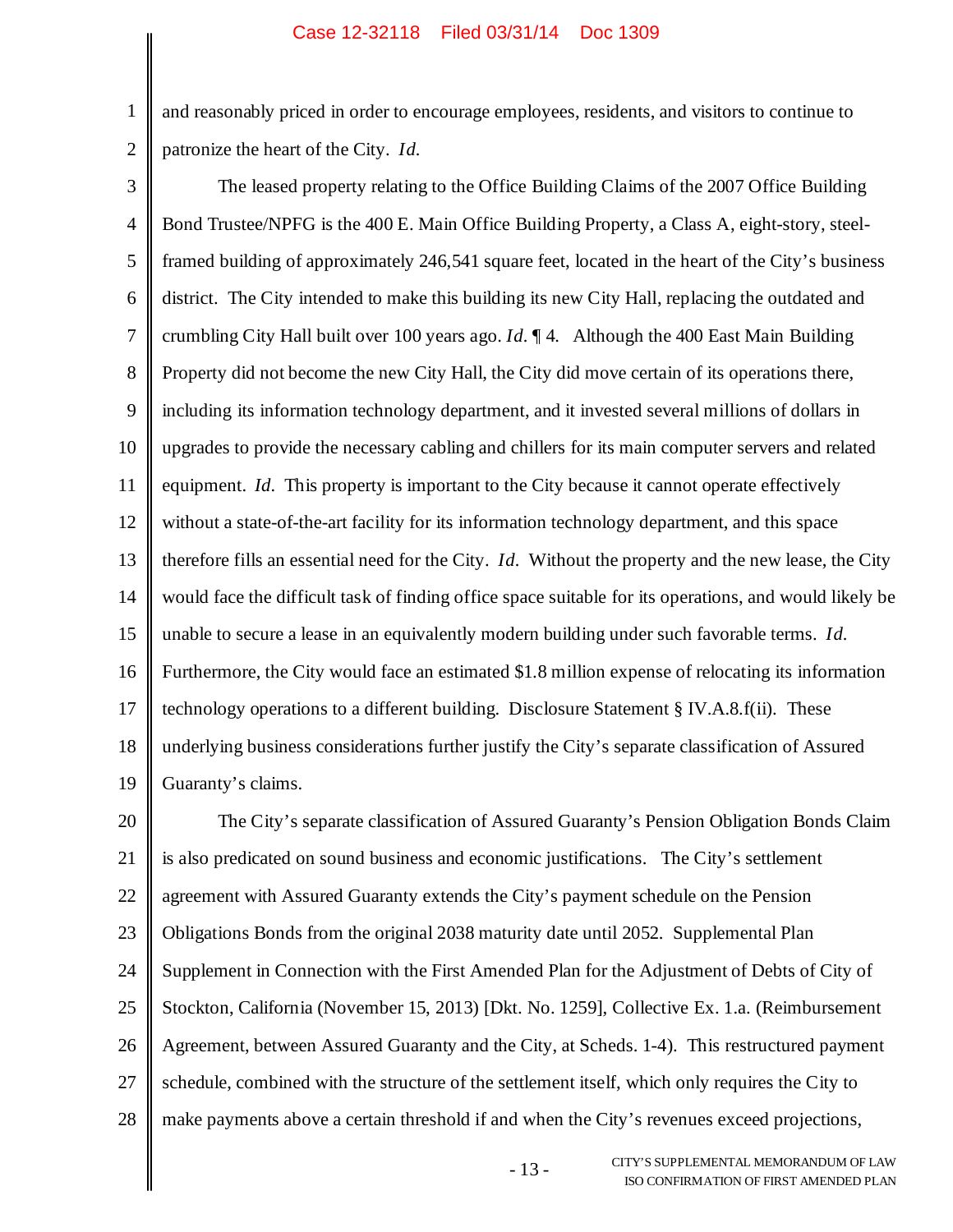provides the City with needed flexibility. Moreover, the settlement with Assured Guaranty has allowed the City to move forward with its reorganization, rather than wasting valuable time and resources in litigating the difficult legal issues raised by Assured Guaranty in respect of the Pension Obligation Bonds. *See In re Corcoran Hosp. Dist.*, 233 B.R. 449, 456 (Bankr. E.D. Cal. 1999) (business and economic concerns justified chapter 9 debtor's separate classification of a settling creditor where the settlement agreement freed the debtor from expending resources in

7 continued litigation with the creditor).

1

2

3

4

5

6

8 9 10 11 12 13 14 15 16 17 18 19 20 21 22 23 24 25 26 27 28 The City issued the Pension Obligation Bonds to refund certain of its pension funding obligations. Assured Guaranty has contended in this case that the Pension Obligation Bonds represent the same underlying obligation as those original pension funding obligations, are obligations imposed by law, and thus share priority and status with the City's other pension obligations. *See, e.g.*, Preliminary Objection of Assured Guaranty Corp. and Assured Guaranty Municipal Corp. to Debtor's Chapter 9 Petition and Statement of Qualifications [Dkt No. 482] at 22; *Selby v. Oakdale Irrigation Dist. et al.*, 140 Cal. App. 171, 182 (1934) (courts would be justified in according refunding bonds the same preferred position as obligation being refunded). First, Assured Guaranty asserts that, as recognized by various states, including the California Supreme Court and California state legislature, refunding bonds issued do not create a new indebtedness; instead, they merely evidence the same, existing liability which they refund. *City of Los Angeles v. Teed*, 112 Cal. 319, 327 (1896); Cal. Gov. Code § 16942 ("[T]he Legislature finds . . . that the [state pension obligation bonds] authorized to be issued under this chapter have the same character under the Constitution as the pension obligations funded or refunded."); *see also Reichenberger v. Salt River Project Agric. Improvement & Power Dist.*, 150 P.2d 758, 760 (Ariz. 1944) (a refunding bond is "merely a change in the [original bond's] form, with all rights, remedies, and privileges carried over to the holder of the new bonds that pertained to the [original bonds]."); *State v. City of New Smyrna Beach*, 148 Fla. 482, 484-85 (1941) ("The ordinance and resolution [authorizing the refunding bonds] did nothing more than continue the old obligation as then existing."); *Kocsis v. Chicago Park Dist.*, 362 Ill. 24, 35 (1935) ("The issuance of refunding . . . bonds does not create additional indebtedness, but merely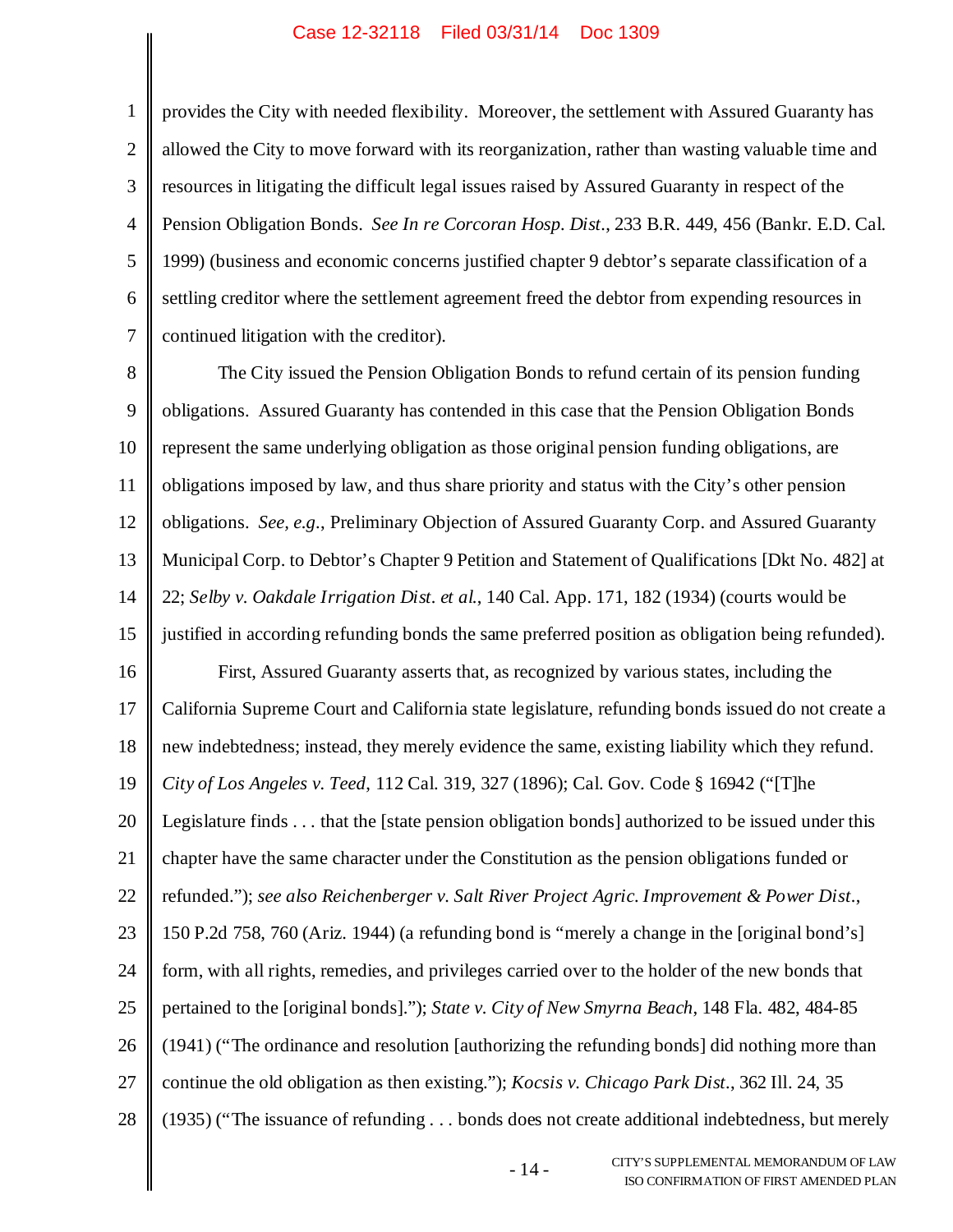| $\mathbf{1}$   | evidences existing debts."). Assured Guaranty argues that the City continues to have the same            |
|----------------|----------------------------------------------------------------------------------------------------------|
| $\mathbf{2}$   | pension liability but, following issuance of the Pension Obligation Bonds, it is now evidenced by        |
| $\mathfrak{Z}$ | two instruments: the CalPERS contract and the Pension Obligation Bonds.                                  |
| 4              | Second, the City sought and obtained a judgment from the California Superior Court that                  |
| 5              | the Pension Obligation Bonds were one-and-the-same as the City's existing pension obligations            |
| 6              | and that the Pension Obligation Bonds fell within the debt ceiling exception provided for                |
| $\tau$         | "obligations imposed by law." <sup>11</sup>                                                              |
| 8              | Based on these circumstances, Assured Guaranty contends that the City could not confirm                  |
| 9              | any plan over its objection that afforded the Pension Obligation Bonds less than the full recovery       |
| 10             | promised to the City's remaining pension obligations. The City believes there are strong                 |
| 11             | counterarguments to Assured Guaranty's position, but since there are no cases directly on point, it      |
| 12             | recognizes the risk that Assured Guaranty's view could be adopted by a court. Such a                     |
| 13             | determination would strike a death blow to the Plan, and would pose a significant risk to the            |
| 14             | City's ability to propose a feasible plan of adjustment. The settlement with Assured Guaranty            |
| 15             | reflects in part the City's view of this risk.                                                           |
| 16             | By contrast, the leased properties relating to the Lease Rejection Claim—Swenson Golf                    |
| 17             | Course, Van Buskirk Golf Course, and Oak Park—are desirable assets for City residents, but they          |
| 18             | do not have the same importance as others discussed above. Wilson Decl. 18. For example,                 |
| 19             | there are several golf courses in the vicinity of Stockton as well as numerous parks. In addition,       |
| 20             | each of the leased properties, individually and in the aggregate, have operated at a loss before         |
| 21             | debt service for the last five years, and for the last eight years in the aggregate (Swenson Golf        |
| 22             | Course showed some positive cash flow in fiscal years 2005-06, 2006-07, and 20007-08, but not            |
| 23             | enough to even offset the operating losses at Van Buskirk Golf Course, not to mention the                |
| 24             |                                                                                                          |
|                | $11$ See Declaration of Norman C. Hile in Support of City's Supplemental Memorandum of Law in Support of |

<sup>26</sup> Confirmation of First Amended Plan for the Adjustment of Debts of City of Stockton, California (November 15, 2013) (the "Hile Decl.") Ex. D (Memorandum of Points and Authorities in Support of Plaintiff's Application for Entry of Default in Validation Proceedings (C.C.P. § 860-870, Superior Court of the State of California, County of

<sup>27</sup> San Joaquin, Case No. CV030753, filed Dec. 20, 2006) at 13, lines 15-19 ("With the Issuance of the [Pension Obligation] Bonds, the City has not satisfied its obligations under the City Charter and the Retirement Law, it has simply changed the form of its obligations. The characteristics of the indebtedness remain the same and are

<sup>28</sup> transferred to the Bonds.")); *see also id.* Ex. E (Judgment, Superior Court of the State of California, County of San Joaquin, Case No. CV030753, filed Jan. 3, 2007, ¶¶ 7-8).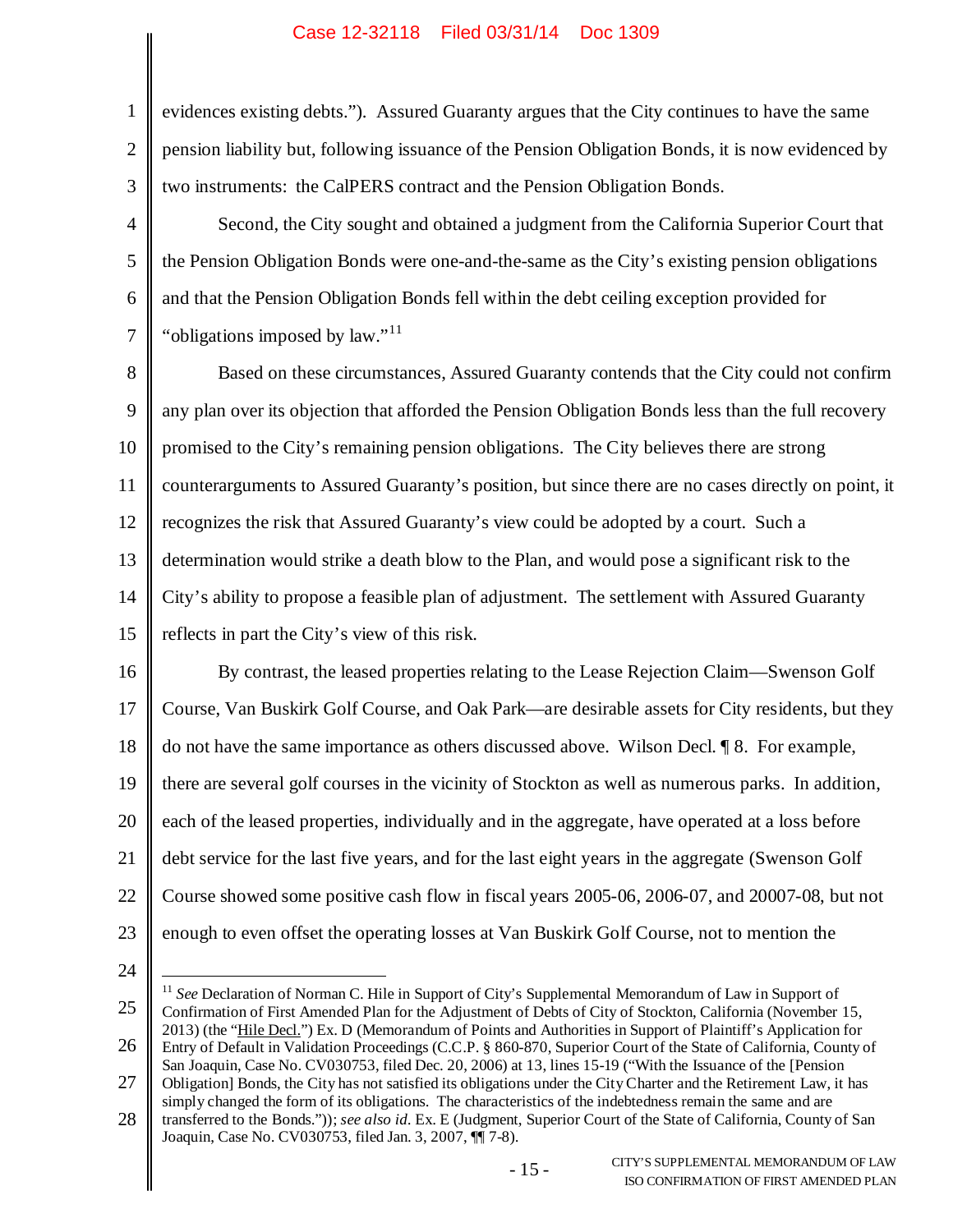1 2 3 4 5 6 7 8 additional operating losses at Oak Park). Declaration of Val Toppenberg in Support of City's Supplemental Memorandum of Law in Support of Confirmation of First Amended Plan for the Adjustment of Debts of City of Stockton, California (November 15, 2013) (the "Toppenberg Decl.")  $\mathbb{I}$  2. For this reason, the City has been subsidizing operations at all three of these properties for several years. *Id.* at ¶ 3. In order to confirm the Plan, the City is willing to lose its possessory interest in these less important, money-losing properties. In contrast, the City believes that it cannot continue to adequately serve its residents if it were to lose its interest in the other properties described in this section.

9

# 10

#### **b. The Legal Character of Certain of These Claims Is Different from the Lease Rejection Claim**

11 12 13 14 15 16 17 18 19 20 21 22 23 24 25 26 27 The legal character of certain of the Claims of Ambac, Assured Guaranty, and NPFG is different from that of the Lease Rejection Claim. For example, Ambac's Claim with respect to the Fire/Police/Library Lease Back Transaction is secured. Pursuant to the terms of the 2003 Fire/Police/Library Certificates Reimbursement Agreement, the Successor Agency is obligated to reimburse the City for lease payments the City makes under the Fire/Police/Library Lease Back from Housing Set-Aside Amounts (as defined in the 2003 Fire/Police/Library Certificates Reimbursement Agreement). Under the Reimbursement Agreement, the Successor Agency was obligated to apply a portion of the tax increment revenue consisting of 20% of all tax increment revenue allocated to it (the "Housing Set-Aside Revenue") to reimburse the City for lease payments evidenced and represented by the 2003 Fire/Police/Library Certificates. In addition, as a result of the enactment of Assembly Bill X1 26, as modified by Assembly Bill 1484, amending certain sections of the California Health and Safety Code, which together effected the dissolution of redevelopment agencies in the State of California (collectively, the "Dissolution Act"), certain other tax increment monies formerly allocated to the redevelopment projects in the City over and above the Housing Set-Aside Revenue are now obligated to be used—in addition to the Housing Set-Aside Revenue—to make such reimbursement payments. *See* Dieker Decl. ¶ 22 ("Ambac Settlement").

28 / / /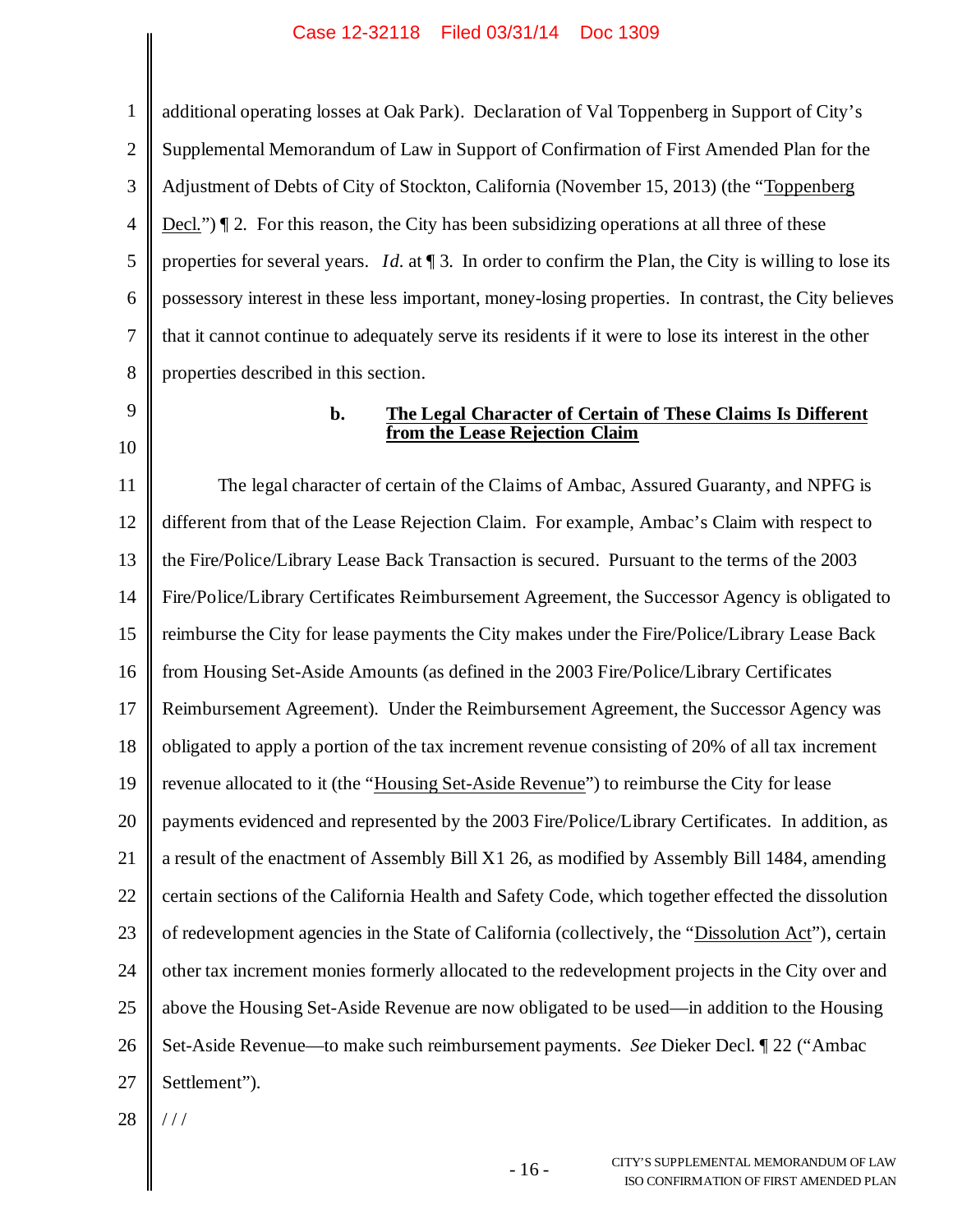1 2 3 4 5 6 7 8 9 10 11 12 13 14 15 16 17 18 19 20 21 22 23 24 25 26 The Arena Claims of the 2004 Arena Bond Trustee/NPFG also are secured. Specifically, under the Arena Pledge Agreement and the related assignment, the 2004 Arena Bond Trustee holds a pledge of certain incremental tax revenues expected to be collected from the West End Urban Renewal Project No. 1, a former development project area consisting of 642 acres surrounding and including the Arena, located in the heart of Downtown, just north of the City's Crosstown Freeway and east of Interstate 5, containing a mix of commercial, industrial, and residential uses. In addition, as a result of the enactment of the Dissolution Act, certain other tax increment monies formerly allocated to the other redevelopment projects in the City are now obligated to be used, in addition to the originally pledged revenues, to pay enforceable obligations such as the Arena Pledge Agreement. *See id.* ¶ 22 ("NPFG Arena Settlement"). Further, the recovery provided to Assured Guaranty in respect of the 2007 Office Building Bonds is a direct result of the prepetition unlawful detainer action by the 2007 Office Building Bond Trustee as directed by Assured Guaranty against the City in respect of the 400 E. Main Office Building Property itself. *See* Hile Decl. Exs. A-B. Assured Guaranty took the economic bet prepetition on the 400 E. Main Office Building Property and by doing so altered the legal nature of its Claim as compared to Franklin, which chose not to expose itself to any economic risk from holding and operating the money-losing Golf Course/Park Properties. *See* Dieker Decl. ¶ 22 ("Assured Guaranty Settlement"). **5. Franklin Confuses Classification Analysis with Cramdown Analysis** Beginning on the first page of the Summary Objection, Franklin repeatedly but mistakenly insists that the Plan attempts to cram down the Lease Rejection Claim. Summary Objection at 1, 16, 19, 28, 42, 51, 52. By asserting that the Plan improperly classifies, disparately treats, and unfairly discriminates against the Lease Rejection Claim, Franklin confuses classification analysis with cramdown analysis. Section 1129(b) permits a debtor to cram down a class that is impaired and that has not accepted the plan. The cramdown analysis, however, does not apply to the Lease Rejection Claim because this Claim is classified in Class 12, and Class 12

27 voted to accept the Plan. Declaration of Catherine Nownes-Whitaker Regarding Tabulation and

28 Certification of Ballots Voting to Accept or Reject the First Amended Plan for the Adjustment of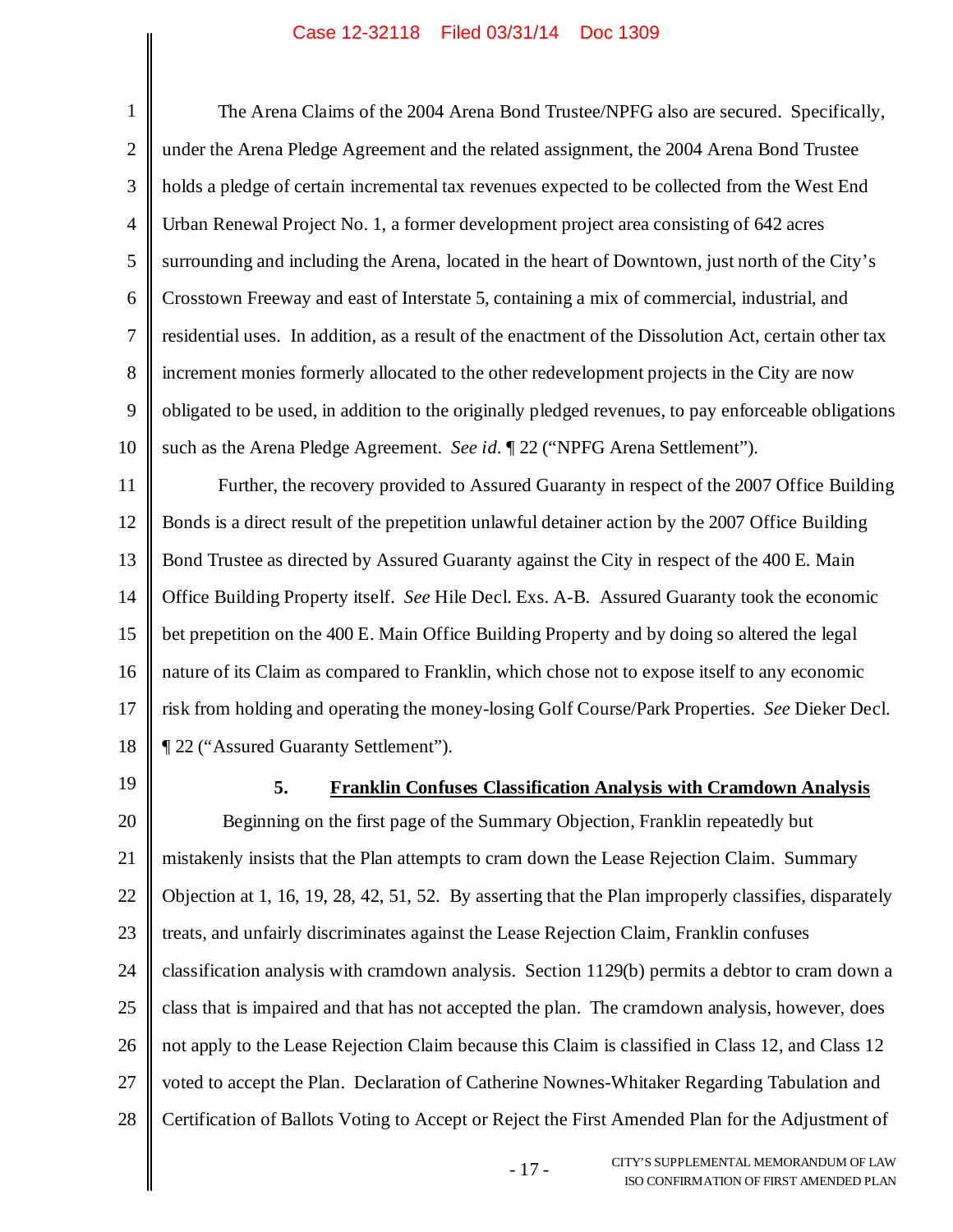1 2 3 4 5 Debts of City of Stockton, California (November 15, 2013). Dkt. No. 1268 at ¶ 9. *See also City of Colorado Springs*, 187 B.R. at 690 (bondholder's unfair discrimination challenge did not apply because the bondholder was a member of a class that voted to accept chapter 9 debtor's plan). Therefore, contrary to the assertions of Franklin, analysis of disparate treatment and unfair discrimination is not relevant in this context.<sup>12</sup>

6

## **B. The Plan Is in the Best Interests of Creditors**

7 8 9 10 11 12 13 14 15 16 A chapter 9 plan of adjustment is in the best interests of creditors if it provides a better alternative for creditors than what they already have—that is, if it is a better alternative than dismissal of the case. The City submits that the Plan is in the best interests of the City's creditors—including the holder of the Lease Rejection Claim, which, to be precise, is the 2009 Golf Course/Park Bond Trustee rather than Franklin—because it provides a better alternative than any recovery that could be expected were this case dismissed. Franklin welcomes dismissal, boasting that it is financially equipped to continue litigating against the City for the next 35 years to increase its recovery. Summary Objection at 27, line 14; 30, line 17. This bravado notwithstanding, it is unlikely that Franklin would fare any better by pursuing this path. Further, dismissal would unleash chaos on the City and the more than one thousand other

- 17
- 18

<sup>19</sup> 20 21 22 23 24 25 26 27 28 <sup>12</sup> Even if Franklin could argue unfair discrimination, that challenge would fail under applicable law. *See In re Ambac La Mesa L.P.*, 115 F.3d 650, 656 (9th Cir. 1997) (articulating four-part test). First, the City is justified in treating Franklin differently from creditors with which it has settled. *See In re Dow Corning Corp.*, 244 B.R. 705, 711 (Bankr. E.D. Mich. 1999) (finding rational basis for differing treatment of settling and non-settling creditors, as Plan proponents "ha[d] a perfectly legitimate reason" to attempt to resolve claims through settlement); *In re Coastal Equities Inc.*, 33 B.R. 898, 905 (Bankr. S.D. Cal. 1983) (forbidding a debtor from disfavoring holdouts would unfairly put holdouts in a "no-lose situation" and hinder negotiations). Second, the City's treatment of the Lease Rejection Claim is necessary because the City already has made deep cuts to its services. *In re City of Stockton, Cal.*, 493 B.R. 772, 780-81 (Bankr. E.D. Cal. 2013); Disclosure Statement § I. The City simply does not have the revenues to pay Franklin what it wants if the City is to maintain an adequate level of municipal services. *See In re Creekstone Apts. Assocs.*, 168 B.R. 639, 645 (Bankr. M.D. Tenn. 1994) (plan did not unfairly discriminate where payout to dissenting creditor was the maximum the debtor could pay while effectively reorganizing). Third, nothing in the City's actions during this case would suggest that it is proposing its Plan, including the treatment of Franklin, in anything but good faith. *See infra* § IV.C. Fourth, the degree of difference in Franklin's recovery is directly related to the City's rationale for Franklin's treatment: (i) the disparate legal character of the Lease Rejection Claim; and (ii) the City's need to both avail itself of the properties associated with the Claims of the settling creditors and to facilitate negotiations. The City's bankruptcy is immense and highly complex, with numerous creditors and hundreds of millions of dollars in liabilities. Although every creditor has its own unique stake in the City's finances and future, it is crucially important to bring the various interests together in vigorous negotiations. Thus, any disparity in recovery is justified by what this Court recognized early on in this case—the importance of negotiation and mutual resolution in municipal bankruptcies.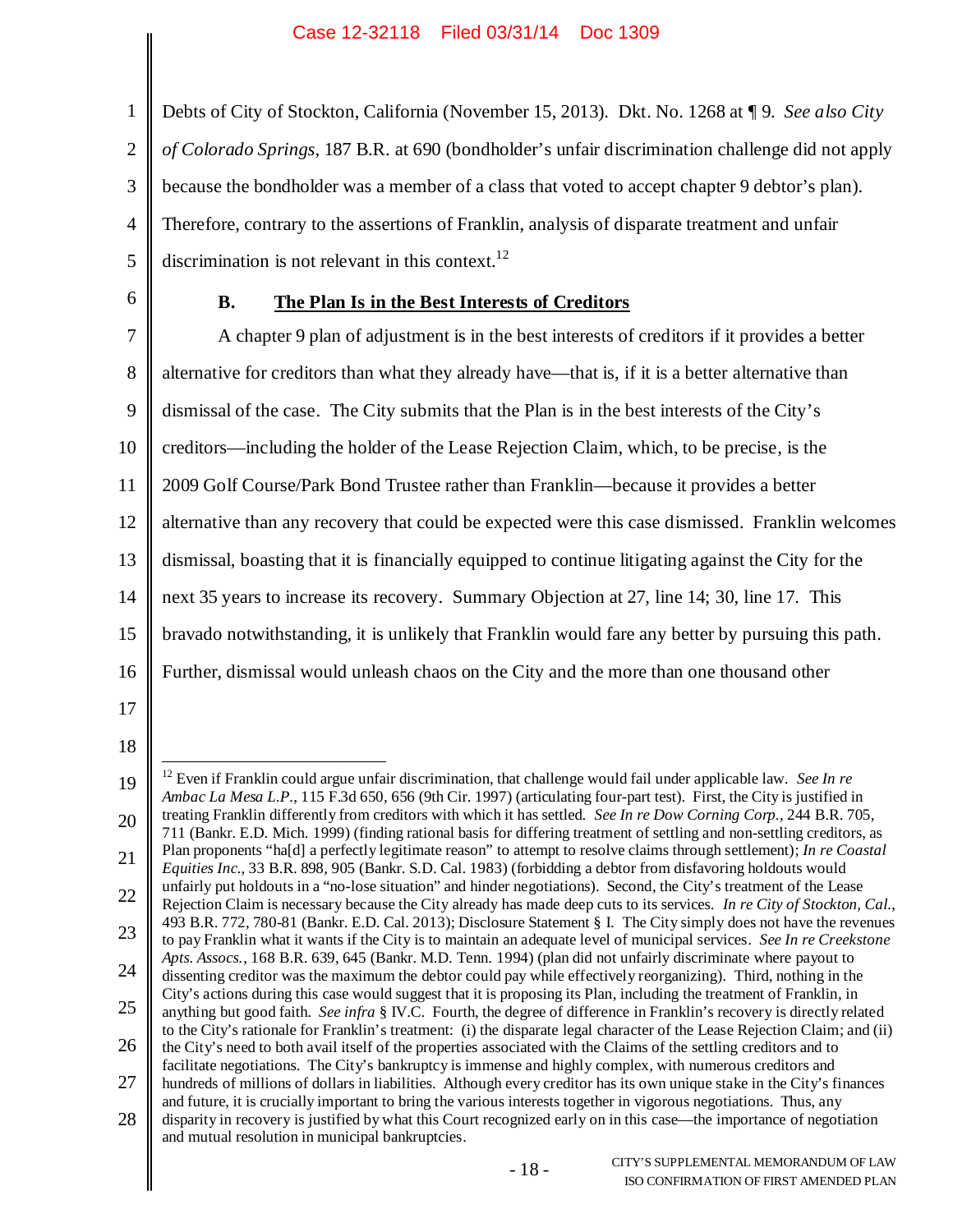creditors whose Claims have been resolved through the mediation conducted by Judge Perris and who have voted to accept the Plan. $^{13}$ 

3

4

1

2

### **1. Section 943(b)(7) Requires the Plan to Be in the "Best Interests of Creditors"—Not in the Best Interests of Franklin As an Individual Dissenting Creditor**

5 6 7 8 9 10 11 12 13 14 15 16 17 18 19 20 21 22 23 24 Section 943(b)(7) provides that the court may confirm a plan if "the plan is in the best interests of creditors and is feasible." 11 U.S.C. § 943(b)(7). The plain language of this section does not reference individual dissenting creditors. Franklin therefore bases its argument that it deserves protection as an individual dissenting creditor on the fact that section  $1129(a)(7)(A)$ protects individual dissenting creditors—which it does, through the reference to each holder of a claim or interest of each impaired class. 11 U.S.C. § 1129(a)(7)(A). Franklin overreaches when it asserts that the test set forth in section  $1129(a)(7)(A)$  infuses section  $943(b)(7)$ . While Congress made several subsections of section 1129(a) applicable to chapter 9 through section 901(a), it pointedly did not import section 1129(a)(7) because it understood the dissimilarity between chapter 11 and chapter 9 debtors. It is worth citing the legislative history at length because Franklin reads it selectively: In particular, if the requirements of section  $1129(a)(8)$  are not complied with, then the proponent may request application of section 1129(b). The court will then be required to confirm the plan if it complies with the "fair and equitable" test and is in the best interests of creditors. The best interests of creditors test does not mean liquidation value as under chapter XI of the Bankruptcy Act. In making such a determination, it is expected that the court will be guided by standards set forth in *Kelley v. Everglades Drainage District, 319 U.S. 415 (1943)* and *Fano v. Newport Heights Irrigation Dist., 114 F. 2d 563 (9th Cir. 1940)*, as under present law, the bankruptcy court should make such findings as detailed as possible to support a conclusion that this test has been met. However, it must be emphasized that unlike current law, the fair and equitable test under section 1129(b) will not apply if 1129(a)(8) has been satisfied in addition to the other confirmation standards specified in section 943 and incorporated by reference in section 901 of the House amendment. To the extent that *American United Mutual Life Insurance Co. v. City of Avon Park*, 311 U.S. 138 (1940) and other cases are to the contrary, such cases are overruled to that extent.

25

26 27 28  $13$  While the result of denial of confirmation of the Plan and dismissal of the case would be catastrophic for the City, its employees, retirees, and residents, and would be not in the best interests of its creditors, confirmation of the Plan would have a minimal impact on the two funds that purchased the 2009 Golf Course/Park Bonds. When the Plan is confirmed and Franklin is paid its 1% return on its capped lease rejection claim—even if Franklin exercises its right to take possession of two money-losing City golf courses and a park for the next 35 or more years—the two Franklin

funds will suffer a loss of less than half of one percent of their assets. *See* Hile Decl. Exs. G-I.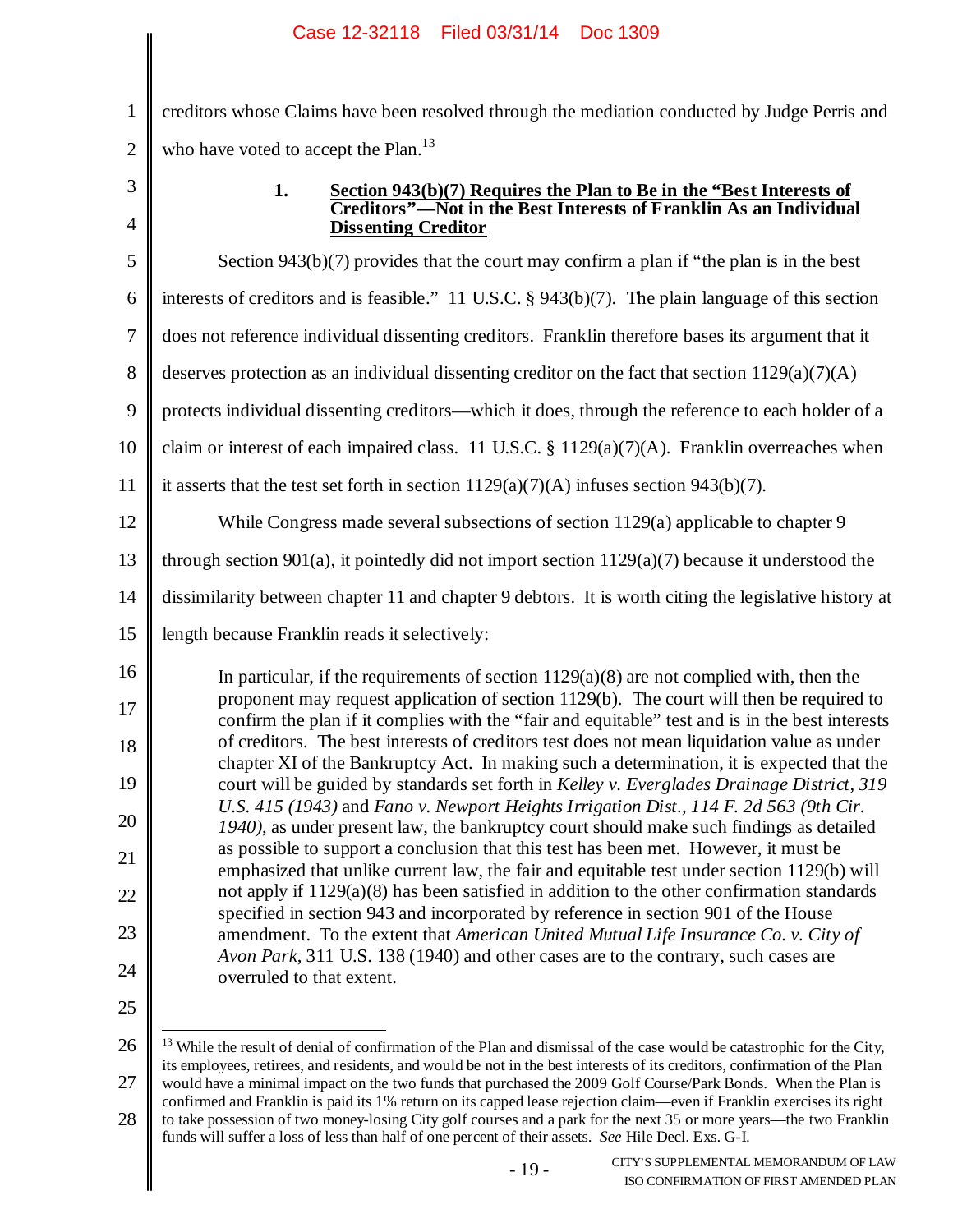| 1              | 124 Cong. Rec. 32,403 (Sept. 28, 1978) (statement of Rep. Edwards). The statement by                                                                                                                                                        |
|----------------|---------------------------------------------------------------------------------------------------------------------------------------------------------------------------------------------------------------------------------------------|
| $\overline{2}$ | Representative Edwards confirms that the best interests test in chapter 9 does not mean the                                                                                                                                                 |
| 3              | liquidation value test set forth in section 1129(a)(7). Instead, to determine whether a chapter 9                                                                                                                                           |
| $\overline{4}$ | plan is in the best interests of creditors, he suggested that courts be guided by Kelley and Fano by                                                                                                                                        |
| 5              | making "findings as detailed as possible to support a conclusion that this test has been met."                                                                                                                                              |
| 6              | Neither case supports the principle that the best interests test provides protection to individual                                                                                                                                          |
| $\overline{7}$ | dissenting creditors.                                                                                                                                                                                                                       |
| 8              | Franklin tries to make this argument by, for example, including the following quotation                                                                                                                                                     |
| 9              | from Kelley:                                                                                                                                                                                                                                |
| 10             | minorities under the various reorganization sections of the Bankruptcy Act cannot be                                                                                                                                                        |
| 11             | deprived of the benefits of the statute by reason of a waiver, acquiescence or approval by<br>the other members of the class. The applicability of that rule to proceedings under Ch. IX                                                    |
| 12<br>13       | is plain. [T] he fact that the vast majority of security holders may have approved a plan is<br>not the test of whether that plan satisfies the statutory standard. The former is not a<br>substitute for the latter. They are independent. |
| 14             | Summary Objection at 10 (emphasis in Franklin's citation but not in Kelley). What Franklin                                                                                                                                                  |
| 15             | neglects to mention, however, is that the last three sentences of this passage are a quotation from                                                                                                                                         |
| 16             | Avon Park, in which the Supreme Court interpreted the "express provision against unfair                                                                                                                                                     |
| 17             | discrimination," which was set forth in section 83(e) of the Bankruptcy Act. Avon Park, 311 U.S.                                                                                                                                            |
| 18             | at 147. This section provided in part that a plan will be confirmed if the judge finds that "it is                                                                                                                                          |
| 19             | fair, equitable, and for the best interests of the creditors and does not discriminate unfairly in                                                                                                                                          |
| 20             | favor of any creditor or class of creditors." Bankruptcy Act § 83(e). Not only is this not the                                                                                                                                              |
| 21             | language of section 943(b)(7), but Representative Edwards made a point of emphasizing "that                                                                                                                                                 |
| 22             | unlike current law [which in 1976 was the Bankruptcy Act], the fair and equitable test under                                                                                                                                                |
| 23             | section 1129(b) will not apply if $1129(a)(8)$ has been satisfied in addition to the other                                                                                                                                                  |
| 24             | confirmation standards specified in section 943 and incorporated by reference in section 901 of                                                                                                                                             |
| 25             | //                                                                                                                                                                                                                                          |
| 26             |                                                                                                                                                                                                                                             |
| 27             |                                                                                                                                                                                                                                             |
| 28             |                                                                                                                                                                                                                                             |
|                | CITY'S SUPPLEMENTAL MEMORANDUM OF LAW<br>$-20-$<br>ISO CONFIRMATION OF FIRST AMENDED PLAN                                                                                                                                                   |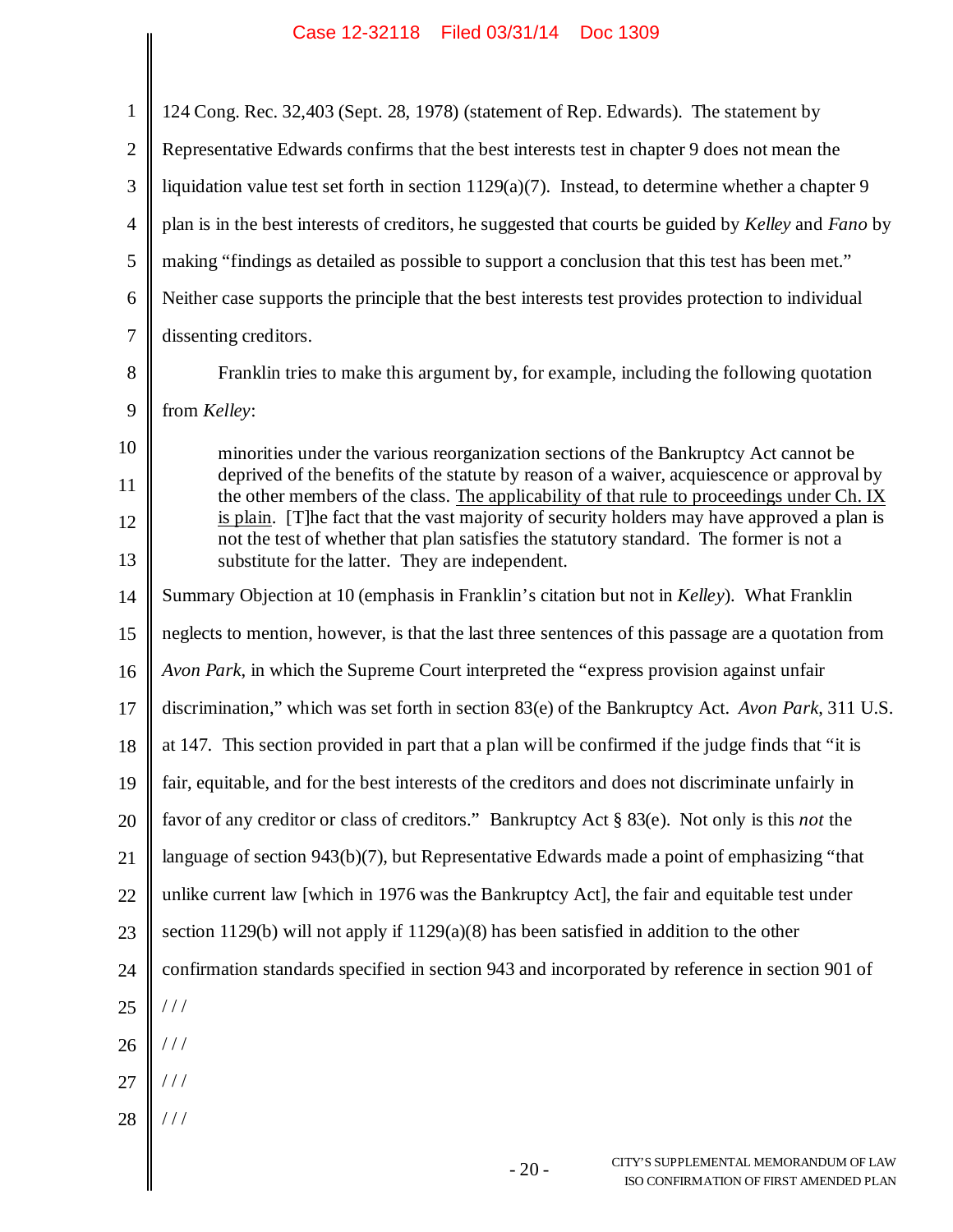1 2 the House amendment." Further, he stated that to the extent that *Avon Park* and other cases are contrary to this principle, they are overruled.<sup>14</sup>

3 4 5 Congress could have made section 943(b)(7) creditor-specific if it had so intended. Thus, the Court may confirm the Plan if it "is in the best interest of creditors," as the plain language of the statute provides—not in the best interest of an individual creditor such as Franklin.

6 7

### **2. The City Is Not Required to Meet Too Strict a Standard to Establish That the Plan Provides a Better Alternative to Creditors**

8 9 10 11 12 13 14 15 16 17 18 19 20 There are limited precedents on the best interests test in chapter 9. Most of the cases agree that a plan satisfies the standard if it "provides a better alternative for creditors than what they already have." *In re Pierce County Hous. Auth.*, 414 B.R. 702 (Bankr. W.D. Wash. 2009) (quoting *In re Mount Carbon Metro. Dist.*); *In re Mount Carbon Metro. Dist.*, 242 B.R. 18, 37-38 (Bankr. D. Colo. 1999). The same cases state that the test has been described as a floor requiring a reasonable effort at payment of creditors. *Id.*; *see also* Collier ¶ 943.03[7][a]. Further, it is often "easy" to establish that the plan provides a better alternative for creditors because the only alternative is dismissal of the case. *Mount Carbon*, 242 B.R. at 37; *see also* Collier ¶ 943.03[7][a] ("The municipal debtor is not required to meet too strict a standard, and the plan can go forward with the consent of all classes of creditors. The court must also temper its examination into the debtor's ability to pay with due regard for the debtor's exercise of its political and governmental powers.").

21

## **3. Dismissal of the Case Is Not a Better Alternative to the Plan for the Creditors, Generally, or for Franklin in Particular**

22 23 24 25 What other alternatives to the Plan are available to creditors? This Court has held that there are three possible outcomes in chapter 9: the plan is confirmed with a discharge for the debtor, the case is dismissed with no discharge for the debtor, or "a dismissal in which a sufficient number of affected parties voluntarily agree to modify their rights," which operates as a de facto

<sup>27</sup> 28  $<sup>14</sup>$  Collier does state: "However, since the test is designed to protect the dissenting minority of a class that has</sup> accepted the plan, one must not be so carried away with the potentially adverse consequences of the alternative to a chapter 9 plan that one reaches the conclusion that any plan is better than the alternative." Collier ¶ 943.03[7][a]. However, Collier provides no authority for this statement.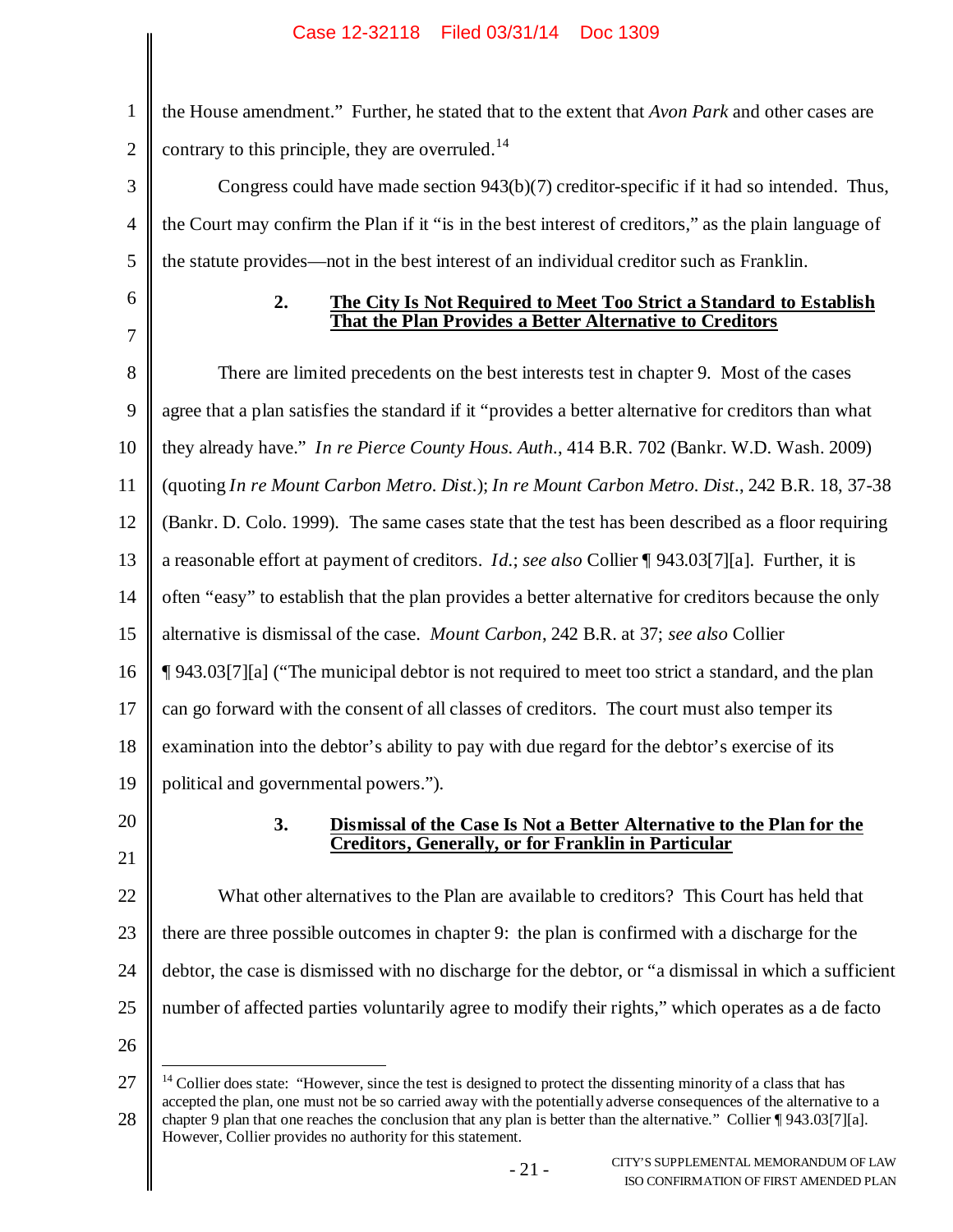1 2 3 4 5 6 7 8 9 10 11 12 13 14 15 16 17 18 19 20 21 22 23 24 25 plan. *In re City of Stockton, Cal.*, 493 B.R. 772, 791-92 (Bankr. E.D. Cal. 2013). The only real alternative to confirmation in this case is the first form of dismissal without a discharge because all of the agreements that the City has negotiated with its creditors other than Ambac are contingent on confirmation of the Plan, and thus all parties in interest, with the possible exception of Ambac, would return to square one.<sup>15</sup> This Court has stated that this form of dismissal "bodes trouble." *Id.* at 792. Indeed, it has concluded: If the City's case were to be dismissed without a sufficient number of agreements to restore its fiscal health, then even more financial trouble would be in store. One of the consequences of such a dismissal of this case would be revival of the retirees' claims that their health benefits are contracts to be enforced, leaving the City exposed to demands for restoration of those benefits and claims for damages. *11 U.S.C. § 349*, incorporated by *id. § 901(a)*. In other words, when the City implemented unilateral cost-cutting measures at the outset of this case, it committed itself to the goal of either confirming a chapter 9 plan or achieving agreements sufficient to constitute a de facto plan with respect to the victims of those measures. Any other outcome would be troublesome for the City. *Id.* Franklin nevertheless encourages this Court to dismiss the case because Franklin believes that it would recover substantially more upon dismissal: "The Plan here does not satisfy the 'best interests' of Franklin and dismissal of the case would be a welcome improvement of the treatment the City now deigns to provide on account of Franklin's claim. Any allegedly-dire consequences of dismissal . . . would be squarely of the City's own making." Summary Objection at 30, lines 6-10. Franklin bases this conclusion largely on the fact that the 2009 Golf Course/Park Bond Trustee would have the right to sue the City every six months and obtain a judgment for each missed Lease Payment on the 2009 Golf Course/Park Bonds, plus interest and attorneys' fees and expenses. Summary Objection at 25-26. Further, acknowledging that it is a deep-pocketed and sophisticated party, Franklin trumpets that it "undoubtedly is 'financially equipped' to do so and <sup>15</sup> A copy of the Ambac Settlement Agreement is attached as Exhibit A to the Declaration of Robert Deis in Support

26

of the City of Stockton's Motion under Bankruptcy Rule 9019 for Approval of Its Settlement with Ambac Assurance Corporation, filed on February 26, 2013 [Dkt. No. 725]. On April 24, 2013, the Court entered its order granting the Ambac Settlement Agreement Motion and approving the Ambac Settlement Agreement in its entirety [Dkt. No. 888].

<sup>28</sup> Section 2.14 ("Effect of Dismissal of the Bankruptcy Case") of the Ambac Settlement Agreement provides Ambac the option on dismissal of the case without confirmation of a plan of adjustment to abrogate the agreement or to agree to honor it. Dkt. No. 725 Ex. A at 9-10.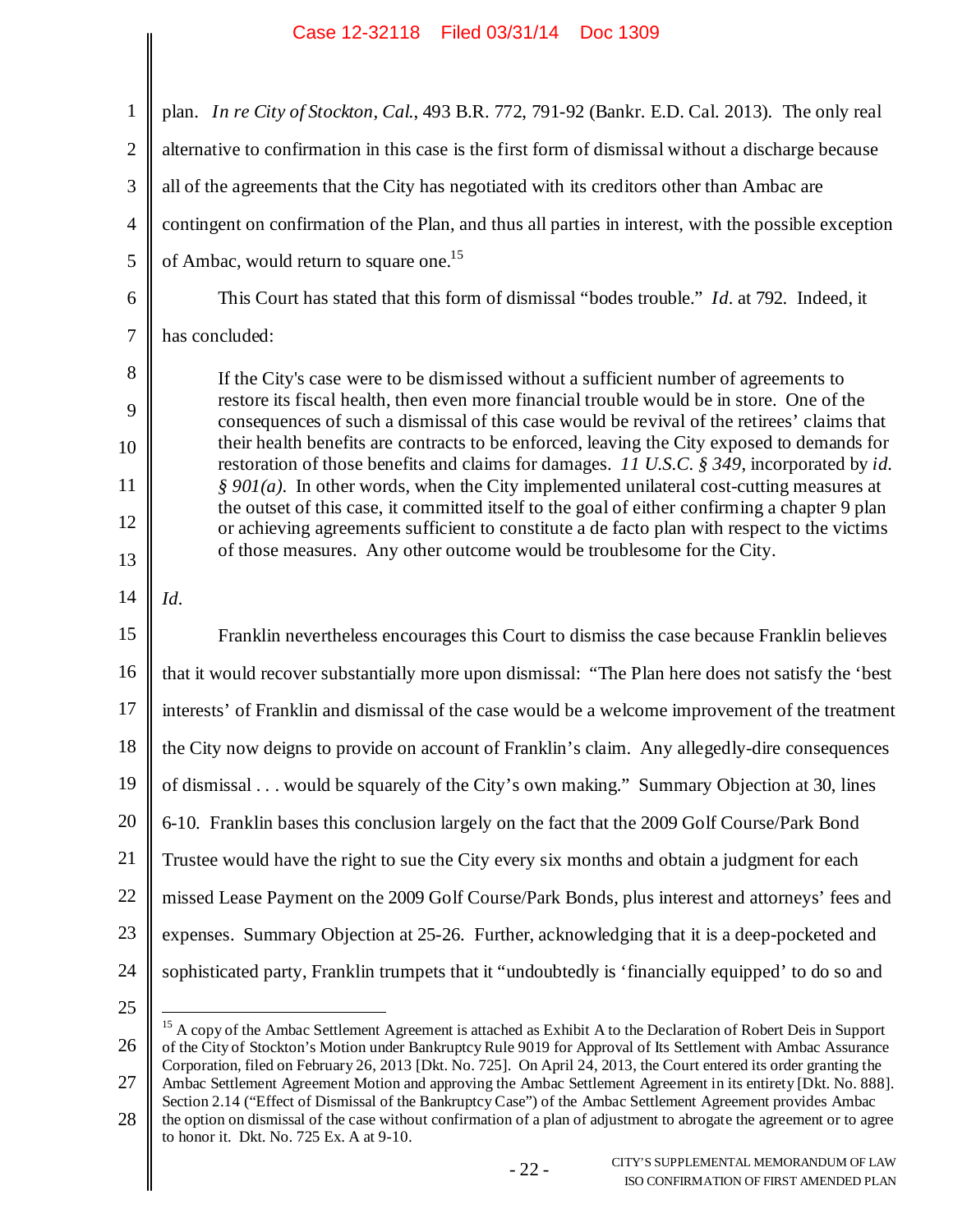1 2 3 4 5 6 7 promptly would pursue all available rights and remedies." *Id.* at 27, lines 14-15. Franklin apparently believes that pursuing and obtaining judgments against the City every six months for the next 35 years is an efficient strategy by which it can tap more of the City's revenues from future property taxes, sales taxes, and utility users' taxes as well as PFFs, hoping to jump ahead of the line of other creditors (including retirees seeking health benefit payments and CalPERS seeking the payment of the City's pension obligations to its thousands of current and former employees).

8 9 10 11 12 13 14 15 16 17 18 19 20 21 22 23 The sunny picture that Franklin paints of its prospects were the case dismissed becomes much gloomier once it is examined in more detail, with a focus on how events would unfold. With the possible exception of the Ambac Settlement Agreement, all of the settlement agreements that the City has struck with its creditors and unions would be unraveled, and Franklin would be just one out of more than one thousand creditors pursuing individual remedies in state court. As this Court has predicted, many of these creditors would be retirees fighting to collect their health benefits. For example, the filing of the bankruptcy case has enabled the City to avoid paying approximately \$26.6 million in retiree health benefit coasts to date, an amount that has been forecast to increase each subsequent fiscal year. *See* Zadroga-Haase Decl. ¶ 3 and Ex. A. Other creditors, such as Ambac, Assured Guaranty, NPFG, and the indenture trustee, are potent adversaries that also are financially equipped to litigate aggressively. They would not sit on their rights and permit Franklin to vacuum up all or any of the City's cash. NPFG and Assured Guaranty, acting through the indenture trustee for the debt they insured, proved prior to the bankruptcy filing that they could move quickly and efficiently in state court for the appointment of a receiver and other prejudgment remedies. CalPERS, too, would be poised to strike should the City impair its payments to CalPERS in response to this financial catastrophe.

24 25 26 27 28 The City thus would be buried in an avalanche of lawsuits. Those filed by the capital markets creditors likely would proceed in the same manner. Using the Golf Course/Park Lease Back Transaction as an example, the City would be obligated to pay the 2009 Golf Course/Park Bond Trustee the approximately \$6,019,795 of Lease Payments that are past due and to make future payments on each payment date. These amounts would accumulate over time. For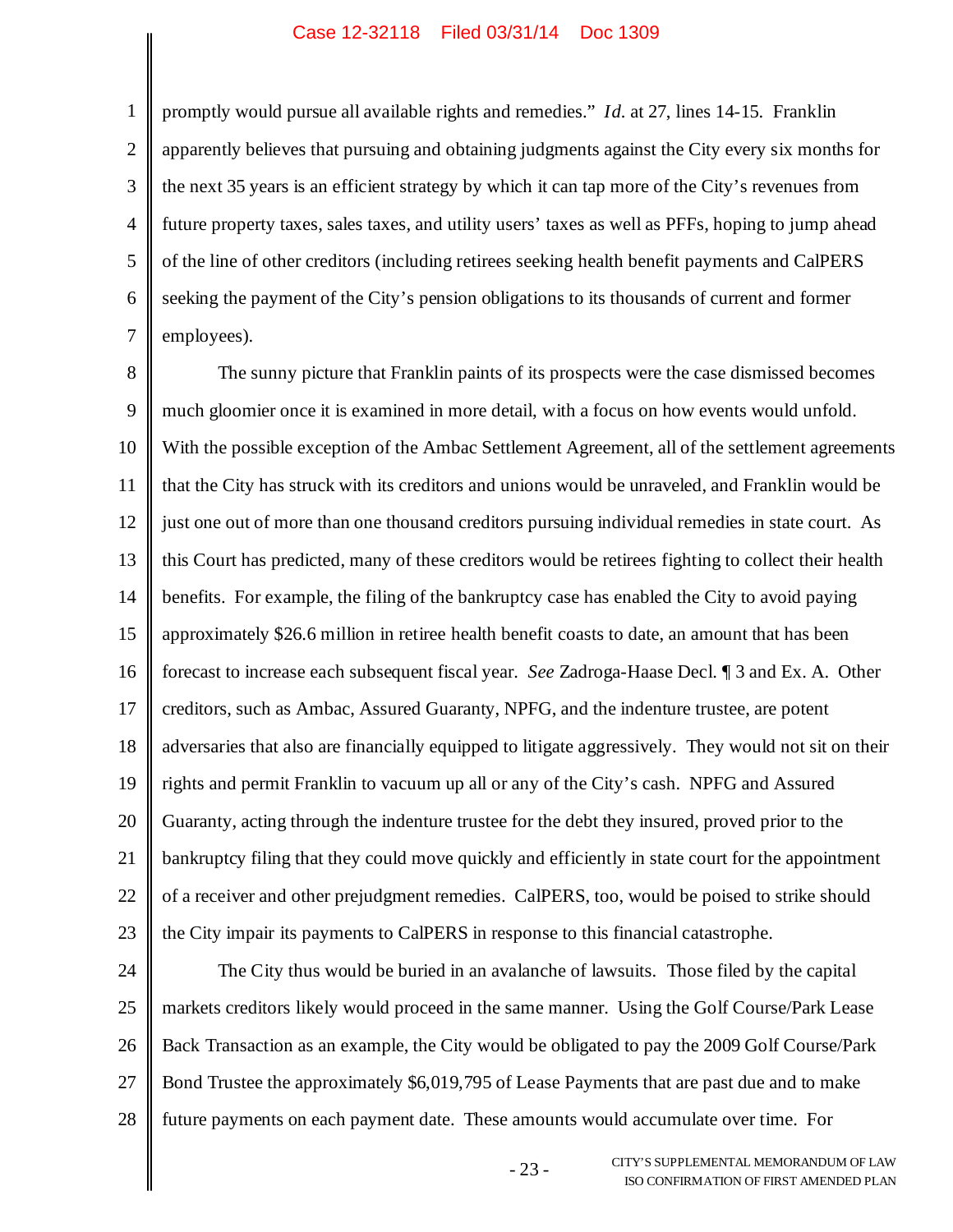1 2 3 4 5 6 7 8 example, \$1,755,200 would be due on September 1, 2014, \$1,171,131.25 would be due on March 1, 2015, and so on through September 1, 2038. The 2009 Golf Course/Park Bond Trustee would bring suit against the City once during each six-month Lease Payment period to collect the amount due during that period. It would be obligated to bring suit over and over again for the next 35 years in a litigation almost as protracted as the multigenerational litigation in Dickens' *Bleak House* because it has no right under the Golf Course/Park Lease Back to accelerate the Lease Payments. It could also take possession (but not ownership) of the Golf Course/Park Properties pursuant to the assignment of the two leases.<sup>16</sup>

9 10 11 12 13 14 15 16 17 18 19 20 21 22 23 24 25 For each suit, the state court would award the 2009 Golf Course/Park Bond Trustee a money judgment. The payment of these money judgments would be governed by sections 970 to 971.2 of the California Government Code and the related case law. Franklin would obtain a writ of mandate to compel City officials to enforce the judgments. Cal. Gov't Code § 970.2; *Leuzinger v. County of Lake*, 253 F.R.D. 469, 474 (D. N.D. Cal. 2008). There would be insufficient funds to pay this judgment in light of the other judgments that would be piling up—in addition to the City's payroll and other current obligations. This process likely would have political as well as financial ramifications, as other creditors would be obtaining similar judgments at the same time. Assuming no total meltdown but merely inadequate funds to pay all creditors, the City undoubtedly would pay salaries and benefits to its employees, including making its CalPERS payments. Otherwise, the City would shut down. Franklin, with its interest in nonessential properties, would be last in line for any additional cash, as payment would be made to preserve the City's tenancy in the SEB Properties, the police stations, and so on. In short, as Justice Frankfurter wrote in *Faitoute Iron & Steel Co. et al. v. City of Asbury Park*, "[a] policy of every man for himself is destructive of the potential resources upon which rests the taxing power which in actual fact constitutes the security for unsecured obligations outstanding against a city." In particular, he described "the spectacle of taxing officials resigning from office

<sup>27</sup> 28 <sup>16</sup> The Golf Course/Park Lease Back provides that "there shall be no right under any circumstances to accelerate the Lease Payments or otherwise declare any Lease Payments not then in default to be immediately due and payable or to terminate this Lease Agreement or to cause the fee interest or the leasehold interest of the City in the Property to be sold, assigned or otherwise alienated." Golf Course/Park Lease Back at § 9.2 [Dieker Decl. Ex. D].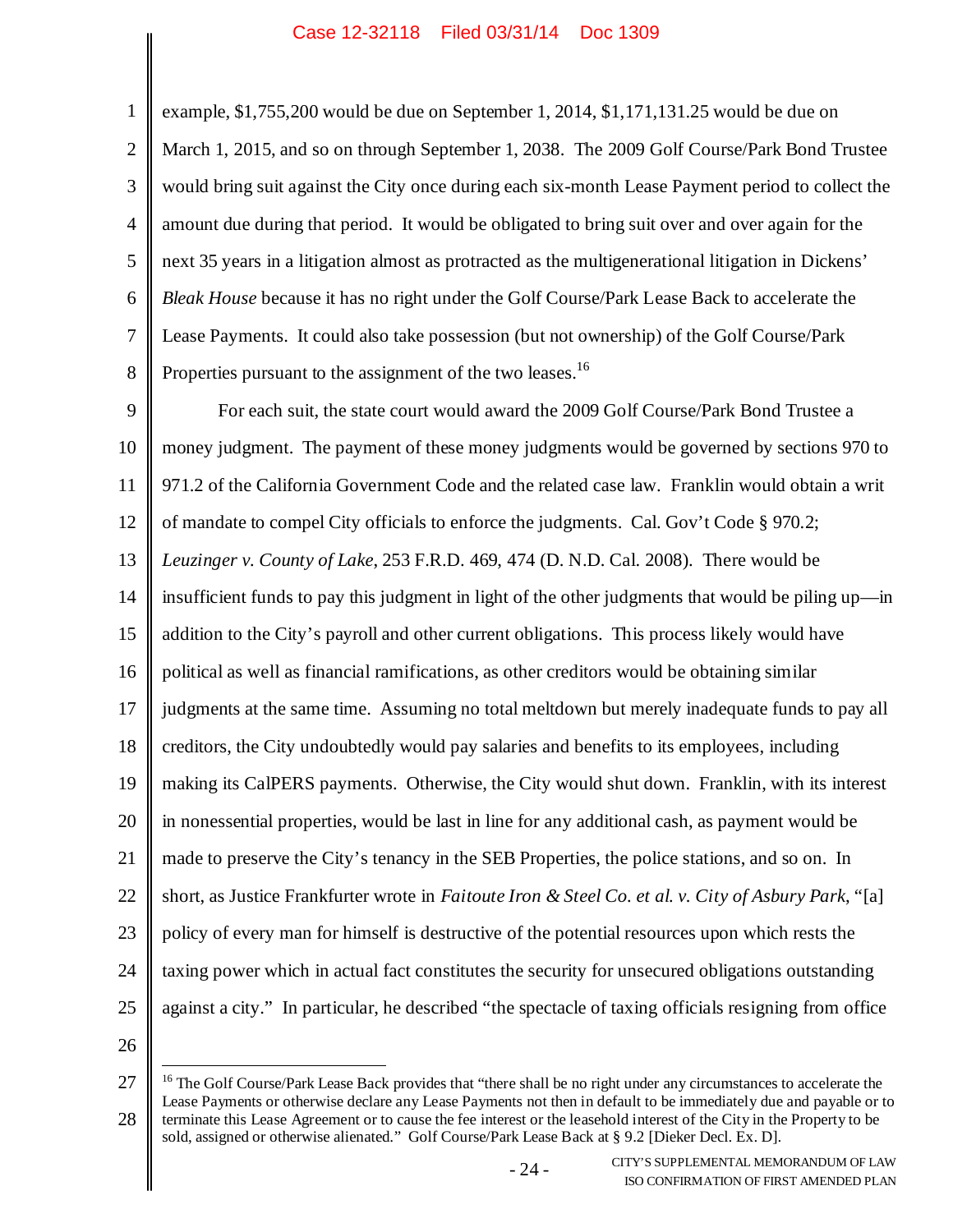1 2 3 4 in order to frustrate tax levies through mandamus, and officials running on a platform of willingness to go to jail rather than to enforce a tax levy, and evasion of service by tax collectors, thus making impotent a court's mandate." 316 U.S. 502, 510-11 (1942) (internal citations omitted).

5 6 7 8 9 10 11 12 13 14 15 Generally, the City would be required to pay each judgment out of any funds that are "(a) Unappropriated for any other purpose unless the use of such funds is restricted by law or contract to other purposes; or (b) Appropriated for the current fiscal year for the payment of judgments and not previously encumbered." Cal. Gov't Code § 970.4; *see also Flora Crane Serv., Inc. v. Ross*, 61 Cal. 2d 199, 209 ("mandate does not lie to compel a public officer to authorize expenditures when the proper funds are lacking") (Cal. 1964); *Tevis v. San Francisco*, 43 Cal. 2d 190, 200 (Cal. 1954) ("the general rule [is] that a public officer may not be compelled to authorize the payment of compensation or issue a warrant when funds are lacking, and the decisions which hold that, in an action for mandate to compel the drawing of a warrant by a public official, allegation and proof of available money are essential elements of the petitioner's case").

16 17 18 19 20 21 22 23 24 25 While section 970.8 of the California Government Code may require the City to include in its budget a provision to provide funds in an amount sufficient to pay all judgments, the City could hardly do so if judgments were obtained by all of the creditors when the City was no longer protected by its bankruptcy filing. Such creditors would include CalPERS, holders of Retiree Health Benefit Claims, NPFG, Assured Guaranty, possibly Ambac, various tort claimants, and numerous other creditors.<sup>17</sup> The inevitable and unavoidable result would be financial chaos that would undoubtedly adversely affect all City operations, staff retention, crime prevention and other law enforcement actions, the desirability of Stockton to both potential and current home buyers and businesses, collections of taxes, collection of fee revenues, etc. *See* Declaration of Robert Leland in Support of City's Supplemental Memorandum of Law in Support of

<sup>27</sup> 28 <sup>17</sup> The state court also could order that the City pay the judgment in not more than 10 equal annual installments if the City Council "has adopted an ordinance or resolution finding that an unreasonable hardship will result unless the judgment is paid in installments" and the court "after hearing, has found that payment of the judgment in installments as ordered by the court is necessary to avoid an unreasonable hardship." Cal. Gov't Code § 970.6.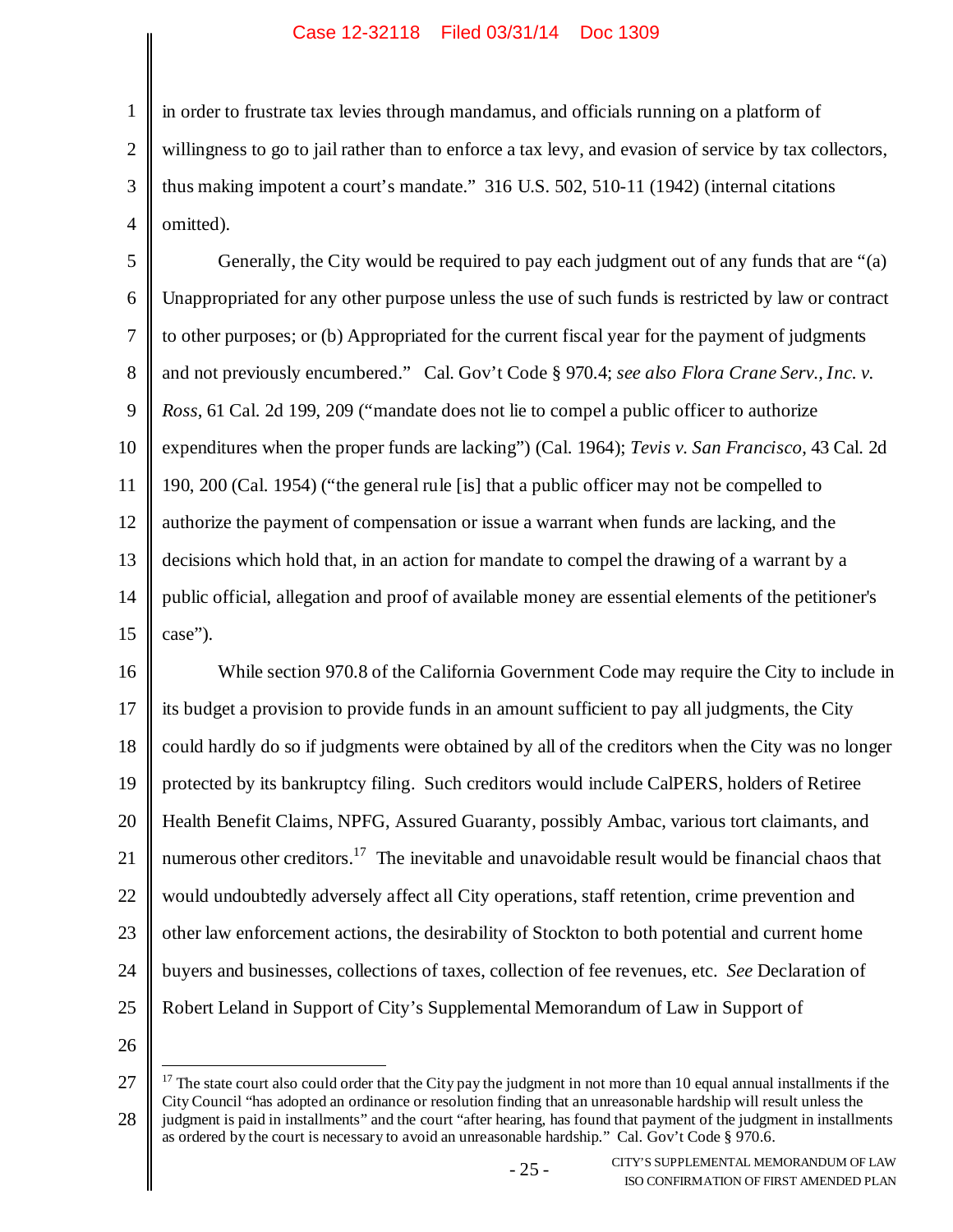1 2 3 4 Confirmation of First Amended Plan for the Adjustment of Debts of City of Stockton, California (November 15, 2013) (the "Leland Decl.") ¶ 20. Why Franklin believes it would be in any position other than the back of the line of creditors in such a situation is curious, especially given its non-essential and uneconomic collateral (assignment of the Golf Course/Park Leases).

5

### **4. The City Has Made a Reasonable Effort to Repay Creditors**

6 7 8 9 10 11 12 13 14 15 16 17 18 19 20 21 22 23 24 One of the themes that runs through Franklin's Summary Objection is that the City is withholding millions of dollars of cash that could be used to pay the Lease Rejection Claim. This assumption is fundamentally flawed. Through the Plan, the City is committed to making a reasonable effort to repay its creditors, including the 2009 Golf Course/Park Bond Trustee, and it has already described those efforts. Confirmation Memorandum at 23-24. At the same time, the City is not operated for the benefit of Franklin or any creditor or group of creditors, and the primary purpose of the Plan must be to ensure the sustainability of the City while treating creditors fairly. *Mount Carbon*, 242 B.R. at 39 ("The primary purpose of debt restructure for a municipality is not future profit, but rather continued provision of public services."). Indeed, there comes a point—the so-called death spiral—at which raising taxes too aggressively has negative consequences not only for municipalities and their residents, but for creditors as well: This court needs to address the specific objection under the "best interest" test of Section 943(b)(7). The alternative to confirmation of a plan similar to the one before the Court is dismissal of the case. That would permit the parties to go back to state court and permit the state judge to order the debtor to levy sufficient taxes to pay all prepetition bonds plus accrued interest in full. There is evidence before this Court which this court finds convincing that such a procedure would create such a high level of taxes for the district and the homeowners of the district that it is likely the revenues would not be made available to the district by taxpayers and the bondholders would still not be paid. This Court sees no benefit in permitting this matter to go back through the state court system which has no power to permit compromise of the debt structure without consent of all parties. *In re Sanitary & Improvement Dist.*, 98 B.R. 970, 975-76 (Bankr. D. Neb. 1989) (denying

- 25 confirmation but not dismissing case).
- 26 / / /
- 27 / / /
- 28 / / /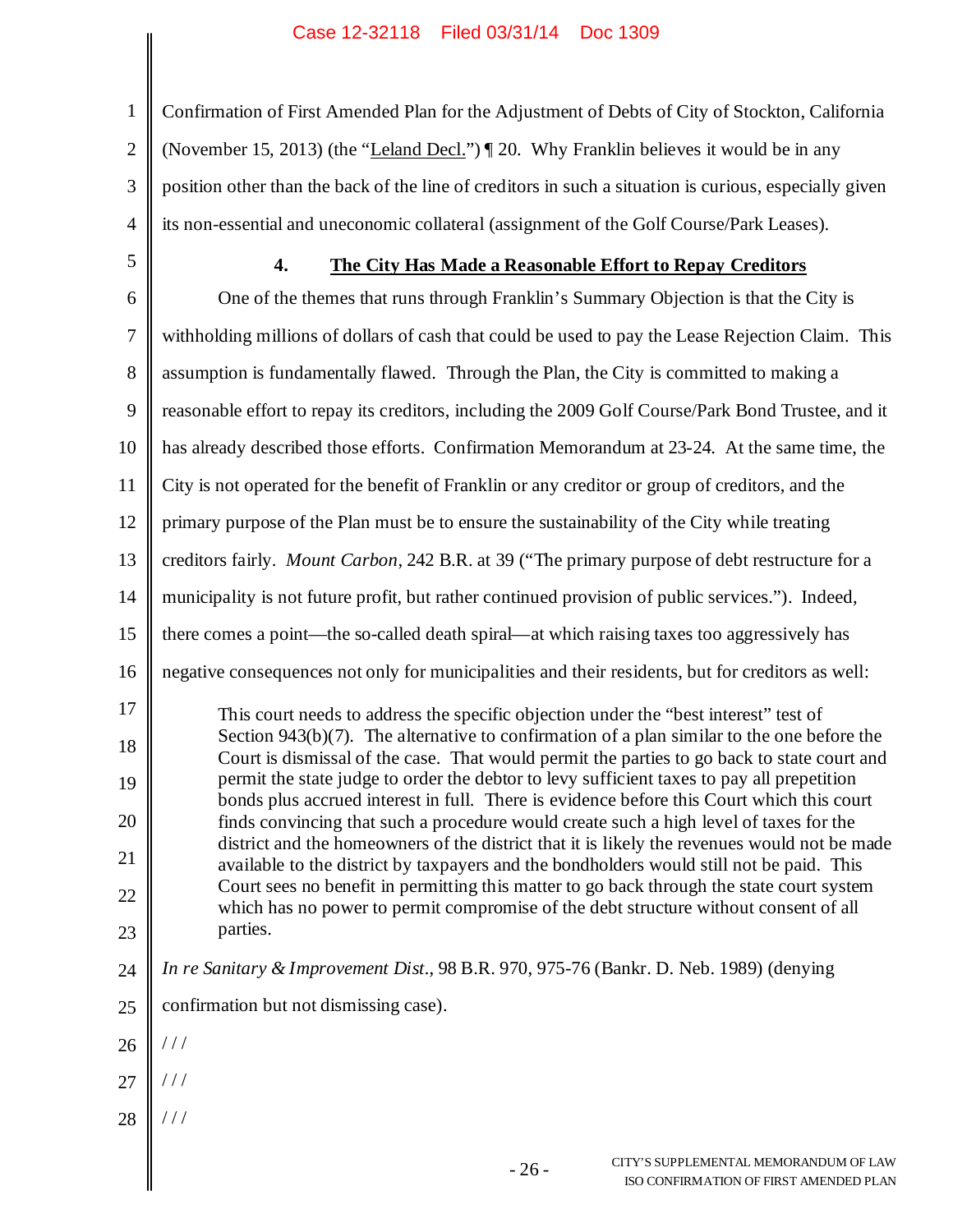1 2

### **a. The City Is Striving to Attain a Minimum Reserve Amount of 15%, and the Purpose of Doing So Is Not to Avoid Paying the Lease Rejection Claim**

3 4 5 6 7 8 9 10 11 12 13 14 15 16 17 18 19 20 21 22 23 24 25 26 Franklin argues that the City modeled its financial projections conservatively in the Long-Range Financial Plan of the City of Stockton (the "LRFP"), and that these projections show that the City can pay the Lease Rejection Claim in full. It appears to base this argument in part upon the portion of the LRFP that projected that the ending available balance of the General Fund will be \$58.34 million (15.4% of total expenditures) in fiscal year 2040-41—which is the end of the projection period. Disclosure Statement, Ex. B at 36, line 108. Because Franklin apparently believes (or wants to believe) that these funds are available to pay the Lease Rejection Claim, it is important to understand what this number means and why it is not appropriate to use these funds to pay creditors. According to the Government Finance Officers Association (the "GFOA"), <sup>18</sup> the annual operating reserves that culminate in the "ending available balance" of the General Fund is the minimum reserve amount that the City Council has determined to strive to maintain in order to "to mitigate current and future risks (e.g., revenue shortfalls and unanticipated expenditures) and to ensure stable tax rates." Leland Decl. Ex. C at 1. The GFOA "recommends that governments establish a formal policy on the level of unrestricted fund balance that should be maintained in the general fund." *Id.* The GFOA further recommends: at a minimum, that general-purpose governments, regardless of size, maintain unrestricted fund balance in their general fund of no less than two months of regular fund operating revenues or regular general fund operating expenditures. The choice of revenues or expenditures as a basis of comparison may be dictated by what is more predictable in a government's particular circumstances. *Id.* at 2. This two-month recommended fund balance that acts as an operating reserve translates to 16.67% of total annual expenditures. In establishing a policy for the level of appropriate unrestricted fund balance in its general <sup>18</sup> The GFOA is a nonprofit organization whose mission is "to enhance and promote the professional management of

27 governments for the public benefit by identifying and developing financial policies and best practices and promoting their use through education, training, facilitation of member networking, and leadership." *See* GFOA, "About Us:

28 Mission Statement," at http://www.gfoa.org/index.php?option=com\_content&task=view&id=

<sup>76&</sup>amp;Itemid=96.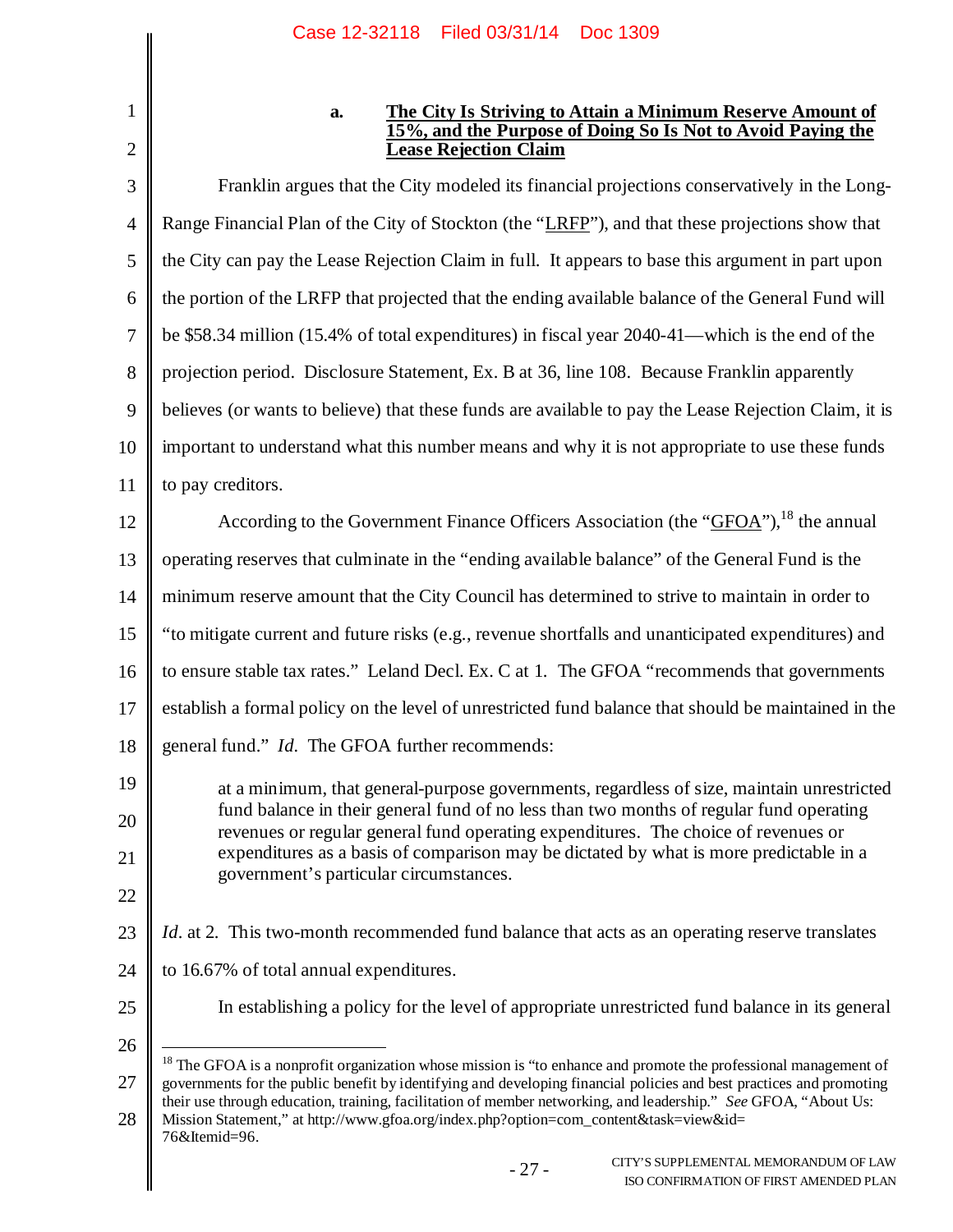1 2 3 4 5 6 7 fund, a city should take into account various factors, which may lead it to conclude that it may require a level "significantly in excess of this recommended minimum level." *Id.* These factors include, but are not limited to, the predictability of revenues and the volatility of expenditures and exposure to major one-time outlays such as natural disasters or state budget cuts. *Id.* In addition, credit rating agencies "are likely to favor increased levels of fund balance. Opposing pressures often come from unions, taxpayers and citizens' groups, which may view very high levels of fund balance as 'excessive." *Id.* at 1.

8 9 10 11 12 13 14 15 16 17 18 19 20 21 In 2006, the City Council adopted a resolution approving a policy that aspired to maintain in the General Fund a "catastrophic reserve" that is "equivalent to five percent of the General Fund annual appropriations and transfers out" and an "economic contingency/budget uncertainty reserve" that is also "equivalent to five percent of the General Fund annual appropriations and transfers out." Leland Decl. ¶ 12. However, as the City's financial health began to deteriorate, it became clear that this total reserve of 10% was inadequate. *Id.* In the LRFP any resources in excess of 15% of total expenditures are assumed available to be applied toward unmet operating needs. *Id.* Currently, it is projected that the City will not achieve a 15% reserve level until fiscal year 2032-33. If the City's finances were more favorable than currently projected, the City could achieve its operating reserves earlier. *Id.* In its fourth quarter financial review for fiscal year 2013-14 held on February 25, 2014, the City staff report cited the GFOA's recommended reserve policy of two months of operating revenues or expenditures and now recommends moving toward that level of reserve. *Id.* By inference this supersedes the City's 2006 policy of a 10% total reserve, which has not been cited in the City's Annual Budget since May 2010. *Id.*

22 23 24 25 26 27 28 Franklin's suggestion that a reserve fund of 10% or less is sufficient and that money from this fund is available to pay the Lease Rejection Claim indicates a deep misunderstanding of the purpose of reserves. *Id.* ¶ 13. Reserves are a one-time resource designed to help bridge a downturn in the economy that results in lower revenues than projected, or to help meet an unexpected one-time increase in expenditures. *Id.* Reserves are not available to pay an ongoing increase in obligations such as the Lease Rejection Claim. If the General Fund began paying the full \$2.9 million in 2009 Golf Course/Park Bonds debt service starting in the fiscal year 2013-14,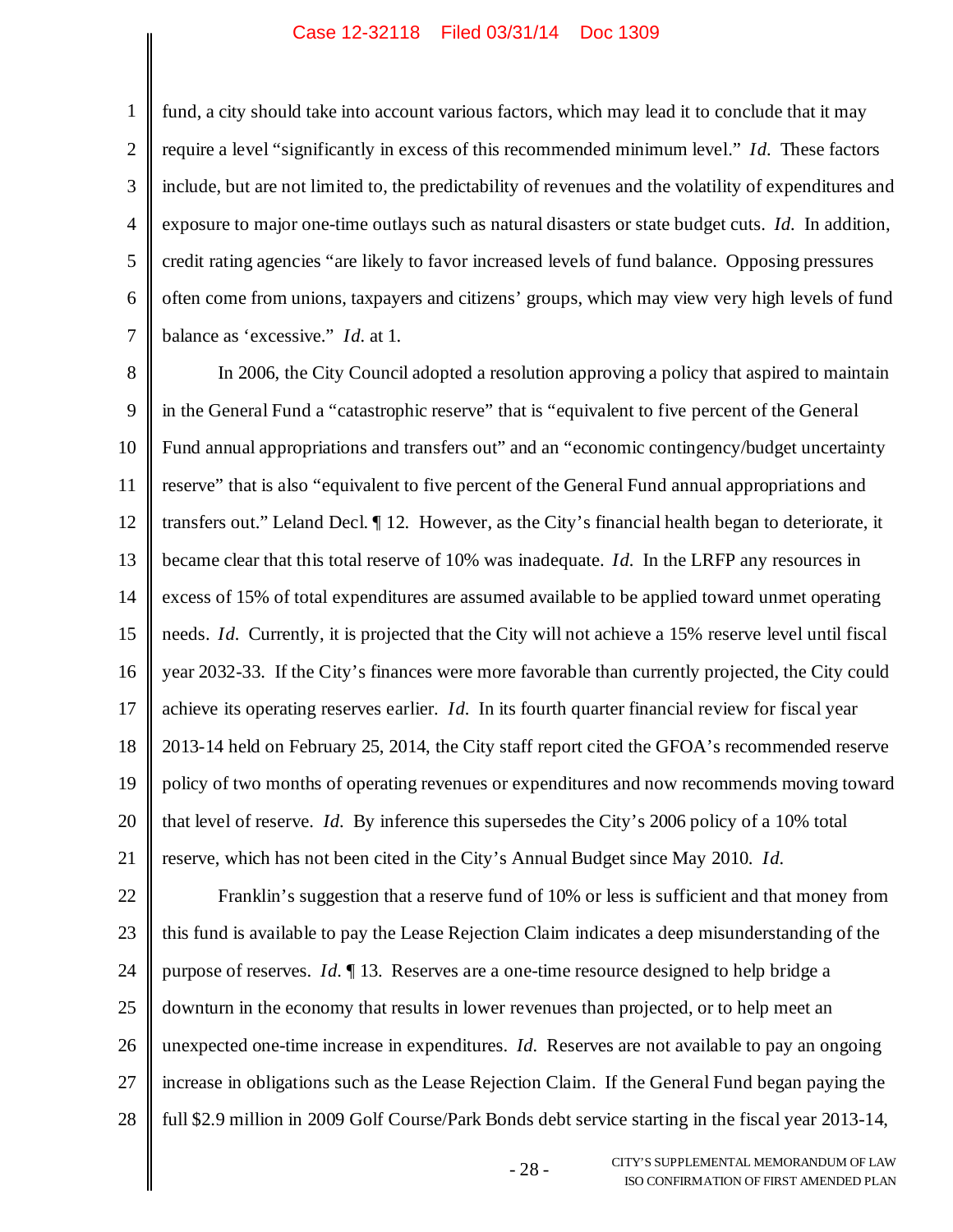1 2 3 the General Fund would be in deficit within six years. Although Franklin ought to be concerned about the City tumbling back into insolvency in the future, apparently that scenario is of little concern as long as Franklin gets its money.

4 5

#### **b. The Contingency Reserve Included in the LRFP is to Provide a Buffer Against Economic Downturns During the 30-Year Term of the LRFP**

6 7 8 9 10 11 12 13 14 15 16 17 18 Like the annual operating reserves discussed above, the role and function of the annual contingency (\$2 million per year in the LRFP) is to protect the City against financial setbacks. *Id.* ¶ 14. Whereas the annual operating reserve represents a one-time funding of reserve monies to use in the case of unexpected expenditures or unanticipated shortfalls during a given year, the annual contingency is meant to be a long-term buffer against larger swings in the City's revenues or expenditures caused by changing economic conditions. *Id.* In years of an economic downturn or recession, the City could fall short of the projections in the LRFP by millions, or even tens of millions of dollars, over the term of the economic downturn or recession, and it may take a number of years for the shortfall to be recovered—if the shortfall can be recovered at all during times of economic expansion. *Id.* The annual contingency allows the City to make projections of future finances without making predictions of the timing or severity of future recessions or the adverse impact that such recessions will have on City finances. *Id.* It thus acts as a "smoothing factor" allowing for more straight line projections. *Id.*

19 20 21 22 23 24 25 26 27 While the City could eliminate the annual contingency from the LRFP, the LRFP would need to be changed to predict future economic expansions and contractions, predict the severity of the expansions and contractions, and predict the impact of the same upon the City's finances, all with precision and granularity. *Id.*  $\parallel$  14. Since no one realistically could be expected to do so accurately, particularly over a 30-year time frame, the level of predictability of projections that go up during presumed expansion years and drop during presumed contraction years are inherently less predictable and uncertain, with a greater risk that the City's finances would suffer grievously without the buffer of the contingency reserve. Because of the loss of predictability and certainty in the LRFP, reserves of a different nature would be called for in any event.

28

Franklin's suggestion that the City forgo the annual contingency reserve and pay the same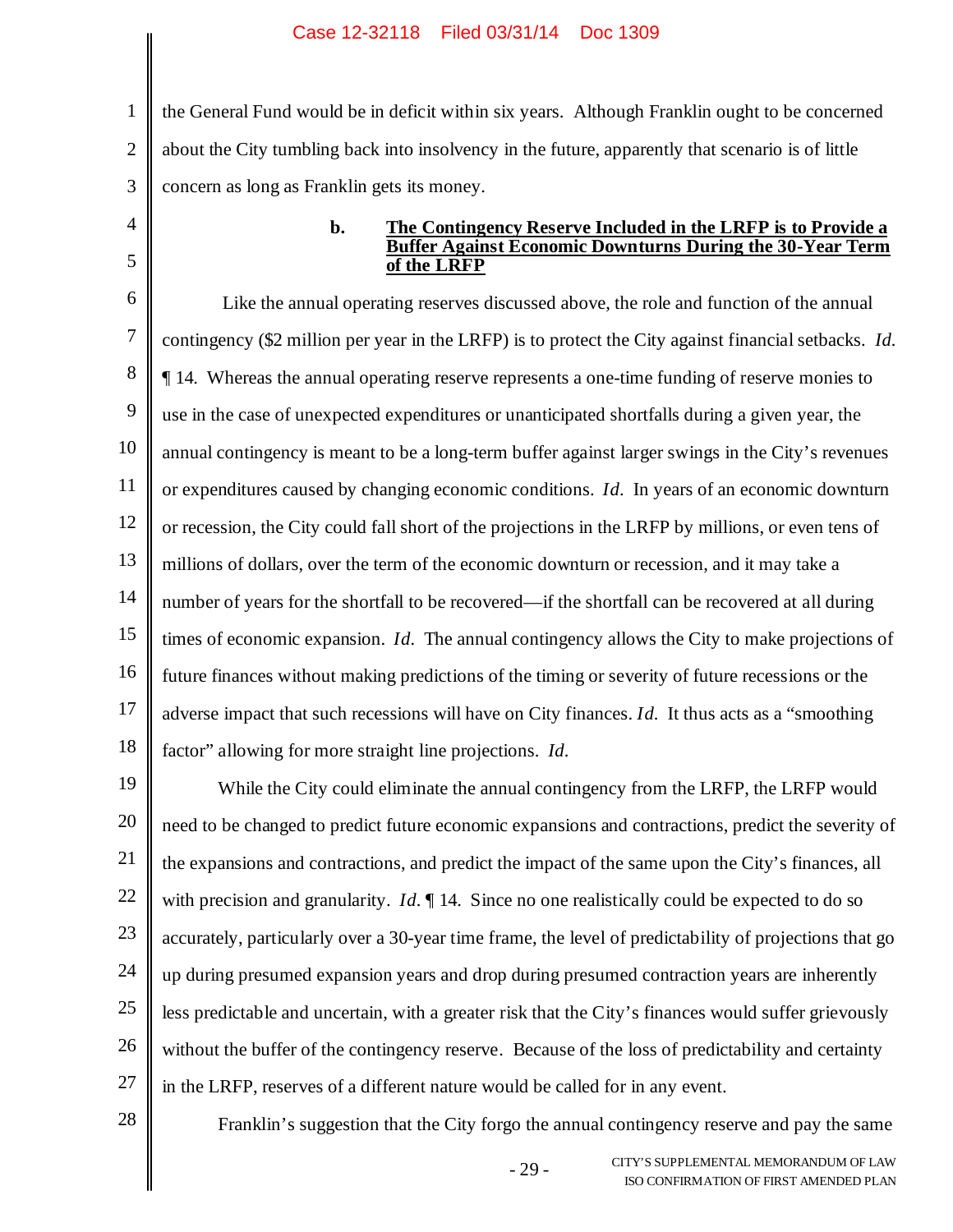1 2 3 4 5 6 7 8 9 10 11 12 13 14 15 16 17 18 19 20 21 22 23 24 25 26 27 28 over to Franklin is yet another request that this Court second-guess the business decisions of the City Council about the City's future finances. **c. The City's Projected Tax Revenues Are Realistic** Franklin argues that the City's projected revenues from property taxes, sales taxes, and utility users' taxes ("UUTs") are low, and implies that the City has failed to make a reasonable effort to increase tax revenues to repay Franklin and other creditors. As demonstrated below, the City's projected revenues from these taxes are realistic. The City has worked zealously to raise revenues from taxes to the extent possible within the constraints of California law, in particular Articles 13C and 13D of California Constitution, which were incorporated by Proposition 218, known as the Right to Vote on Taxes Act, which the voters of California passed in 1996. Wilson Decl. ¶ 10. As described in the Official Statement: Proposition 218 requires that all new local taxes be submitted to the electorate before they become effective. Taxes for general government purposes of the City require a majority vote and taxes for specific purposes only require a two-thirds vote. The voter approval requirements reduce the flexibility of the City Council to deal with fiscal problems by raising revenue and no assurance can be given that the City will be able to raise taxes in the future to meet increased expenditure requirements. Official Statement at 70 [Dieker Decl. Ex. B]. Despite these limitations, in November 2013, the City placed on the ballot Measure A and Measure B, which the electorate passed, as discussed in more detail in the Confirmation Memorandum and below. **Property Taxes.** The City's projections of property tax revenues are based on reports prepared by its consultant HdL. Robert Leland, the principal author of the LRFP, has explained why these projections are realistic. Leland Decl. ¶¶ 3-4. Property taxes are the General Fund's largest source of revenues. However, the City has no control over the amount of property taxes that it receives because these taxes are levied, collected, and distributed by the County of San Joaquin, and are strictly limited both as to tax rate and as to the calculation of the assessed value of property by the California Constitution—in particular, Article 13A, which was incorporated after the passage in 1978 of Proposition 13, also known as the Jarvis-Gann Initiative. As described in the Official Statement, Article 13A, among other things, affects the valuation of real property for the purpose of taxation and limits the amount of any *ad valorem* tax on real property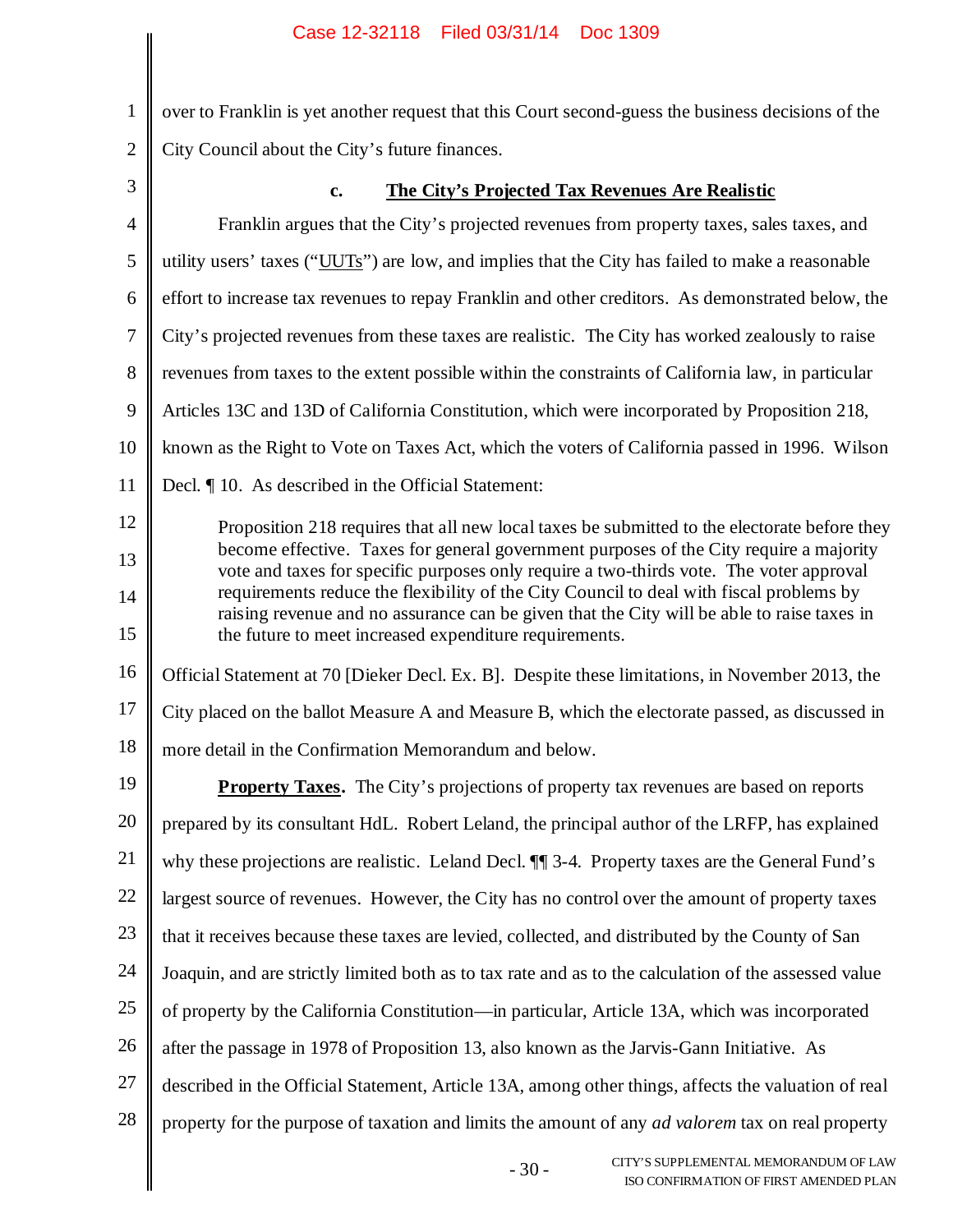1 2 3 4 to 1% of the full cash value (although "additional taxes may be levied to pay debt service on indebtedness approved by the voters prior to July 1, 1978, and bonded indebtedness for the acquisition or improvement or real property on or after July 1, 1978 by two-thirds of the votes cast by the voters voting on the proposition"). Official Statement at 66 [Dieker Decl. Ex. B].

5 6 7 8 9 10 11 12 13 14 15 16 17 18 19 20 21 22 23 24 25 **Sales Taxes.** The City's projections of sales taxes also are based on reports prepared by HdL. And as Mr. Leland explains, these projections are realistic. Leland Decl. ¶¶ 3-4. Sales taxes are the General Fund's second largest source of revenues. As explained above, to increase the sales tax the City must obtain voter approval. Exercising its business judgment, the City calculated that a 0.75% increase in the sales tax was most likely to receive voter approval. Former City Manager Robert Deis explains in detail how the City proposed Measure A and Measure B, and how the City's assumptions were proven correct by the narrow passage rate of Measure A, which received only 51.86% of the votes. Declaration of Robert Deis in Support of City's Supplemental Memorandum of Law in Support of Confirmation of First Amended Plan for the Adjustment of Debts of City of Stockton, California (November 15, 2013) (the "Deis Decl.") ¶¶ 7-13; Wilson Decl. ¶¶ 10-12. Indeed, Measure A's narrow victory vindicated the City's business judgment that the voters likely would not tolerate a tax increase that higher than 0.75%, while Measure B's more resounding victory confirmed what the City had surmised: the people of the Stockton want the City to emerge from bankruptcy successfully, and also want the implementation of the Marshall Plan, which will increase the authorized budgeted positions for the Police Department to 485. Declaration of Eric Jones in Support of City's Supplemental Memorandum of Law in Support of Confirmation of First Amended Plan for the Adjustment of Debts of City of Stockton, California (November 15, 2013) (the "Jones Decl.") ¶ 6. That will translate into a safer City, which means a City that is more likely to retain and attract residents, see property values (and property tax collections) rise, and thus avoid future insolvency and bankruptcy.

26 27 28 **Utility Users' Taxes.** Mr. Leland explains why the City's projections of UUTs are realistic. Leland Decl. ¶ 5. UUTs are the General Fund's third largest source of revenues. Franklin correctly observes that the City cut the UUT between 2005 and 2007 by 2% but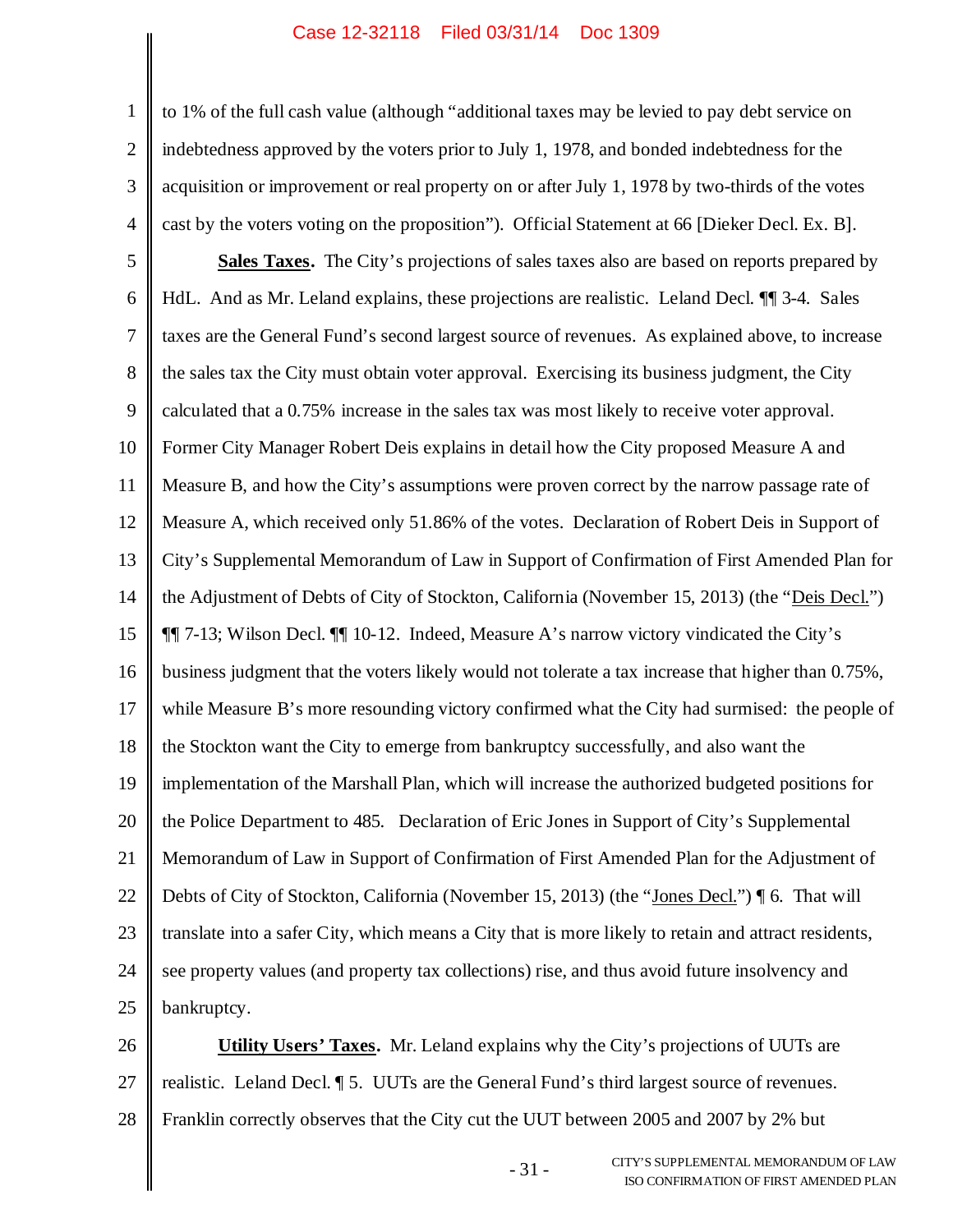1 2 3 4 5 6 7 8 9 10 11 12 13 14 15 16 17 18 19 20 21 22 23 24 25 26 mistakenly chastises the City for not having "attempted to raise the tax back to its baseline level." Summary Objection at 19, lines 6-7. It is easy for Franklin to observe the reduction of this tax and then conclude that it should be increased to its prior level. But that argument misses the mark. In 2004, the City was forced to reduce the UUT from 8% to 6% in order to prevent challengers from bringing a ballot measure to reduce the UUT to 2% or 0%. Wilson Decl. ¶ 13. Political pressure against increasing the UUT remains strong. Deis Decl. ¶ 5. The City placed Measure U on the November 2008, ballot, which the voters passed. *Id.* ¶ 2. The purpose of Measure U was to modernize the current UUT ordinance to treat taxpayers equally regardless of what technology they used for telecommunication and video services. Wilson Decl. 13. Specifically, it was intended to protect the tax from litigation alleging that local phone taxes should have been repealed when the federal government ceased taxing long-distance calls in 2006. *Id.* It was also intended to extend the tax to new technologies such as text messaging. In order to convince voters to support the extension of the UUT to new technologies, Measure U included a commitment to maintain the UUT at no higher than 6%. *Id.* ¶ 14. **d. There Are Practically No PFFs Available to Pay the Lease Rejection Claim** PFFs are charges levied on new development to pay the fair share of infrastructure required to mitigate the incremental impacts of the development. Chase Decl. ¶ 2. The California Mitigation Fee Act of 1987, also known as California Assembly Bill 1600, sets forth a comprehensive statutory scheme regulating the application of PFFs. *Id.*; Cal. Gov't Code § 66000 *et seq*. The imposition of a fee as a condition of approval of a development project by a local agency, such as the City, requires the agency to: (1) Identify the purpose of the fee. (2) Identify the use to which the fee is to be put. If the use is financing public facilities, the facilities shall be identified. That identification may, but need not, be made by reference to a capital improvement plan as specified in Section 65403 or 66002, may be made in applicable general or specific plan requirements, or may be made in other public documents that identify the public facilities for which the fee is charged. (3) Determine how there is a reasonable relationship between the fee's use and the

type of development project on which the fee is imposed. (4) Determine how there is a reasonable relationship between the need for the

27

28

public facility and the type of development project on which the fee is imposed.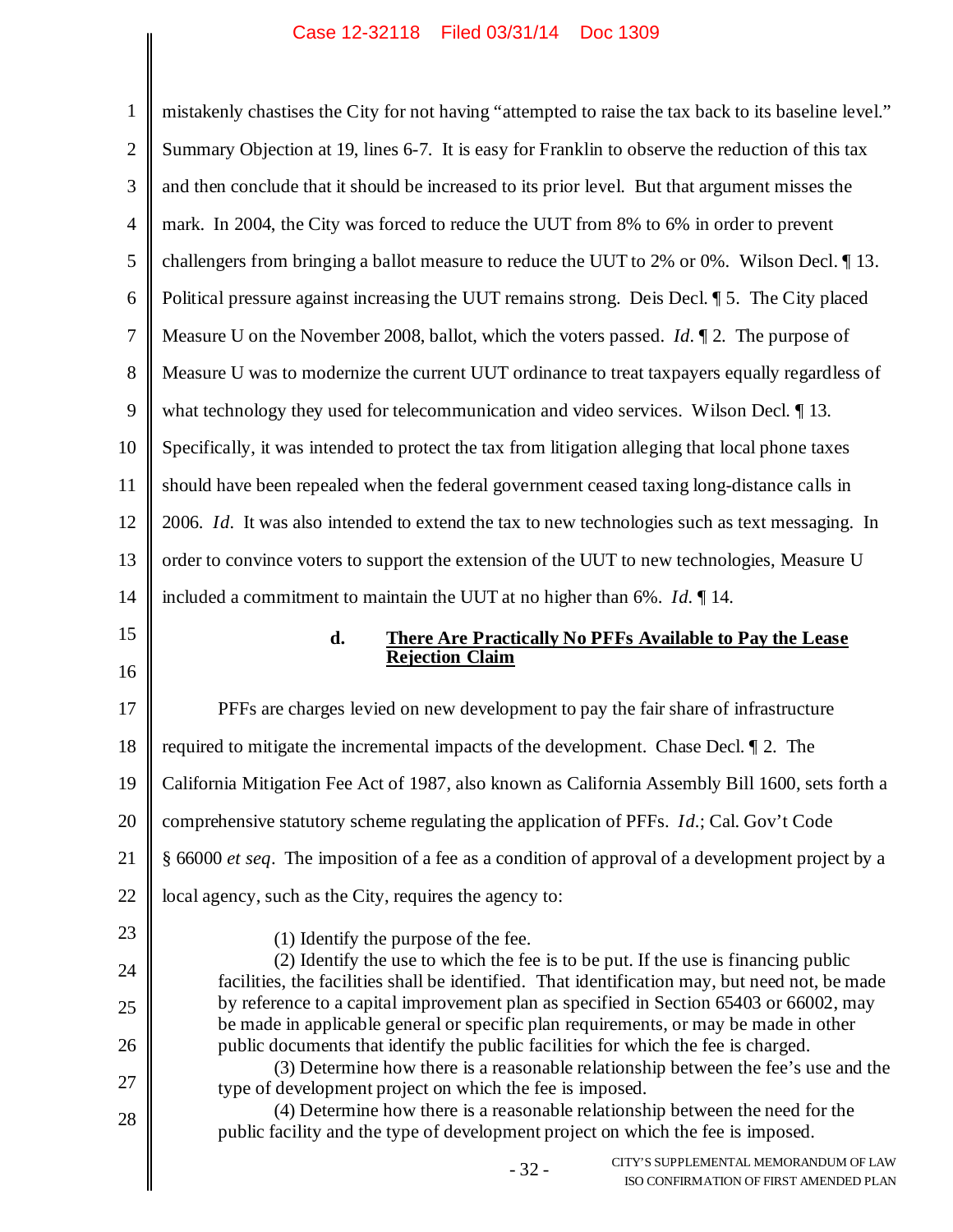1 Cal. Gov't Code § 66001(a).

2 3 4 5 6 7 8 9 10 11 12 13 14 15 PFFs are thus restricted to the purposes for which the charges are imposed. Chase Decl. ¶ 3. Those purposes are set forth in a fee study that the City was required to undertake to levy the charges. *Id*. The proceeds of the 2009 Golf Course/Park Bonds funded certain infrastructure improvements that would have otherwise been eligible for funding from certain PFF funds. Consequently, the PFF funds from which the improvements would have otherwise been eligible for funding may reimburse the General Fund for the portions of the Lease Payments on the principal of the 2009 Golf Course/Park Bonds that are allocable to those improvements. *Id.* ¶ 7. The City, however, is not *required* to use PFF funds to reimburse the General Fund payments. *Id.* ¶ 8. Further, PFF receipts may not be used to refund the interest in the 2009 Golf Course/Park Bonds because the fee study did not establish fees in an amount designed to cover interest carry on the cost of improvements. *Id.* ¶ 10. Therefore, the relevant PFF revenues, even if they existed, could not be used to pay the interest component of the City's lease obligations assigned to the payment of debt service on the bonds issued by the Financing Authority, including the 2009 Golf Course/Park Bonds.

16 17 18 19 20 21 22 23 Moreover, the City has entered into other obligations to use PFF revenues to pay for infrastructure built or to be built by developers. *Id.* ¶ 11. PFFs only are paid in when property is developed, so the City has no control over the timing or amount of receipt of PFF revenues in any given period. *Id.* ¶ 9. Because the improvements to be funded by PFFs are intended to mitigate the impacts of new development, the City cannot feasibly allocate all or even a substantial portion of future PFFs to refund the principal payments on the 2009 Golf Course/Park Bonds lest it fail to have funding to pay for the infrastructure required to serve the new development that will generate the fees. *Id.*

24 25 26 During the AB 506 process, the City proposed to use PFF revenues from four different funds to make debt service payments on account of the 2009 Golf Course/Park Bonds, with each of the following funds paying its respective share as follows:

27 Streets (Funds 910-915): 34.05%

28 Fire Stations (Fund 940): 17.36%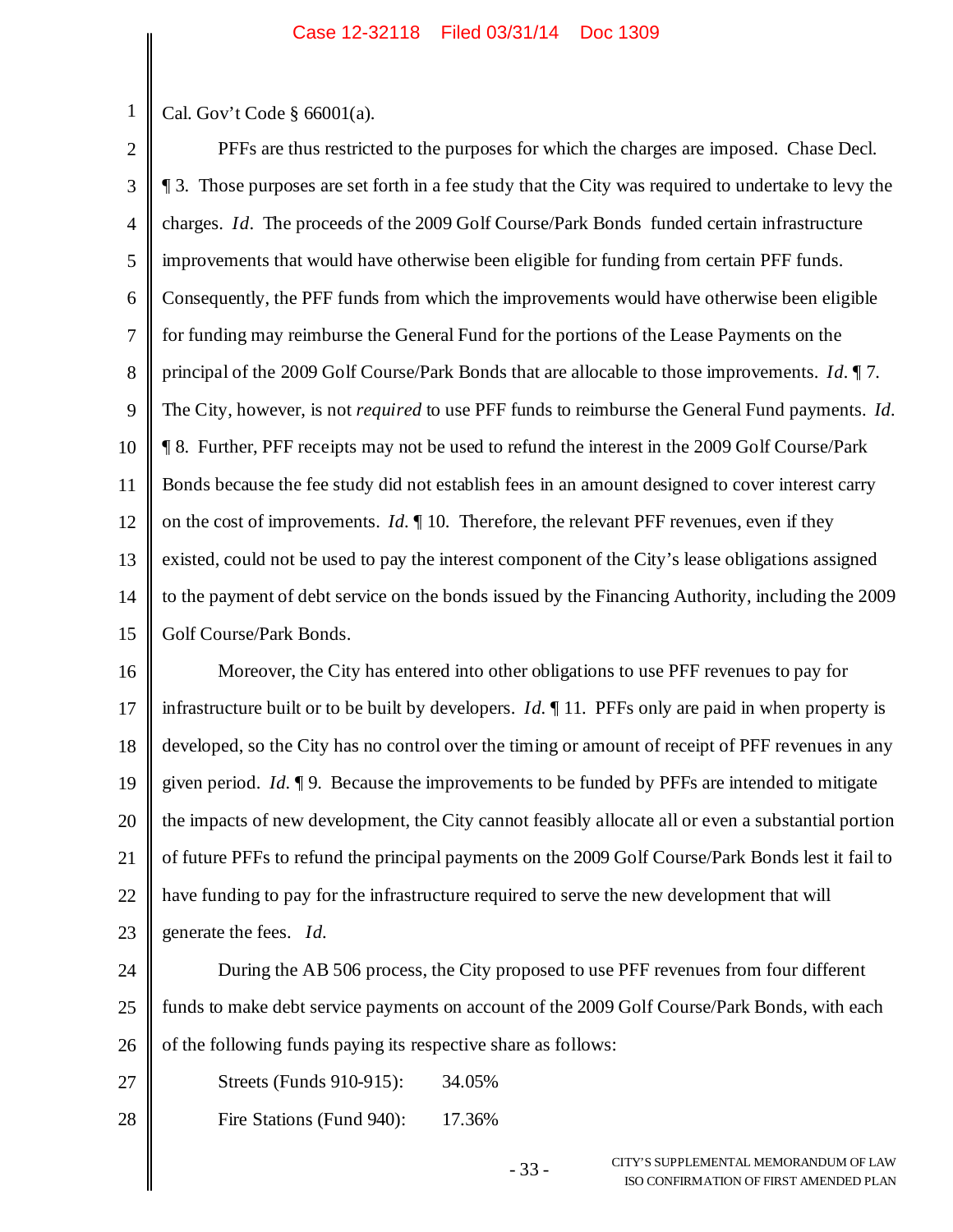Police Stations (Fund 960) 12.37%

2

1

Parkland (Fund 970): 36.21%

3 4 5 6 7 8 9 10 11 12 13 Declaration of David N. Millican in Support of City of Stockton's Statement of Qualifications under Section 109(c) of the United States Bankruptcy Code (the "Ask"), Dkt. No. 454 at 785. At the same time, the City expressly noted that "under the existing documents these revenues are not pledged as security for the bonds." *Id.* The City also observed that because the number of housing permits had declined dramatically, to less than 150 per year, "the funds are insufficient to make the full debt service payments." *Id.* In addition, the City proposed to eliminate the General Fund subsidy of the debt payments. *Id.* As stated above, Franklin made one counterproposal to the City's offer, but it was so far from the relief the City needed, further negotiations broke off. As of the date hereof, the City is not permitted to reveal Franklin's counterproposal because of mediation confidentiality; but on March 24, 2014, the City filed a motion seeking such relief after Franklin declined to consent.<sup>19</sup> The motion will be heard on April 7, 2014.

14 15 16 17 18 19 The City crafted the Ask before it had fully developed information about the extent of other obligations to be funded by PFF revenues, and before a detailed growth projection was prepared by its outside consultant.<sup>20</sup> In hindsight, the City's offer would not have worked even if it had been accepted because, as shown below, the amount of projected PFF revenues is actually much smaller than originally thought, and the demands on the PFFs to pay other costs the City is or will be obligated to pay are greater.

20 21 22 23 24 Specifically, the City commissioned Economic & Planning Systems, Inc. ("EPS"), a consulting firm, to prepare a development impact review report as part of a comprehensive review of development impact fees. Chase Decl. ¶ 14. This report was presented to the City's Development Oversight Commission on June 6, 2013. *Id.* Based on the data available at the time, it was projected that the City would ramp up over several years to approximately 700

25

26 <sup>19</sup> City of Stockton's Motion for Order Admitting Evidence of the AB 506 Counteroffer of the Franklin Funds [Dkt. No. 1283].

<sup>27</sup>  $^{20}$  This approach was consistent with one of the City's key goals and assumptions in crafting the Ask. For example, see page 20 of 790: "The City seeks to eliminate the General Fund backstop and shift the burden by pledging other internal sources of repayment where applicable." Similarly, page 44, in discussing the essentiality of assets,

<sup>28</sup> references the intent to ". . . limit or eliminate any General Fund subsidy. The Ask elaborates on the goal with respect to each of the proposals on pages 45 and 46.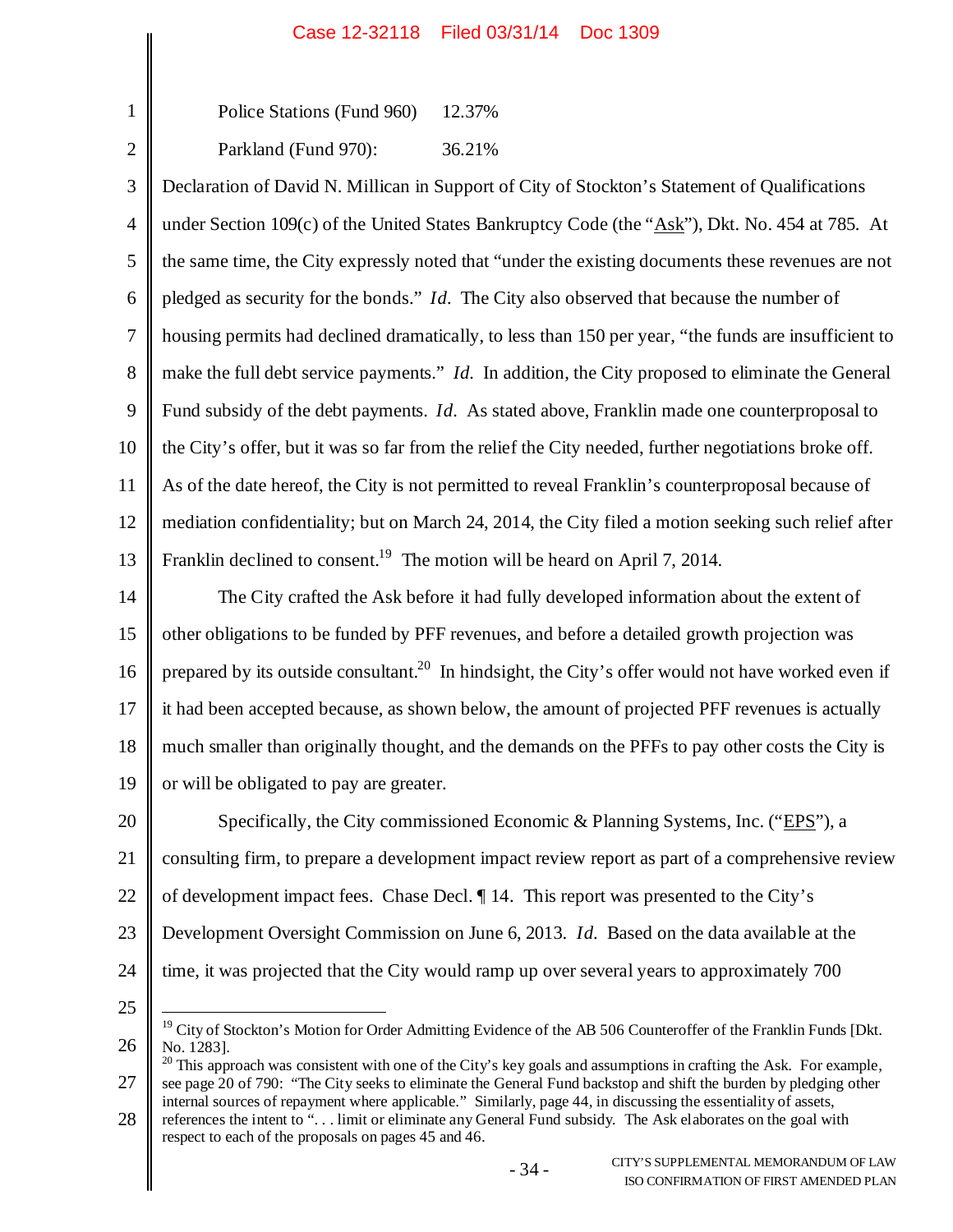2 3 4 building permits per year. Chase Decl. Ex. A at 6, 61, 71. The report stated that this assumption was premised upon improvements in several economic metrics of the City's economy, including unemployment rate, improvement in the housing market, availability of developer financing and other factors. *Id.* at 57-58, 61-62, 82.

5 6 7 8 9 10 11 12 13 14 15 16 In general, these economic metrics have not improved as predicted even as recently as June 2013, the date of the EPS report. As discussed in the report, building permit activity is volatile and depends on many factors, including the strength of the housing market, the capacity of local developers who control developable property to obtain financing for and execute development plans, and the complex web of regulatory restrictions and approval processes related to new development. The actual number of building permits has fallen far short of the EPS projection: in the first nine months of the current fiscal year, the City has issued only 64 building permits for residential units, regardless of type. Chase Decl. ¶ 14. Therefore, the amount of PFF revenues that the City will receive this year will be considerably lower than what had been forecasted. Further, the Police and Fire PFF funds, which the City was proposing to use a source of debt repayment for the 2009 Golf Course/Park Bonds, are collectively \$3.7 million in deficit, having had to receive loans to help pay their share of debt service costs prior to 2012. *Id.* ¶ 13.

17 18 19 20 As a result, the millions of dollars of PFFs that Franklin argues are available to pay the Lease Rejection Claim have not at this point materialized, are not likely to materialize in the near term, will be volatile and unpredictable, and will be subject to many competing, legitimate, and necessary uses.

21

1

22

### **e. Franklin's Argument about the City's Alleged Refusal to Confront Its Pension Problem Is Inaccurate and Irrelevant**

23 24 25 26 27 28 Franklin argues that the City's decision not to impair its obligations to fund pensions for its employees (required by the City's nine union contracts and otherwise) is such a major financial undertaking that the City can hardly fail to pay Franklin the amount to which Franklin believes it is entitled. As Franklin asserts, "If the City is willing and able to assume that 'staggering', unpredictable liability without any adjustment in this case, the City cannot credibly claim that it has no future ability whatsoever to pay any portion of its substantially smaller debt to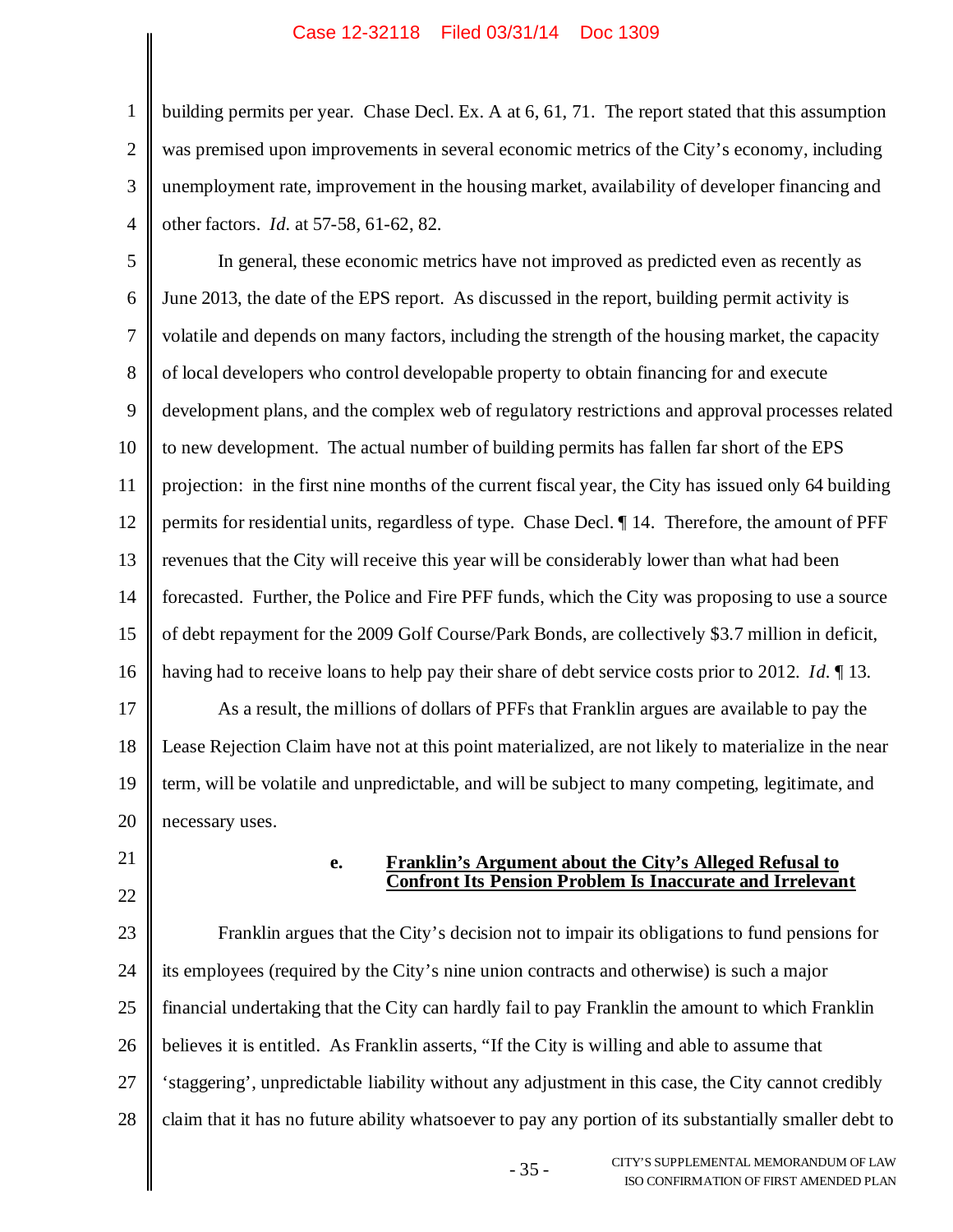1 2 3 4 5 6 7 Franklin." Summary Objection at 25, lines 3-5. While the funding of pension benefits for its employees is a large undertaking, and while it may be somewhat unpredictable in amount over the next 30 years, given the lack of any feasible alternatives that would allow the City to maintain its workforce and operations, the City has made the business decision to fund the promised pension benefits for its employees. Further, there appears to be no logical or financial nexus between the City's decision and the treatment of Franklin in the Plan, much less a legal argument that Franklin must receive far more under the Plan if the City funds it pension obligations.

8 9 10 11 12 13 14 15 16 17 18 19 20 21 22 23 24 25 Franklin conveniently ignores the great strides the City has made in reducing its payroll obligations, which will generate significant corresponding reductions in pension obligations, and the concessions that the City has negotiated that further directly reduce its pension obligations (such as negotiating for employees to fund a portion of the pension contributions, establishing a two-tier system with lower pension obligations, and implementing further changes required by the California Public Employees' Pension Reform Act ("PEPRA") ). *See* Declaration of Ann Goodrich in Support of City's Supplemental Memorandum of Law in Support of Confirmation of First Amended Plan for the Adjustment of Debts of City of Stockton, California (November 15, 2013) (the "Goodrich Decl.") ¶ 3; Leland Decl. ¶ 18e. Franklin rolls out past abuses and past practices of the City and its employees in the pension arena (some of which may be true, albeit irrelevant because the City has remedied them, *City of Stockton*, 493 B.R. at 780-81), and references the LRFP's projections showing that pension funding obligations will increase after having been reduced (Franklin ignores the fact that a large part of the increase is the result of the passage of Measure B, which endorses the Marshall Plan and the funding for the hiring of 120 additional police officers and 43 other nonsworn employees). Jones Decl. ¶ 8. The City is keenly aware of the increases in pension costs it will face due to several known factors, and it has carefully modeled those increases into the LRFP, which shows that the City is capable of absorbing these increases. Leland Decl. ¶¶ 18-19.

26 27 28 While Franklin bristles at the City honoring its promise to its employees and retirees, it offers no viable alternative that would be less costly to the City and not have an adverse impact upon the ability of the City to retain its vital employees, and thus to provide services to its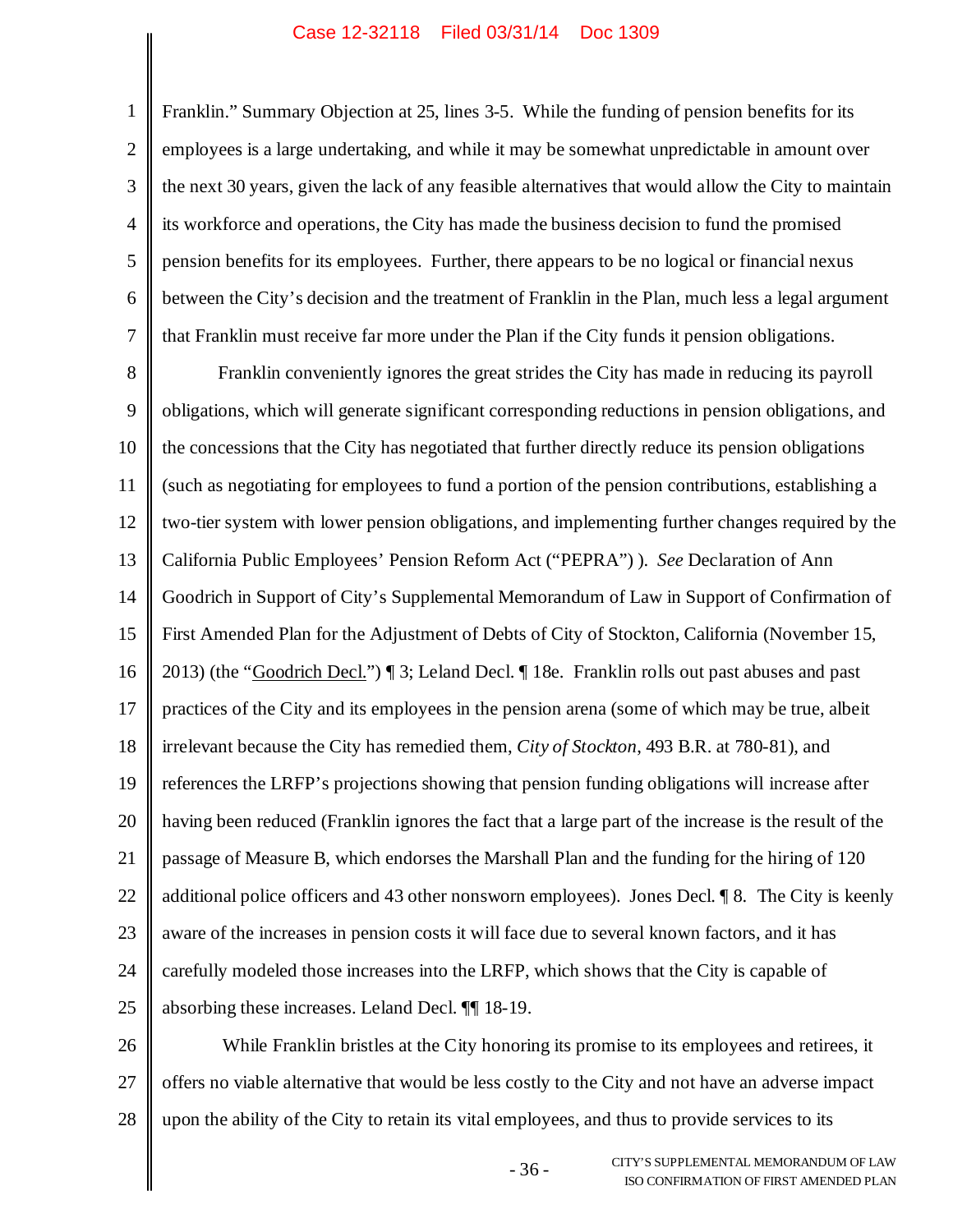1 2 3 4 5 6 7 8 9 residents and businesses. Does Franklin suggest that the City unilaterally announce that it only intended to fund, say, 80% of the promised pension benefits? Does Franklin have any suggestion about how the City should deal with the consequences of that approach (i.e., the breach of the City's nine labor contracts, the default in its payment obligations to CalPERS, CalPERS's likely termination of the City's participation in the CalPERS pension system, etc.)? Does Franklin suggest that the City should simply terminate its participation in the CalPERS system? Does Franklin have answers for the dire consequences to the City of the loss of its employees? And what of the \$1.62 billion CalPERS Claim that the City would face on account of unfunded pension obligations? Leland Decl. ¶ 17.

10 11 12 13 14 15 16 17 18 19 20 21 The answer to each of these questions is clearly no, as Franklin complains about the high cost of funding pension benefits and the inherent uncertainty in the cost of funding pension benefits over a 30-year period, but offers absolutely no solutions. The argument seems to be that if the City has money to fund pension benefits, it must have money to fund a greater payment to Franklin. Such an argument is not logical, not accurate in light of the LRFP, and not based in any cognizable legal theory. The City realizes that it faces some financial uncertainty related to pension costs (just as it does related to many other factors). It has carefully and thoroughly modeled and predicted these costs and planned to build up a two month of expenditures operating reserve over the next seventeen years (which, perplexingly, Franklin thinks is unnecessary and should instead be paid to Franklin) to provide some cushion against unexpected results. Franklin offers no concrete and plausible alternative to the City's analysis and exercise of its business judgment with respect to these issues. Instead, it simply demands that it receive more money.

22

### **C. The Plan Is Proposed in Good Faith**

23 24 25 26 27 28 The Plan satisfies section 1129(a)(3), incorporated into chapter 9 by section 901(a), because the City has proposed the Plan in good faith and not by any means forbidden by law. Franklin, of course, argues the contrary. Summary Objection at 51, line 6. It bases this argument on a skewed version of settled law in a botched attempt to persuade this Court that determining whether the Plan complies with section  $1129(a)(3)$  depends solely on how the Plan treats Franklin. In fact, as stated in the Confirmation Memorandum, courts determine what constitutes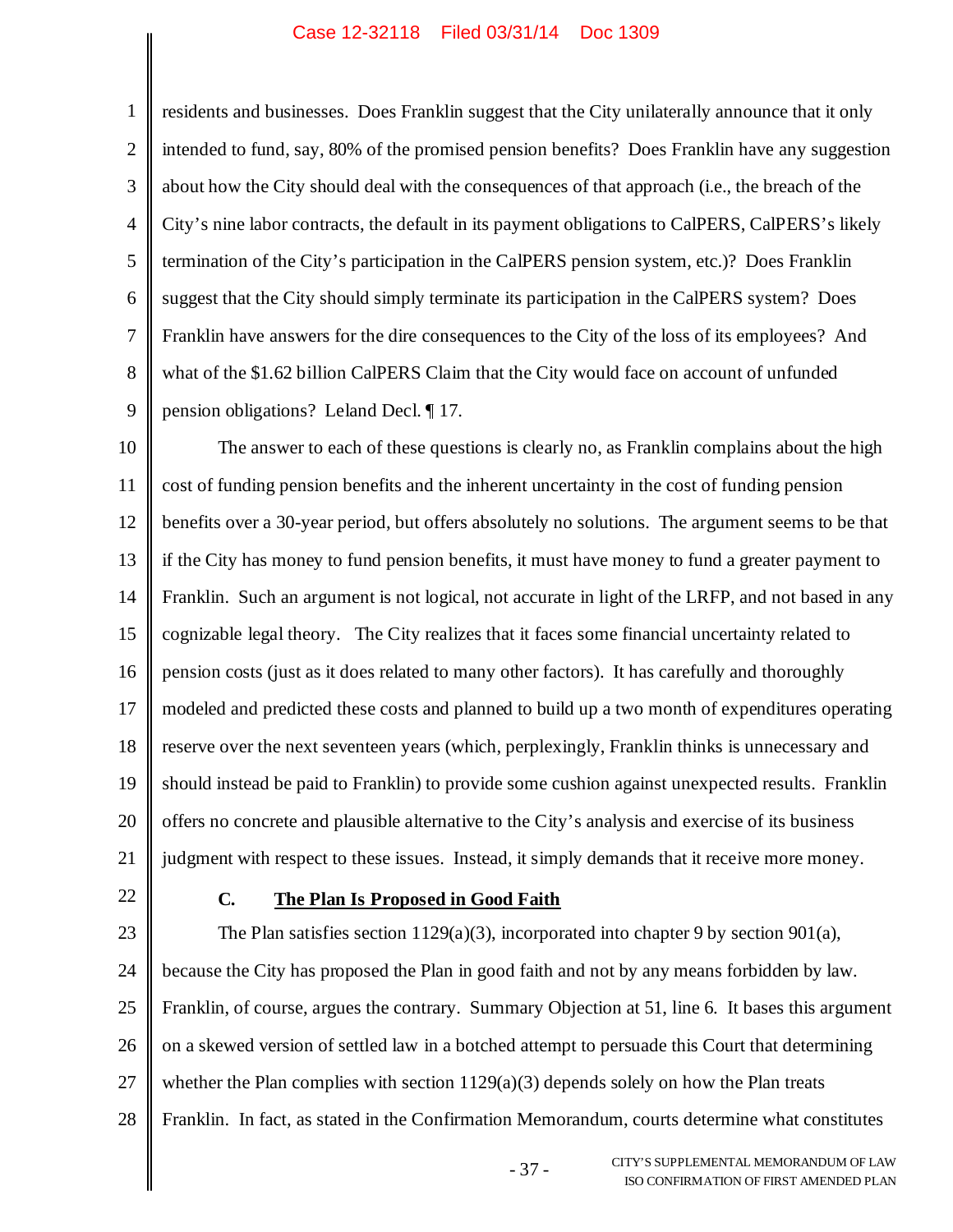| $\mathbf{1}$   | good faith based on the totality of the circumstances, and under this well-settled standard, the                                                                                          |
|----------------|-------------------------------------------------------------------------------------------------------------------------------------------------------------------------------------------|
| $\overline{2}$ | Plan satisfies section $1129(a)(3)$ . Confirmation Memorandum at 13, lines 14-15.                                                                                                         |
| 3              | "A plan is proposed in good faith where it achieves a result consistent with the objectives                                                                                               |
| $\overline{4}$ | and purposes of the Code." Platinum Capital v. Sylmar Plaza, L.P. (In re Sylmar Plaza, L.P.),                                                                                             |
| 5              | 314 F.3d 1070, 1074 (9th Cir. 2002). Good faith "also requires a fundamental fairness in dealing                                                                                          |
| 6              | with creditors." Stolrow v. Stolrow's, Inc. (In re Stolrow's Inc.), 84 B.R. 167, 172 (B.A.P.                                                                                              |
| $\tau$         | 9th Cir. 1988). Further, the "requisite good faith determination is based on the totality of the                                                                                          |
| 8              | circumstances." Sylmar Plaza, L.P., 314 F.3d at 1074; Stolrow, 84 B.R. 167 at 172 ("Good faith                                                                                            |
| 9              | in proposing a plan of reorganization is assessed by the bankruptcy judge and viewed under the                                                                                            |
| 10             | totality of the circumstances."). The good faith determination under section $1129(a)(3)$ is thus                                                                                         |
| 11             | similar to that under section 1325(a)(3). In a case addressing this chapter 13 requirement, the                                                                                           |
| 12             | Bankruptcy Appellate Panel of the Ninth Circuit held that the:                                                                                                                            |
| 13             | settled law of the circuit [is] that good faith is to be assessed through the matrix of                                                                                                   |
| 14             | whether the plan proponent "acted equitably" taking into account "all militating factors"<br>in a manner that equates with the "totality" of circumstances. Goeb v. Heid (in re Goeb),    |
| 15             | 675 F.2d 1386, 1390-91 (9th Cir. 1982); Nelson v. Meyer (In re Nelson), 343 B.R. 671,                                                                                                     |
| 16             | 677 (9th Cir. B.A.P. 2006); cf. Platinum Capital v. Sylmar Plaza, L.P. (In re Sylmar<br>Plaza, L.P.), 314 F.3d 1070, 1075 (9th Cir. 2002) (§ 1129(a)(3) decision citing Goeb as           |
| 17             | "our long settled interpretation of the good faith [confirmation] requirement"). That test<br>dampens the risk of dysfunctionally divergent results that cannot be regulated by appellate |
| 18             | review.                                                                                                                                                                                   |
| 19             | Fridley v. Forsythe (in re Fridley), 380 B.R. 538, 543 (B.A.P. 9th Cir. 2007) (Klein, J.); Mattson                                                                                        |
| 20             | v. Howe (In re Mattson), 468 B.R. 361, 371 (B.A.P. 9th Cir. 2012).                                                                                                                        |
| 21             | Here, the totality of the circumstances shows that the City has proposed the Plan in good                                                                                                 |
| 22             | faith. Above all, the City has proposed the Plan to achieve a result consistent with the objectives                                                                                       |
| 23             | and purposes of chapter 9. The legislative purpose of this chapter "is to allow an insolvent                                                                                              |
| 24             | municipality to restructure its debts in order to continue to provide public services. Chapter 9's                                                                                        |
| 25             | purpose differs from that of Chapter 11. A Chapter 9 plan must be consistent with the                                                                                                     |
| 26             | governmental nature and obligations of the Chapter 9 debtor." Mount Carbon, 242 B.R. at 41.                                                                                               |
| 27             | In <i>Mount Carbon</i> , a case described selectively by Franklin, the debtor was a metropolitan                                                                                          |
| 28             | taxing district whose plan of adjustment was not proposed in good faith in part because it                                                                                                |
|                | CITY'S SUPPLEMENTAL MEMORANDUM OF LAW<br>$-38-$<br>ISO CONFIRM ATION OF FIRST AMENDED PLAN                                                                                                |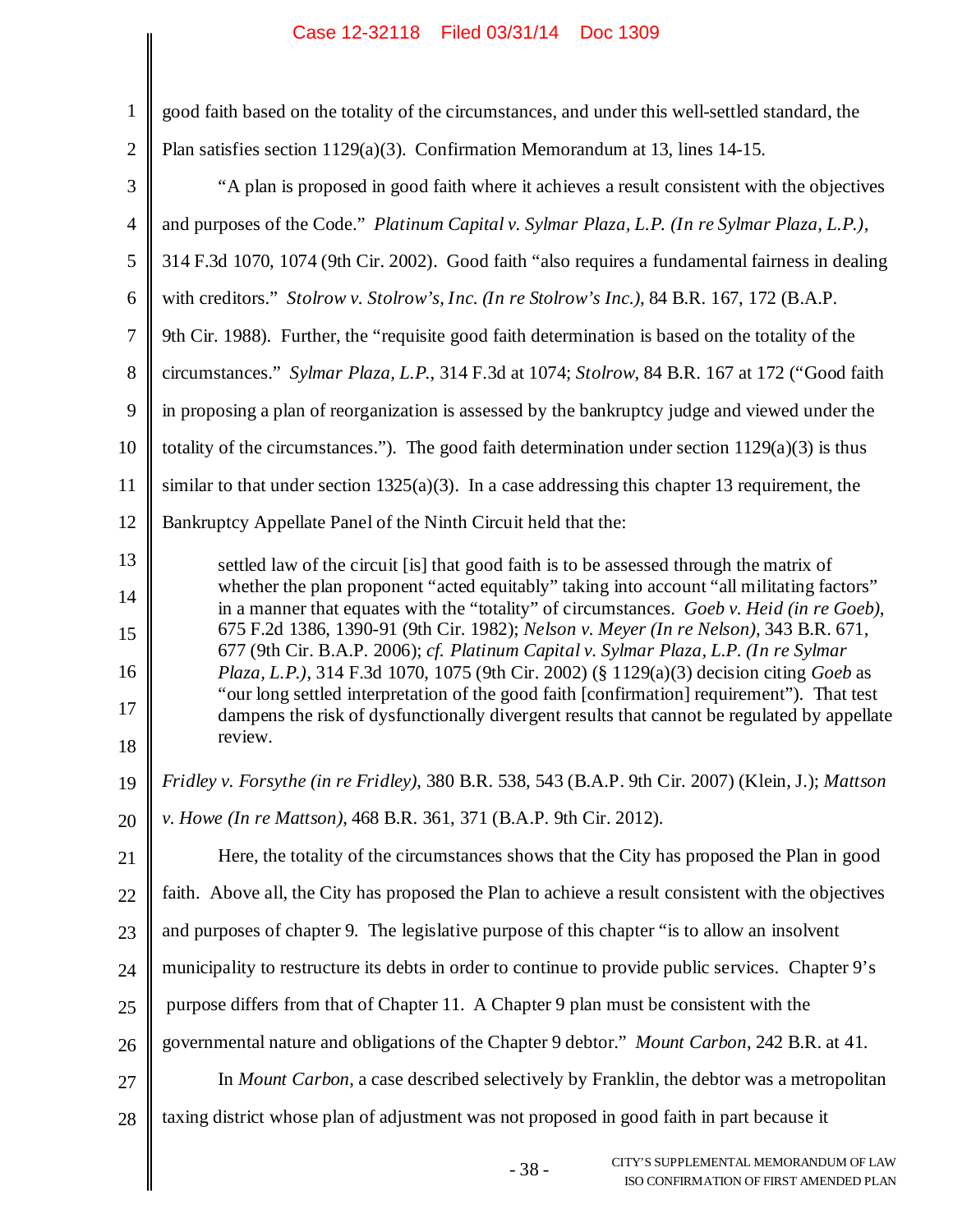║

| $\mathbf{1}$     | transferred control of its taxing and revenue-raising powers to a single landowner and abandoned                                                                                    |
|------------------|-------------------------------------------------------------------------------------------------------------------------------------------------------------------------------------|
| $\sqrt{2}$       | the provision of public services. <i>Id.</i> Similarly, in Ault v. Emblem Corp. (In re Wolf Creek Valley                                                                            |
| $\mathfrak{Z}$   | Metro. Dist. No. IV), 138 B.R. 610 (D. Colo. 1992), another case that Franklin describes                                                                                            |
| $\overline{4}$   | selectively, one of the appellees (Emblem) desired the land of appellant (Ault), Ault refused to                                                                                    |
| 5                | sell, and Emblem then informed the debtor that it would support the plan only if the plan were                                                                                      |
| 6                | amended so that the appellant's land be exempted from beneficial tax relief. <i>Id.</i> at 613. On the                                                                              |
| $\boldsymbol{7}$ | day set for confirmation, the debtor filed two motions to modify the plan and to exempt Ault from                                                                                   |
| $8\,$            | treatment under the amended plan. It also failed to provide notice to Ault. Not surprisingly, the                                                                                   |
| $\overline{9}$   | court found a lack of good faith, holding:                                                                                                                                          |
| 10               | Although there was a pressing necessity to reorganize the finances of the District, that                                                                                            |
| 11               | purpose was being adequately accomplished by the first plan. In contrast, the amended<br>plan was proposed by Emblem to induce Ault to give up his property or to make a            |
| 12               | windfall payment to Emblem. In these circumstances, it is clear that the provisions of<br>Chapter 9 were being used as a device other than for the reorganization of the District's |
| 13               | financial affairs.                                                                                                                                                                  |
| 14               | <i>Id.</i> at 618-19.                                                                                                                                                               |
| 15               | In contrast to the plans at issue in both <i>Mount Carbon</i> and <i>Ault</i> , the Plan here restructures                                                                          |
| 16               | the City's debts with the specific goal of ensuring that the City can continue to provide police and                                                                                |
| 17               | fire services, maintain its infrastructure, treat its employees fairly, retain those employees and                                                                                  |
| 18               | attract new hires, and create an environment in which its residents can prosper. In short, it was                                                                                   |
| 19               | proposed consistent with the basic purpose of chapter 9. See Goodrich Decl. II 5-10; Dieker                                                                                         |
| 20               | Decl. ¶ 18-22; Montes Decl. ¶ 5.                                                                                                                                                    |
| 21               | The Plan also reflects the City's fundamental fairness in dealing with creditors. The fact                                                                                          |
| 22               | that all but one of the City's major creditors negotiated agreements with the City to resolve their                                                                                 |
| 23               | Claims and then accepted consensual settlements is powerful evidence of the City's good faith in                                                                                    |
| 24               | its dealings with its creditors. Indeed, Franklin is the only challenger to the City's good faith.                                                                                  |
| 25               | These negotiations were not trivial matters. They were protracted and often spirited, but                                                                                           |
| 26               | ultimately productive because the parties worked together diligently to reach common ground                                                                                         |
| 27               | under the guidance of Judge Elizabeth Perris.                                                                                                                                       |
| 28               | 111                                                                                                                                                                                 |
|                  | CITY'S SUPPLEMENTAL MEMORANDUM OF LAW<br>$-39-$<br>ISO CONFIRMATION OF FIRST AMENDED PLAN                                                                                           |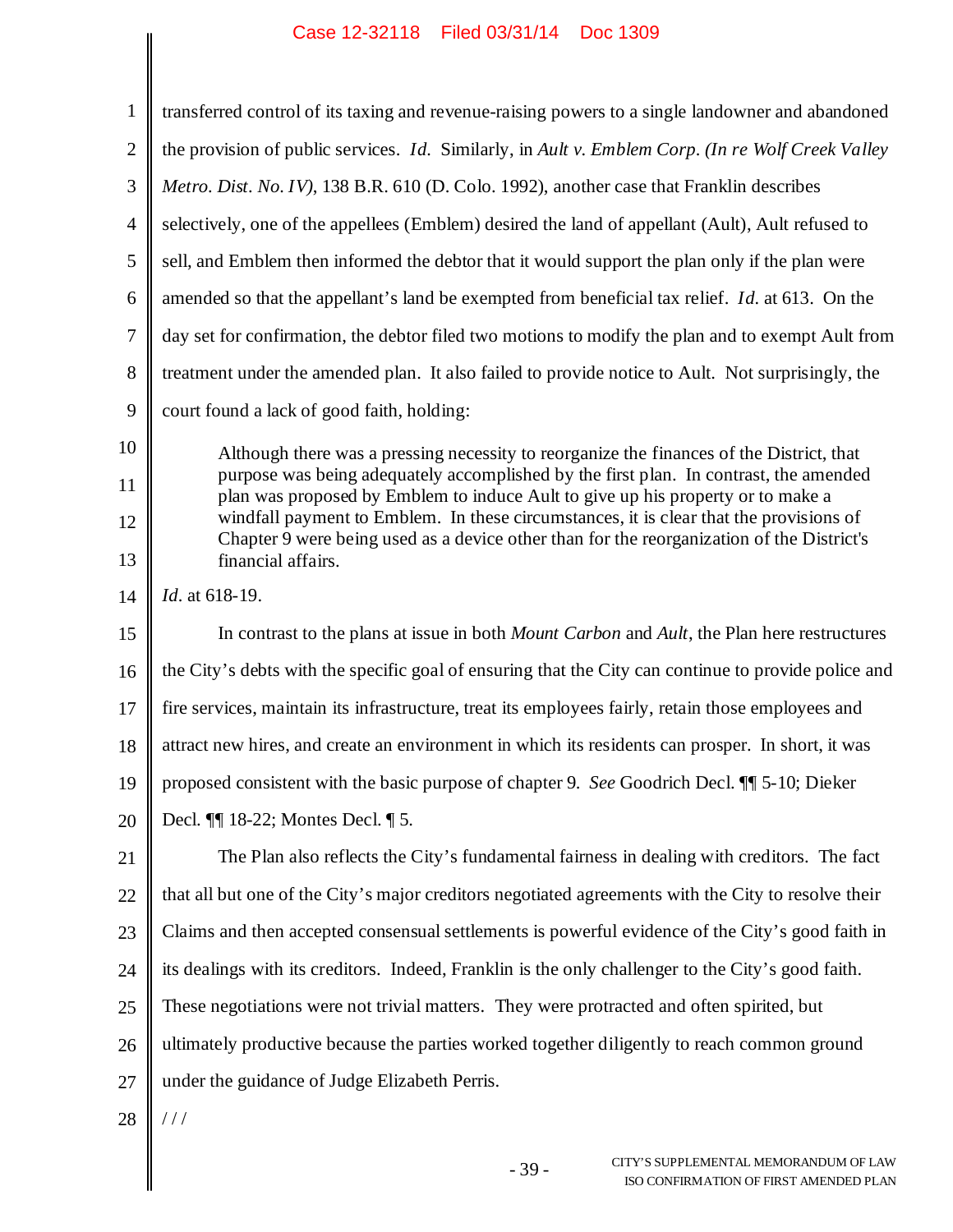| $\mathbf{1}$   | The City was also willing to negotiate with Franklin, but quickly reached deadlock. <sup>21</sup>                                                                                         |
|----------------|-------------------------------------------------------------------------------------------------------------------------------------------------------------------------------------------|
| $\mathbf{2}$   | With no party on the other side of the negotiating table, the City's only alternative was to treat the                                                                                    |
| 3              | Lease Rejection Claim as it must be treated under sections 365 and 502, as a General Unsecured                                                                                            |
| $\overline{4}$ | Claim—a decision that is not evidence of bad faith. As the Ninth Circuit has held,                                                                                                        |
| 5              | Moreover, that a creditor's contractual rights are adversely affected does not by itself                                                                                                  |
| 6              | warrant a bad faith finding. "In enacting the Bankruptcy Code, Congress made a<br>determination that an eligible debtor should have the opportunity to avail itself of a                  |
| $\tau$         | number of Code provisions which adversely alter creditors' contractual and<br>nonbankruptcy rights." In re PPI Enter., Inc., 228 B.R. 339, 344-45 (Bankr. D. Del. 1998)                   |
| 8              | (citation omitted). "The fact that a debtor proposes a plan in which it avails itself of an<br>applicable Code provision does not constitute evidence of bad faith." Id. at 347 (citation |
| 9              | omitted) (stating that it is not bad faith to take advantage of a particular provision of the                                                                                             |
| 10             | Code for the purpose of capping the amount of a creditor's claim).                                                                                                                        |
| 11             | Sylmar Plaza, L.P., 314 F.3d at 1075.                                                                                                                                                     |
| 12             | Franklin cites several cases in support of its lack of good faith argument. They generally                                                                                                |
| 13             | involve plans proposed by debtors who have engaged in shenanigans of a sort that bear no                                                                                                  |
| 14             | similarity to the City's conduct, and they are easily distinguishable. Mount Carbon and Ault,                                                                                             |
| 15             | described above, are two examples. Another is <i>Avon Park</i> , described below in Section III.D., in                                                                                    |
| 16             | which the creditors' acceptances of a plan were tainted by unfair dealing and breach of fiduciary                                                                                         |
| 17             | obligations, among other transgressions. Yet another is Wright v. City of Coral Gables, Fla., 137                                                                                         |
| 18             | F.2d 192 (5th Cir. 1943). There, the debtor offered a voluntary plan to its creditors, outside of                                                                                         |
| 19             | bankruptcy, and more than 90% of them accepted it. But a few creditors held out, and the plan                                                                                             |
| 20             | was abandoned. The city proceeded to make sometimes preferential settlements with other                                                                                                   |
| 21             | creditors. Several years later, the city filed a chapter 9 petition based on the premise that the                                                                                         |
| 22             | voluntary plan had not been completed. It also took the position that it had the right to rely on the                                                                                     |
| 23             | consents obtained from holders of the refunded bonds issued under the voluntary plan to compel                                                                                            |
| 24             |                                                                                                                                                                                           |
|                |                                                                                                                                                                                           |

<sup>25</sup> 26 <sup>21</sup> Franklin implies that it has showered the City with "good-faith settlement offers" while the City has not reciprocated. Summary Objection at 5, line 20. The Summary Objection references, but does not describe, the counteroffer that Franklin made to the City's offer during the neutral evaluation process. As stated above, on March 24, 2014, the City filed a motion seeking an order authorizing the City to introduce Franklin's counteroffer

<sup>27</sup> and related evidence to permit the City to tell the other side of the story [Dkt. No. 1283]. After the City filed for bankruptcy, it resumed mediations with many of its creditors, including Franklin, under the auspices of Judge Perris.

<sup>28</sup> The City made another offer to Franklin, and Franklin made a counteroffer. The parties are not permitted to disclose any of the details due to the confidentiality of the mediation.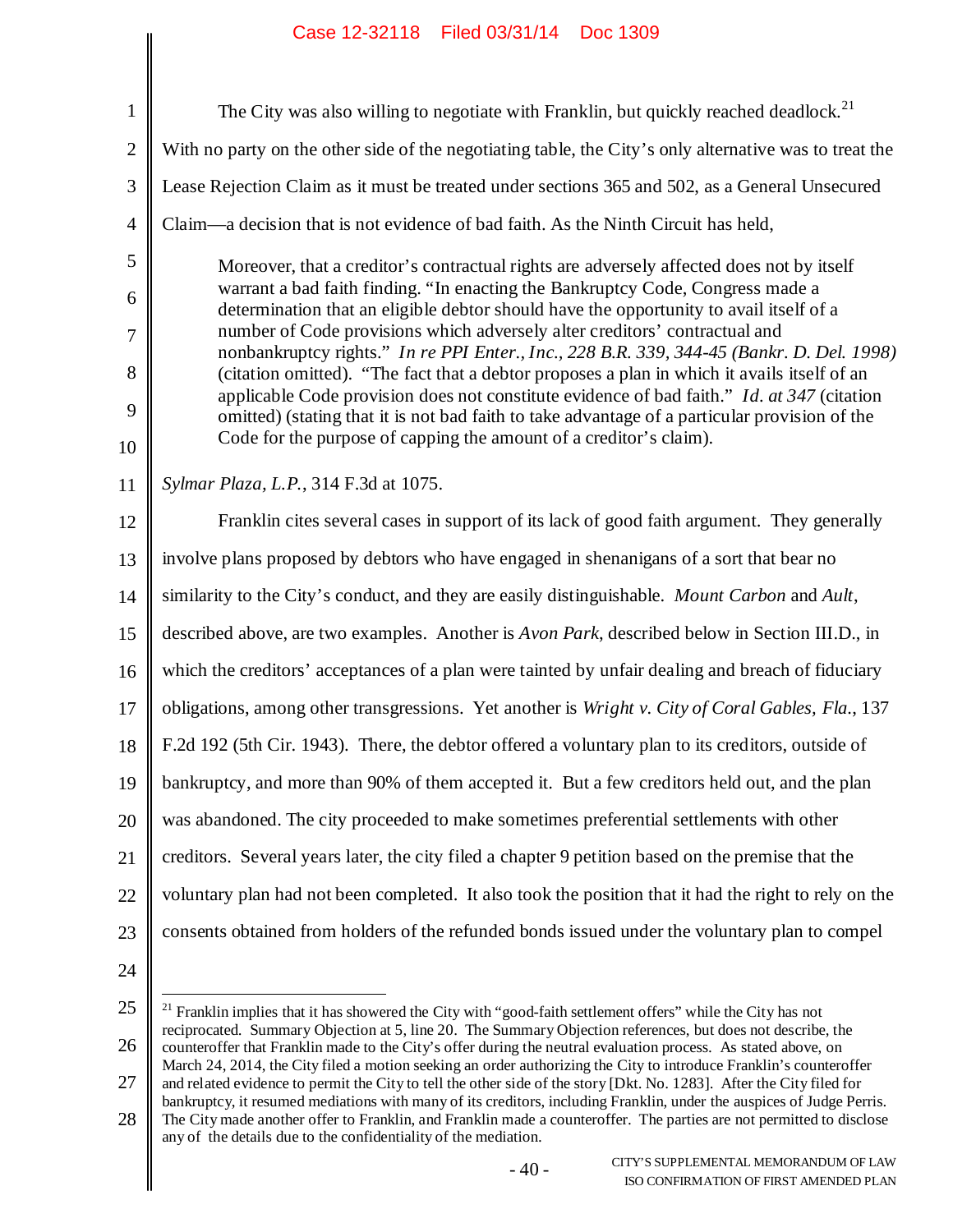1 2 3 4 nonconsenting creditors to accept the chapter 9 plan. The court held that the city had not filed the chapter 9 petition in good faith because it had fully completed the voluntary plan; therefore, the chapter 9 plan was a new one, and for that reason the city could not rely on the consents that it obtained from the holders of the refunded bonds.

5

### **D. The Plan Satisfies Section 943(b)(3)**

6 7 8 9 10 11 12 13 14 15 16 17 18 19 20 21 22 23 24 25 26 27 Franklin argues that the Plan does not satisfy section 943(b)(3) because the City has not disclosed the professional fees it has paid to date. On March 10, 2014, at Franklin's request, the City produced a chart showing its bankruptcy-related professional fees through January 31, 2014. In the spirit of full disclosure, but without conceding that the Court has the power under 943(b)(3) or otherwise to rule upon the reasonableness of such fees, the City will file an updated version of the chart as part of its confirmation hearing evidence. Section 943(b) provides that the court shall confirm a plan if "all amounts to be paid by the debtor or by any person for services or expenses in the case or incident to the plan have been fully disclosed and are reasonable." 11 U.S.C. § 943(b)(3). In the absence of relevant case law or legislative history, to determine the meaning of the phrase *to be paid* it is necessary to look to the plain language of the statute. *U.S. v. Ron Pair Enters., Inc.*, 489 U.S. 235, 241 (1985) ("Congress worked on the formulation of the [Bankruptcy] Code for nearly a decade. It was intended to modernize the bankruptcy laws, .... In such a substantial overhaul of the system, it is not appropriate or realistic to expect Congress to have explained with particularity each step it took. Rather, as long as the statutory scheme is coherent and consistent, there generally is no need for a court to inquire beyond the plain language of the statute."). Further, "'[w]here the statute's language is plain, the sole function of the courts is to enforce it according to its terms, for courts must presume that a legislature says in a statute what it means and means in a statute what it says there.' *Int'l Ass'n of Machinists & Aerospace Workers v. BF Goodrich Aero-space Aerostructures Grp.*, 387 F.3d 1046, 1051 (9th Cir. 2004) (citations and internal quotation marks omitted)." *Meruelo Maddux Properties, Inc. v. Bank Of America, N.A.*, 667 F.3d 1072, 1076 (9th Cir. 2012). Here, the plain language of section  $943(b)(3)$  leads to the inescapable conclusion that the

28 phrase *to be paid* means what it says: it is prospective language that means "fees that *will* be paid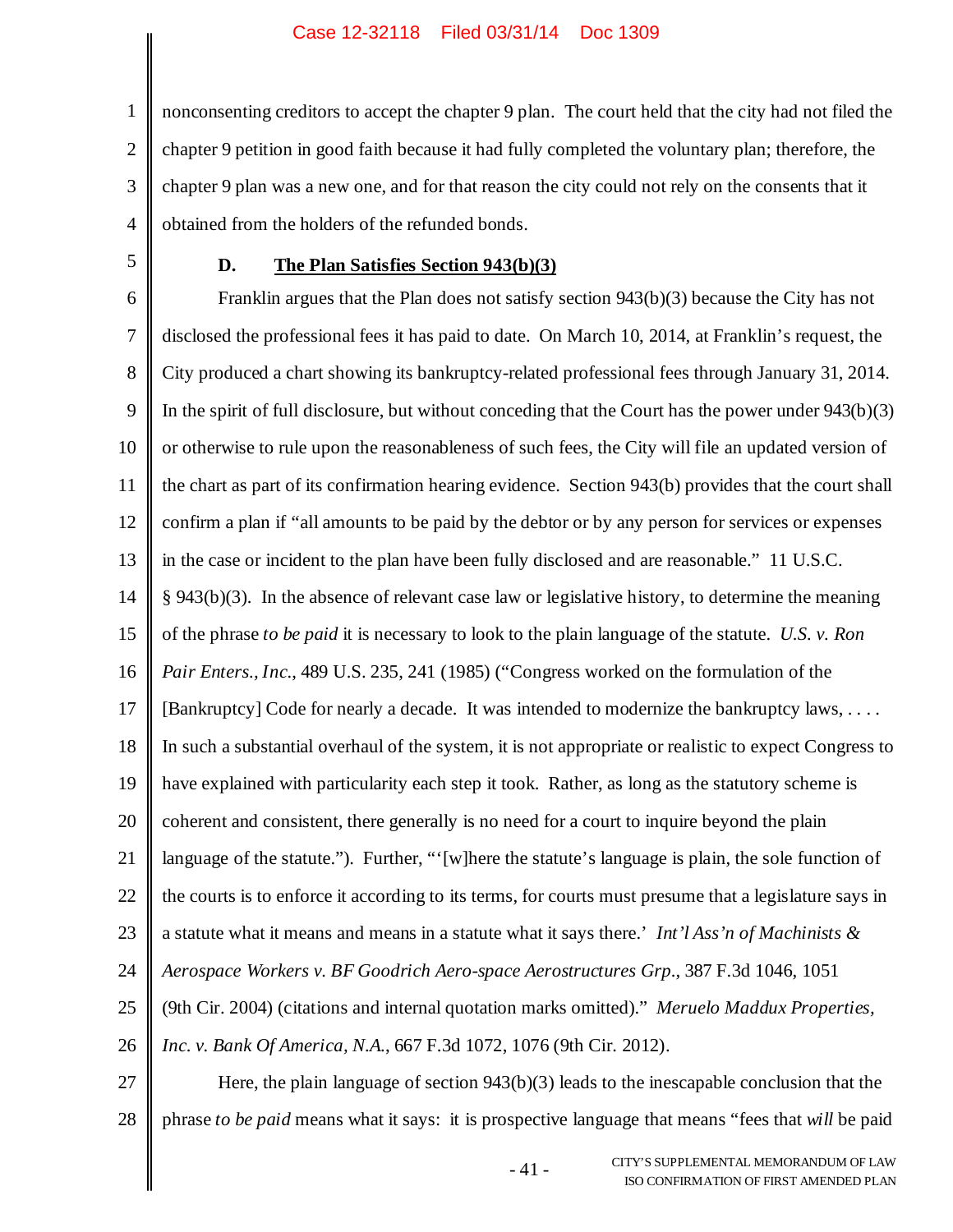1 2 in the future," not retrospective language that means "fees that *have been* paid during the course of the case."

3 4 5 6 7 8 9 10 11 12 13 14 15 16 17 18 Franklin argues that *Avon Park* stands for the proposition that "disclosure of professional fees has been a required component of municipal restructuring from the earliest days of chapter 9." Summary Objection at 58, lines 21-22. Its reliance on *Avon Park* is misplaced because not only was this issue decided under section 83(b) of the Bankruptcy Act, which differs from section 943(b)(3) of the Bankruptcy Code, but the facts are not analogous to the facts of the City's case. In *Avon Park*, the debtor proposed a plan of composition whereby its fiscal agent, a private corporation named R. E. Crummer  $& Co.,$  would defray the expenses incident to the refunding and would be reimbursed and compensated for its services by an assessment of participating bondholders. The fiscal agent solicited acceptances of the plan, but failed to disclose that the fiscal agent was a creditor. Nor did it disclose its financial stake in the plan. It is thus not surprising that the Supreme Court held, as Franklin quotes, that "[t]he very minimum requirement for fair dealing was the elementary obligation of full disclosure of all of [Crummer's] interests" and that "allowance of compensation to Crummer without scrutiny of Crummer's speculation in the securities does not comport with the standards for surveillance of courts of bankruptcy before confirming plans of composition or reorganization or before making such allowance." Summary Objection at 58-59 (citing *Avon Park*).

19 20 21 22 23 24 25 26 Although there are more recent cases that reference section  $943(b)(3)$ , the City could find none that define the precise meaning of "to be paid." Nor does the legislative history appear to shed any further light on this issue. Instead, it focuses on the interpretation of the phrase *by any person*. H.R. Rep. No. 94-686, 94th Cong., 1st Sess. 33 (1975). *In re County of Orange*, 179 B.R. 195 (Bankr. C.D. Cal. 1995), which Franklin cites, involved the payment of interim compensation to committee professionals, rather than the meaning of "to be paid"—although the Court would not know this by the way that Franklin altered the quotation it cites (text in bold is text that Franklin deleted):

27

28

*Section 943* provides that if a plan is to be confirmed, all allowed administrative expenses, including committee/subcommittee professional fees, must be satisfied on the effective date of the plan. **Chapter 9 contemplates, therefore, that committee professionals will**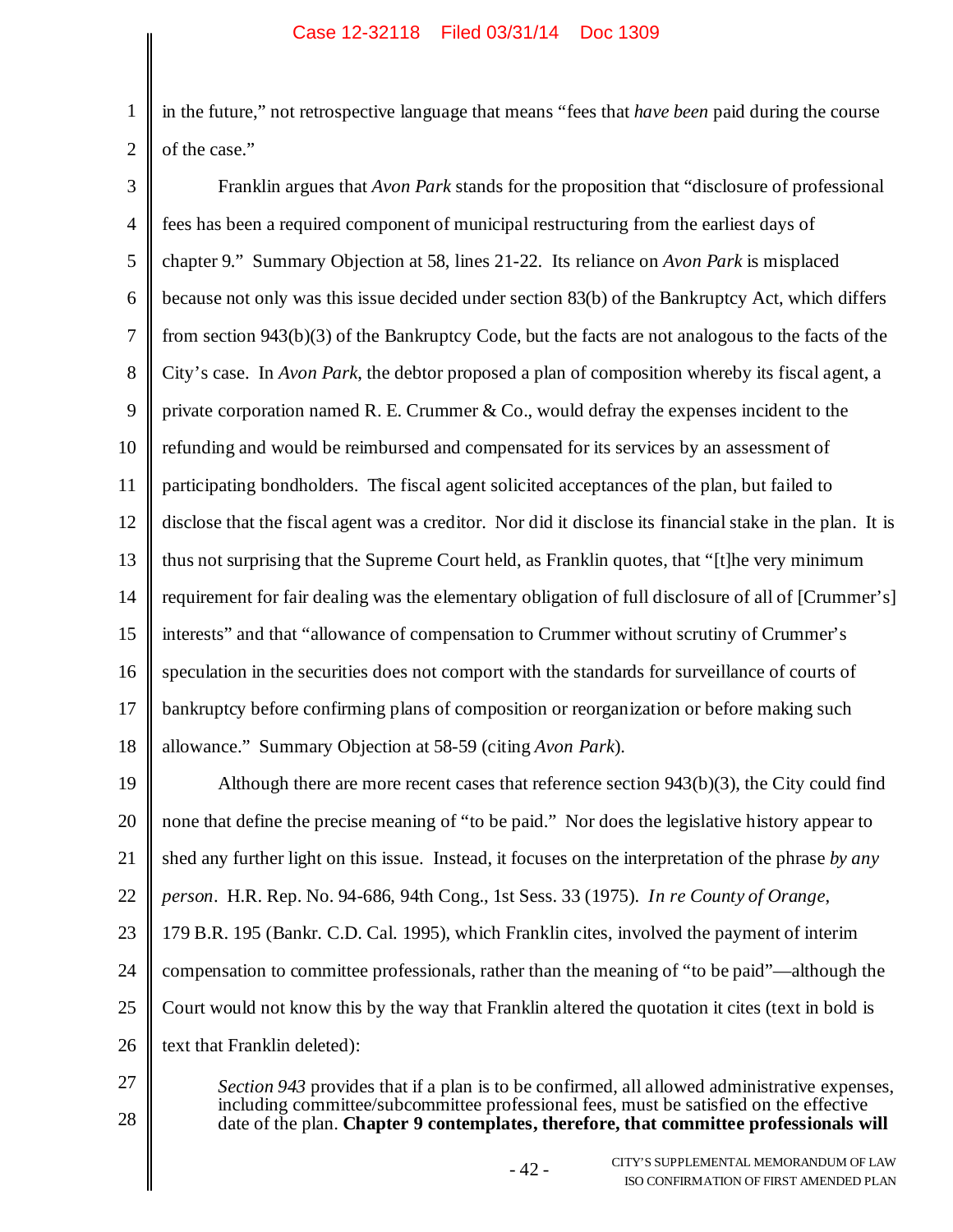**be paid at the end of the case rather than during its pendency.** . . . [several paragraphs of text are then skipped] **This creates a situation where I might award interim compensation without requiring the County to pay before the effective date of the plan.** *Section 943* **provides that in order for a plan to be confirmed, all administrative expenses must be satisfied before the effective date.** This requirement does not violate § 904(2) because in order for the County to obtain the benefits of a Chapter 9 adjustment of debts, it must pay its administrative claims. The price for these benefits is the County's implied consent to this court's power to apply all the provisions of *§ 943*. If the County does not wish to pay this price, it can dismiss the case at any time.

*Id.* at 198.

1

2

3

4

5

6

28

7 8 9 10 11 12 13 14 15 16 17 18 19 20 21 22 23 24 25 26 27 Franklin also cites *In re Barnwell County Memorial Hospital*, 471 B.R. 849 (Bankr. D. S.C. 2012), a case decided by Judge David Duncan of the Bankruptcy Court for the District of South Carolina. In *Barnwell*, the debtor paid and disclosed professional fees during the pendency of the case, and the court held that the debtor satisfied section 943(b)(3). *Id.* at 868. The more relevant case, however, is *In re Connector 2000 Associates, Inc.*, 447 B.R. 752 (Bankr. D. S.C. 2011), which was also decided by Judge Duncan. Although he did not analyze the meaning of the phrase *to be paid* specifically, Judge Duncan did confirm a plan in which the debtor only disclosed fees "to be paid." The debtor (as well as the senior bonds trustee and the subordinate bonds trustee) had been paying amounts due to their service providers and professionals during the pendency of the case. In its plan confirmation brief, the debtor did not disclose amounts that had been paid to date. Hile Decl. Ex. F (*In re Connector 2000 Associates, Inc.*, U.S. Bankruptcy Court for the District of South Carolina, Case No. 10-04467-dd [Dkt. No. 132]). Instead, the debtor attached an exhibit to the brief setting forth the amounts to be paid between then and confirmation. Hile Decl. Ex. F. In its discussion of section 943(b)(3) in the brief, the debtor stated in part: "Because the foregoing amounts have been kept current, the only open amounts expected to be paid as of confirmation will be amounts due because of administrative lag time (which amounts are to be determined) and amounts to be paid incident to the issuance of the Amended and Restated Bonds and the related actions incident to effectuating the Plan (set forth on Exhibit D)." *Id.* at 15. The court held that the debtor satisfied section 943(b)(3): Section 943(b)(3) requires that all amounts to be paid by the Debtor or other persons for

services or expenses in the case or incident to the plan have been fully disclosed and are reasonable. Debtor has been paying its administrative expenses in the case on a current basis and any open amounts are expected to be paid within 10 days of the Effective Date of the Plan. Debtor, the Senior Bonds Trustee and the Subordinate Bonds Trustee have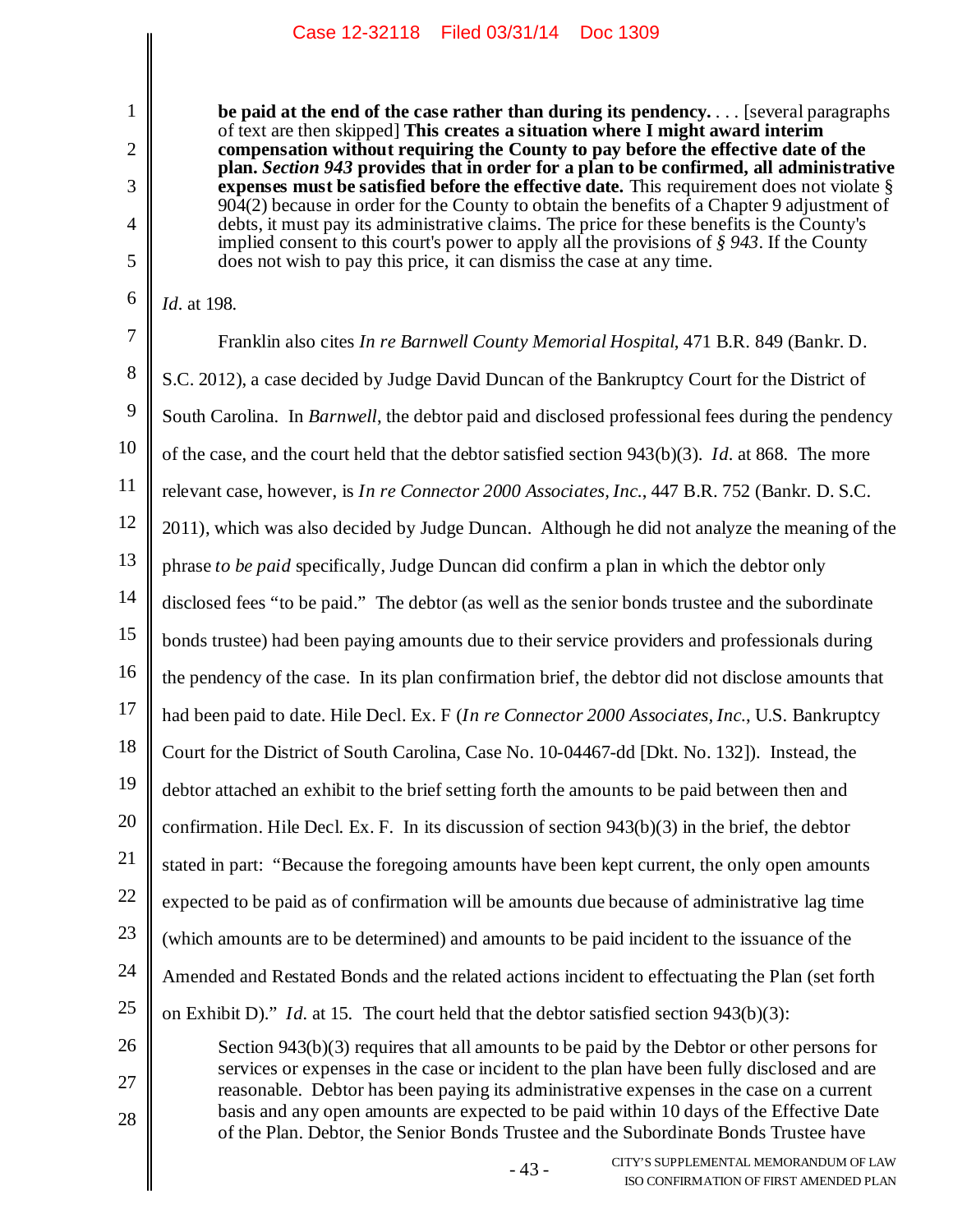| $\mathbf{1}$   | been currently paying amounts due to their service providers and professionals during the                                                                                                                                                                         |
|----------------|-------------------------------------------------------------------------------------------------------------------------------------------------------------------------------------------------------------------------------------------------------------------|
| $\overline{2}$ | pendency of the case. Because the foregoing amounts have been kept current, the only<br>open amounts expected to be paid as of confirmation will be amounts due because of<br>administrative lag time (which amounts are to be determined) and amounts to be paid |
| 3              | incident to the issuance of the Amended and Restated Bonds and the related actions                                                                                                                                                                                |
| $\overline{4}$ | incident to effectuating the Plan. The additional amounts to be paid or reimbursed<br>incident to the Plan in connection with confirmation and the transactions contemplated by                                                                                   |
| 5              | the Plan, including exchange of the Bonds for the Amended and Restated Bonds, are<br>reasonable and necessary to effectuate the Plan and have been fully disclosed in Exhibit D                                                                                   |
| 6<br>7         | to the Plan Confirmation Brief and on the record at the Confirmation Hearing. Section<br>$943(b)(3)$ is satisfied here.                                                                                                                                           |
| 8              | Connector 2000 Associates, 447 B.R. at 764-65.                                                                                                                                                                                                                    |
| 9              | Based on the plain language of section $943(b)(3)$ and the cases cited above, the phrase to                                                                                                                                                                       |
| 10             | be paid applies prospectively, not retrospectively.                                                                                                                                                                                                               |
| 11             | E.<br>The Plan Complies with Other Applicable Sections of the Bankruptcy Code                                                                                                                                                                                     |
| 12             | 1.<br>The Plan Does Not Inflate the Retiree Health Benefit Claims                                                                                                                                                                                                 |
| 13             | There is no requirement that the Retiree Health Benefit Claims be discounted to net                                                                                                                                                                               |
| 14             | present value. Section 502(b) uses different language than the Bankruptcy Code provisions that                                                                                                                                                                    |
| 15             | require discounting claims to net present value. Section 502(b) requires that the court "determine                                                                                                                                                                |
| 16             | the amount" of a claim "as of the date of the filing of the petition." 11 U.S.C. § 502(b) (emphasis                                                                                                                                                               |
| 17             | added). By contrast, in the other portions of the Bankruptcy Code that require discount to present                                                                                                                                                                |
| 18             | value, the statute requires a determination of the <i>value</i> as of a specific date. 11 U.S.C.                                                                                                                                                                  |
| 19             | §§ 1129(a)(7), (9), (15); 1129(b)(2); 1173(a)(2); 1225(a)(4), (5); 1325(a)(4), (5); 1328(b)(2).                                                                                                                                                                   |
| 20             | This difference in language indicates that section 502(b) does not require present value discount                                                                                                                                                                 |
| 21             | of all claims. In re Oakwood Homes Corp., 449 F.3d 588, 597 (3d Cir. 2006) ("'amount' does                                                                                                                                                                        |
| 22             | not mean the same thing as 'value.' where the Bankruptcy Code intends a court to discount                                                                                                                                                                         |
| 23             | something to present value, the Code clearly uses the term 'value, as of' a certain date'').                                                                                                                                                                      |
| 24             | In addition, 502(b) contains a list of exceptions specifically limiting the allowance of                                                                                                                                                                          |
| 25             | some claims (such as the cap on landlord claims), but conspicuously does not require a net                                                                                                                                                                        |
| 26             | present value calculation. Interpreting section 502(b) to require discounting to present value                                                                                                                                                                    |
| 27             | would be an additional exception that does not exist in the Bankruptcy Code. In re Gretag                                                                                                                                                                         |
| 28             | Imaging, 485 B.R. 39, 46 (Bankr. D. Mass. 2013) ("[s]ection 502(b) contains a series of                                                                                                                                                                           |
|                | CITY'S SUPPLEMENTAL MEMORANDUM OF LAW<br>$-44-$<br>ISO CONFIRM ATION OF FIRST AMENDED PLAN                                                                                                                                                                        |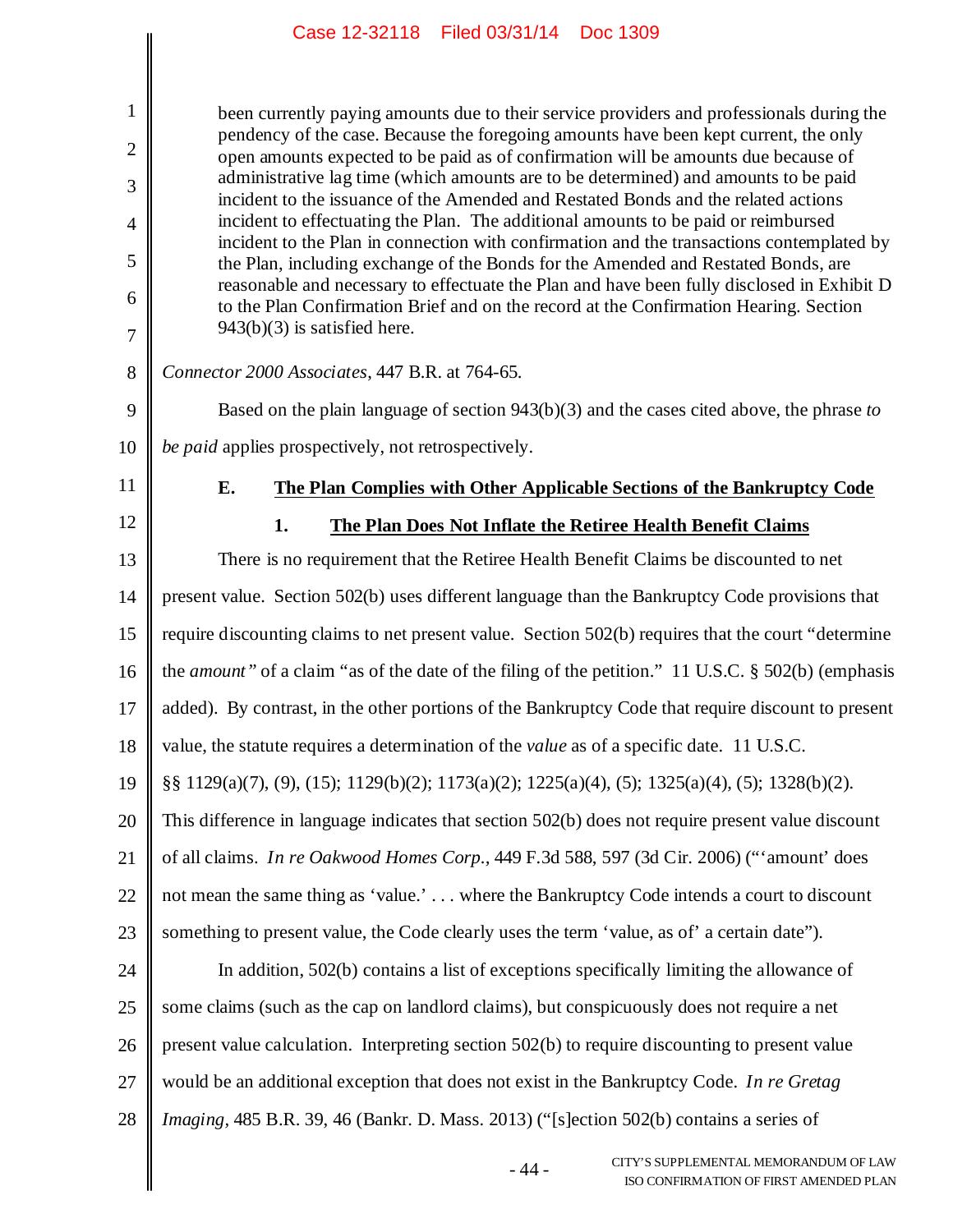1 2 3 4 5 6 7 8 exceptions… [i]f § 502(b) required all claims to be present-valued, there would be no need for these exceptions"). *Cf. Oakwood*, 449 F.3d at 593 (interpreting section 502(b) as generally requiring present value discount of all claims would result in impermissible double discount of claims for which 502(b)(2) disallows unmatured interest). Reducing the Retiree Health Benefit Claims to net present value would result in a discount unless the Claim, as reduced to net present value, were paid in full. As Franklin is painfully aware, Class 12 Claims are being paid less than one cent on the dollar under the Plan. The impact of that minimal payment on the retirees is severe. Zadroga-Haase Decl. ¶ 4.

9 10 11 12 13 14 15 16 17 18 19 Several of the cases cited in the Summary Objection are irrelevant. For example, some examine rejected employment contracts, which are specifically limited by section 502(b)(7). *See, e.g., Thompson v. Credit Union Fin. Group,* 453 B.R. 823 (W.D. Mich. 2011); *Pereira v. Nelson (In re Trace Int'l Holdings, Inc.)*, 284 B.R. 32 (Bankr. S.D.N.Y. 2002). The Retiree Health Benefit Claims arise under collective bargaining agreements rather than employment contracts, Goodrich Decl. ¶¶ 7-8. Nor has the City rejected any of the collective bargaining agreements. Another of Franklin's alleged authorities examines a claim arising from the rejection of equipment leases, which are addressed in section 502(g). *In re O.P.M. Leasing Servs., Inc.,* 79 B.R. 161, 161-67 (S.D.N.Y. 1987). However, 502(g) is inapplicable to the Retiree Health Benefit Claims because such Claims do not arise on account of rejection of an unexpired contract or lease.

20 21 22 23 24 25 26 27 28 Other cases Franklin cites either erroneously conclude that section 502(b) requires discounting *all* claims to present value or fail to conduct any legal analysis on that point; other courts have declined to follow these cases. *See, e.g.*, *Oakwood,* 449 F.3d at 599, n. 13 (citing and declining to follow *Trace Int'l Holdings*, *O.P.M. Leasing Servs.*, and *Pension Benefit Guar. Corp. v. CF&I Fabricators (In re CF&I Fabricators),* 150 F.3d 1293 (10th Cir. 1998)); *Gretag Imaging*, 485 B.R. at 46 (following *Oakwood*). *Oakwood* also overrules another case on which Franklin relies. *Oakwood,* 449 F.3d at 601 (overruling *In re Loewen Group Int'l, Inc.,* 274 B.R. 427 (Bankr. D. Del. 2002) and rejecting the conclusion that all non interest-bearing claims must be discounted to present value).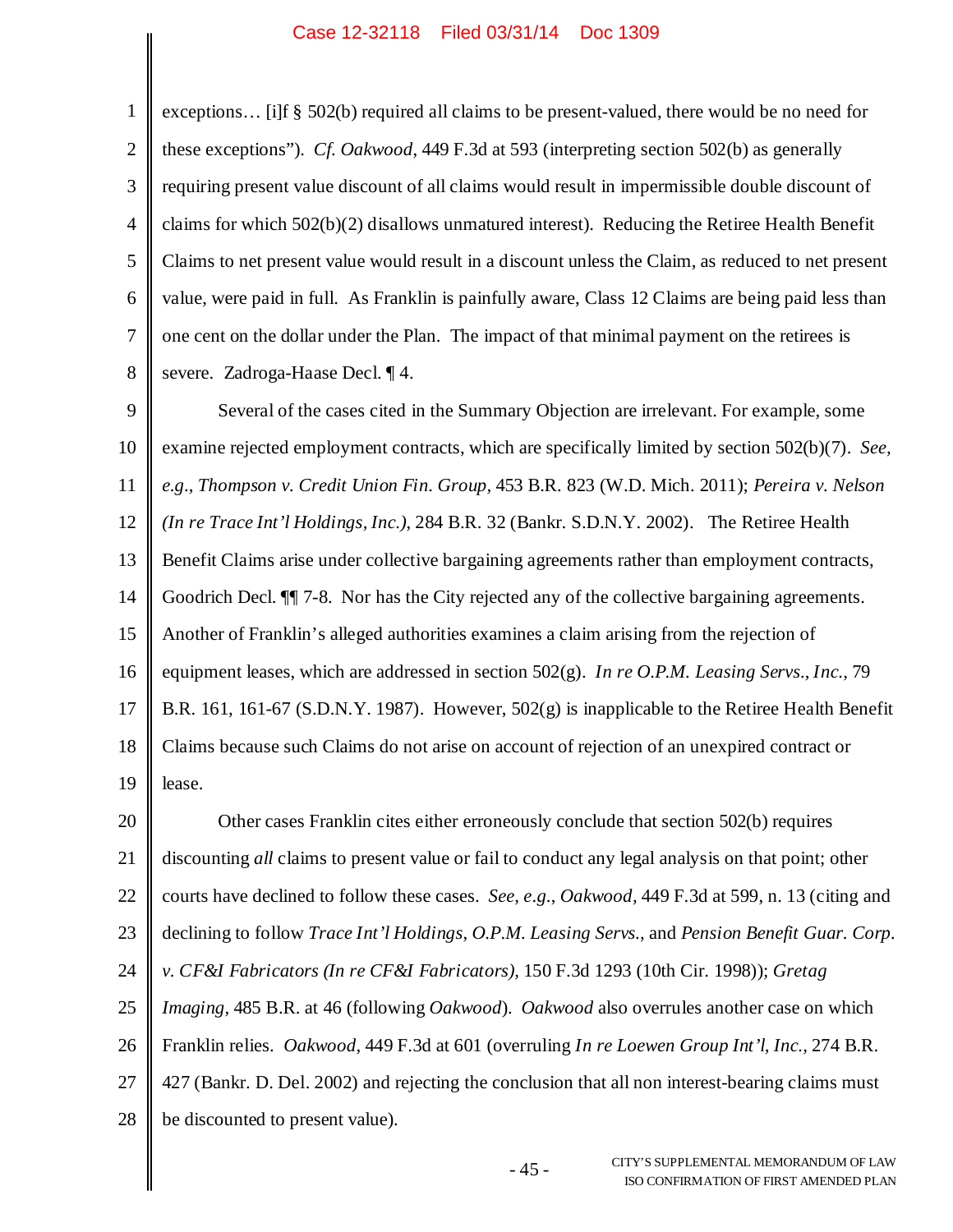1 2 3 4 5 6 7 8 The City acknowledges that *Oakwood* does not hold that section 502(b) *never* requires discounting to net present value. Rather, that case confronted the issue of whether discounting is appropriate for interest-bearing claims for which interest is already disallowed pursuant to section 502(b)(2). *Oakwood,* 449 F.3d at 598. However, the logic underlying prohibition of present value for interest-bearing claims applies equally to non-interest-bearing claims. *Gretag Imaging,* 485 B.R. at 46 (the analysis in *Oakwood* is "equally compelling" in the context of a non interestbearing claim and holding that section 502(b) does not require discounting to present value of non interest-bearing, breach of contract claims).

9 10 11 12 13 14 15 16 17 18 19 20 21 22 Further, cases Franklin cites rely on an incorrect interpretation of an irrelevant provision of the Bankruptcy Code. They view section 502(b) as requiring present value discount for all claims in order to uphold the alleged principle in section  $1123(a)(4)$  that similarly situated creditors be treated equally. *In re CSC Indus.,* 232 F.3d 505, 509 (6th Cir. 2000); *CF&I Fabricators,* 150 F.3d at 1300. However, section 1123(a)(4) "has nothing to do with allowance of claims." *Dugan v. Pension Ben Guar. Corp. (In re Rhodes, Inc.),* 382 B.R. 550, 556 (Bankr. N.D. Ga. 2008). Instead, the chief purpose of section  $1123(a)(4)$  is "to protect the integrity of the voting process in a Chapter 11 case." *Id.*; 11 U.S.C. § 1123(a)(4). In fact, when read in conjunction with the provisions of the Bankruptcy Code that do require a present value discount, interpreting section 502(b) also to require this calculation would result in the unequal treatment of similarly situated claims. For example, in cramdown, claims would be discounted to present value twice—once under 502(b) and again under section 1129(b)(2). 11 U.S.C. §§ 502(b), 1129(b)(2). This calculation would achieve the double-discounting prohibited in *Oakwood*. *Oakwood*, 449 F.3d at 593.

23 24 25 26 27 28 Interpreting section 502(b) as not requiring discounting to present value also is consistent with the overarching principle that the Bankruptcy Code accelerates the maturity of future obligations to the petition date. *Oakwood*, 449 F.3d at 602 ("[t]he general rule of both the Bankruptcy Code and § 502(b) is acceleration to the date of filing of the bankruptcy petition ... not the *lack* of acceleration") (emphasis in original). *See also* H.R. Rep. No. 95-595, at 353-54 (1977) (section 502(b) stands for the principle that "bankruptcy operates as the acceleration of the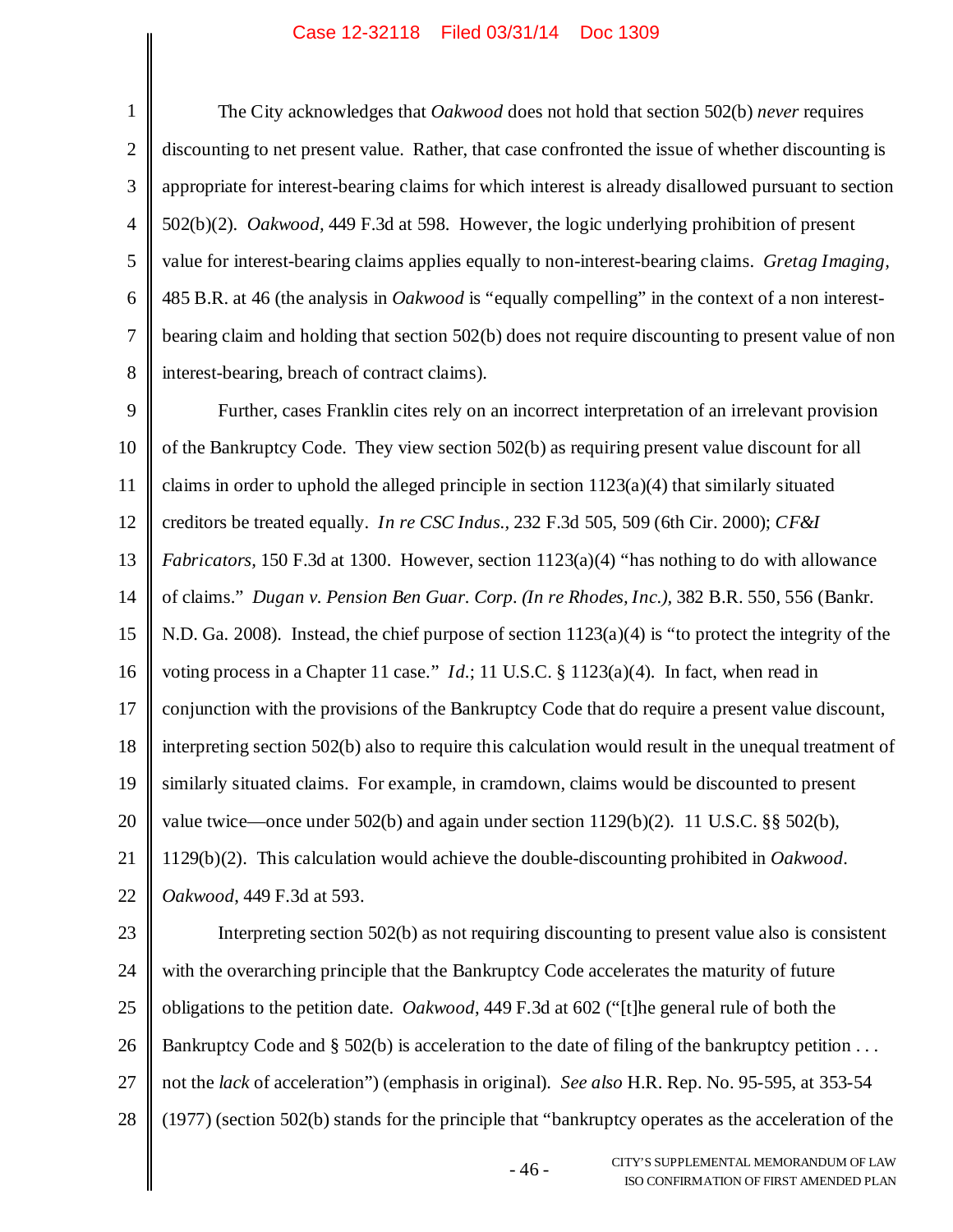| 3               |
|-----------------|
| 4               |
| 5               |
| 6               |
| $\overline{7}$  |
| 8               |
| $\overline{9}$  |
| 10              |
| 11              |
| 12              |
| 13              |
| 14              |
| 15              |
| 16              |
| 17              |
| 18              |
| 19              |
| 20              |
| $\overline{21}$ |
| $\overline{22}$ |

1

2

# principal amount of all claims against the debtor").

The 502(b) limitations upon landlord lease rejection claims upon lease termination, employment contract rejection damages, and unaccrued interest indicate those instances in which Congress detoured from the claims "acceleration" rule and limited the amount of those claims. *Oakwood*, 449 F.3d at 602 (referencing sections 502(b)(6)-(7)). Consequently, for the Retiree Health Benefit Claims and all other Claims under 502(b), "the default state . . . is acceleration," and no present value discount is justified. *Id.*

### **2. The Plan Properly Caps the Lease Rejection Claim and Properly Accounts for the Lease Rejection Claim for Administrative Rent**

Franklin's argument on this point turns totally on its expectation that it will prevail in the Adversary Proceeding in recharacterizing the Golf Course/Park Leases as a disguised secured financing transaction and that it would be improper to apply a landlord cap to a secured claim. Of course, Franklin is correct, but the current status is that Franklin has not so prevailed and the relevant transaction properly involves applying the landlord cap of Bankruptcy Code section 502(b)(6). Despite peppering its brief with numerous statements that it has a \$35 million claim against the City, Franklin does not appear to dispute the applicability and effect of section 502(b)(6) on the Lease Rejection Claim.

Franklin also claims that its putative administrative rent claim is not included in the Plan; however, that is incorrect because administrative claims are neither classified nor treated. They must be paid.

> **3. The City Has Provided Adequate Information about Its Creditor Settlements**

23 24 25 26 27 28 Franklin complains that the Disclosure Statement did not provide adequate information about the City's settlements with certain major creditors. Pursuant to the order approving the Disclosure Statement [Dkt. No. 1220], the City timely filed hundreds of pages of the settlement documents it has negotiated with its major creditors, most of which were in close-to-final form as filed. Specifically, on January 27, 2014, the City filed its Plan Supplement [Dkt. No. 1236], which included close-to-final drafts of the Assured Guaranty Settlement Documents, the Arena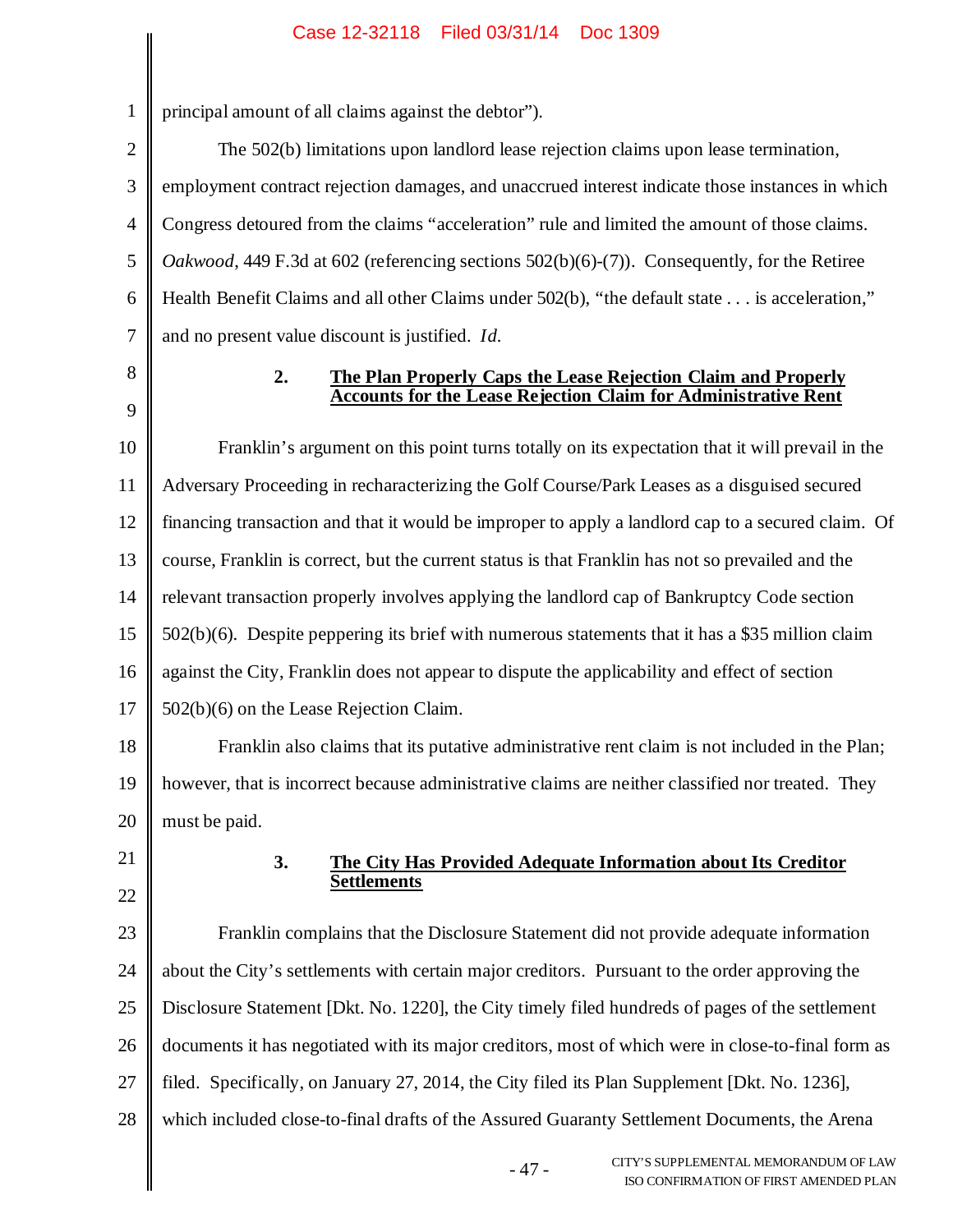1 2 3 4 5 6 7 8 9 10 11 12 Settlement Documents, and the NPFG Parking Settlement Documents. On February 10, 2014, the City filed the Supplemental Plan Supplement in Connection with the First Amended Plan for the Adjustment of Debts of City of Stockton, California (November 15, 2013) [Dkt. No. 1259], which included updated drafts of these documents as well as close-to-final drafts of the settlement agreements with DBW and the Price Judgment Creditors. Further, on February 13, 2014, the City filed a redlined comparison of the Plan Supplement and the Supplemental Plan Supplement [Dkt. No. 1263] to enable the parties in interest to review any changes more easily. An agreement with the Thunder is close to being finalized. Montes Decl. ¶ 8. In addition, the City remains hopeful that it can reach an agreement with the Ports. Documents reflecting those deals will also be filed with the Court. Moreover, in 2013, the City filed its settlement agreement with Ambac, which the Court has approved [Dkt. No. 888]. The City will file final drafts of all settlement documents, as approved by the City

13 14 15 16 17 18 Council, before the Confirmation Hearing. Its goal is to do so as soon as practicable after the April 15, 2014, City Council meeting at which the agreements will be considered. It does not believe that any modifications to documents that have been filed in the Plan Supplement or Supplemental Plan Supplement will be material. Nor does it believe that that any documents that have not yet been filed will affect the treatment of the Lease Rejection Claim or that Franklin has been prejudiced in any way.

19 20

### **IV. THE PLAN SHOULD BE CONFIRMED EVEN THOUGH IT WAS NOT ACCEPTED BY CLASS 14 BECAUSE IT SATISFIES SECTION 1129(b)**

21 22 23 24 25 26 27 28 Class 14 voted to reject the Plan. Nevertheless, the Plan nevertheless should be confirmed over that negative vote. Class 14 is comprised of General Liability Claims—that is, tort or contract Claims filed against the City pursuant to the Government Claims Act, California Government Code section 810 *et seq.* Each such Claim potentially consists of two portions. The self-insurance retention portion, or SIR Claim Portion, the first \$1 million of the Claim, is an obligation of the City that will be paid from the City's Risk Management Internal Service Fund (which is a separate fund that includes funds from both the General Fund and restricted funds) and will receive the same percentage payout of Allowed Claims as will the holders of Class 12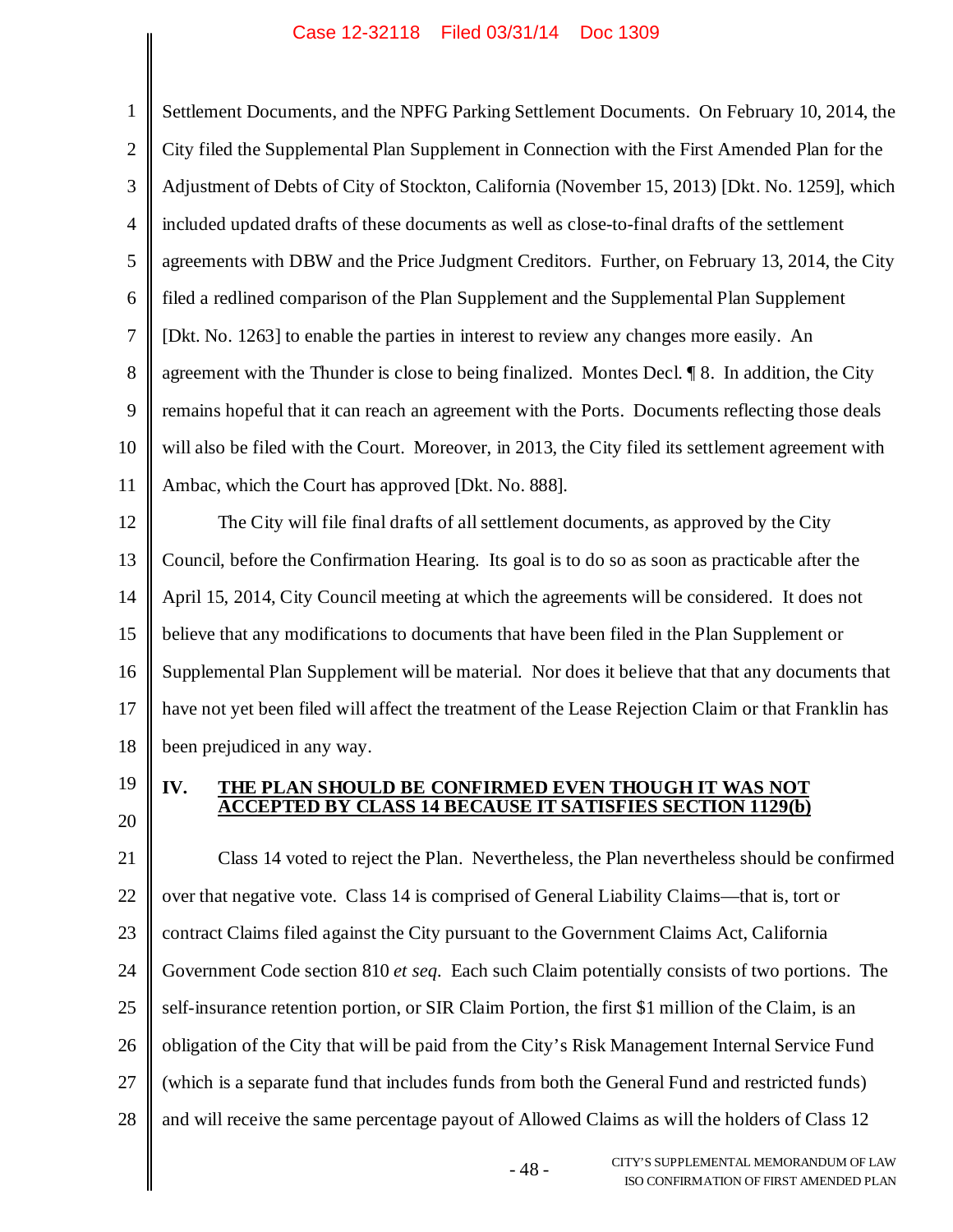1 2 3 4 5 6 7 8 Claims. The Insured Portion is any amount that is reduced to judgment or later settled in an amount of above \$1 million, which will be paid by one or more of the excess risk-sharing pools of which the City is a member, and is not Impaired. Thus, the legal character of the Class 14 Claims is not substantially similar to that of the Class 12 Claims—none of which is entitled to payment from an excess risk-sharing pool. As a result of this potential blended recovery on the amount of these Claims (approximately 1% for the first \$1 million and presumably 100% for all amounts over \$1 million, up to the City's maximum policy limits), the legal character of the Class 14 Claims is significantly different from the legal character of the Class 12 Claims.

9 10 11 12 13 Section 1129(b) authorizes the court to confirm a plan even if not all impaired classes have accepted the plan (a "cramdown"), provided that the plan has been accepted by at least one impaired class and that "the plan does not discriminate unfairly, and is fair and equitable, with respect to each class of claims or interests that is impaired under, and has not accepted, the plan." (emphasis added) 11 U.S.C. § 1129(b)(1).

14 15 16 17 18 19 20 21 22 23 24 With respect to the fair and equitable requirement, chapter 9 incorporates the absolute priority rule of section 1129(b), which is easily met by the Plan in that no Class of Claims junior in priority to the Class 14 Claims will receive any payment under the Plan. Further, courts have applied additional requirements in chapter 9 cases to satisfy the fair and equitable requirement, including whether the Plan pays the creditors "all that they 'can reasonably expect in the circumstances'". *Lorber v. Vista Irrigation Dist.*, 127 F.2d 628, 639 (9th Cir. 1942); Collier ¶ 943.03 [1][f][i][B]. Among other things, this determination is not contingent on whether the plan dedicates all collected taxes to the payment of creditors. *Lorber v. Vista Irrigation Dist.*, 143 F.2d 282 (9th Cir. 1944); Collier ¶ 943.03 [1][f][i][B]. Nor it is required that taxes be increased. *In re Corcoran Hosp. Dist.*, 233 B.R. 449, 459 (Bankr. E.D. Cal. 1999); Collier  $\P$  943.03 [1][f][i][B].

25 26 27 28 The City believes that it satisfies the "reasonable expectations" test given that it has drastically reduced expenditures and increased taxes, and that unsecured creditors (and the tort claimants in Class 14 for the SIR Portion of their Claims) would likely receive nothing in a mad scramble to the courts to collect on their Claims by writ of mandate (in competition with Franklin